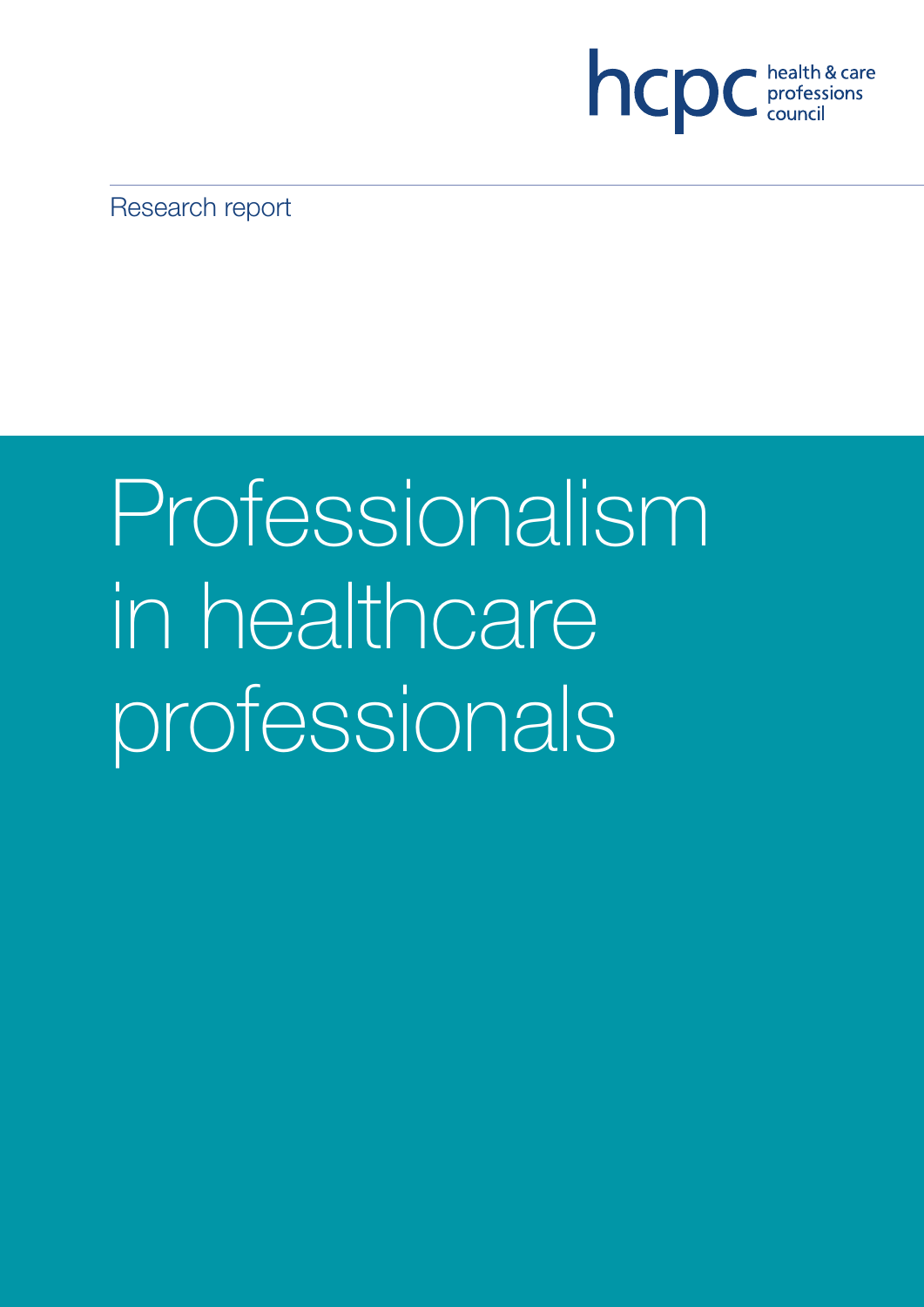# **Contents**

# **Foreword 1**

### **Acknowledgements 2**

### **Executive summary 3**

# **1 Introduction 5**

- 1.1 The current study 6
- 1.2 Participating organisations 7

# **2 Method 8**

- 2.1 Ethical approval 8
- 2.2 Participants 8
- 2.3 Focus group format 9
- 2.4 Analysis 9

# **3 Results 12**

- 3.1 Ways of understanding professionalism 13
- 3.2 The role of regulations and codes of conduct 20
- 3.3 Professionalism as a fluid construct 22
- 3.4 Experience and role modelling 28
- 3.5 Achieving professionalism 30
- 3.6 Differences between professions 31
- 3.7 Implications for selection and education 33

# **4 Discussion 35**

- 4.1 Limitations 38
- 4.2 Questions arising and future research directions 39
- **5 Conclusion 40**

### **References 41**

**Appendix A – Letter of invitation to prospective participants 43**

**Appendix B – HPC letter of support sent to prospective participants 44**

**Appendix C – Focus group information sheet 45**

**Appendix D – Consent form 47**

**Appendix E – Codes and definitions used in framework analysis 48**

**Appendix F – Raw data giving examples of professional, unprofessional and ambiguous behaviours 51**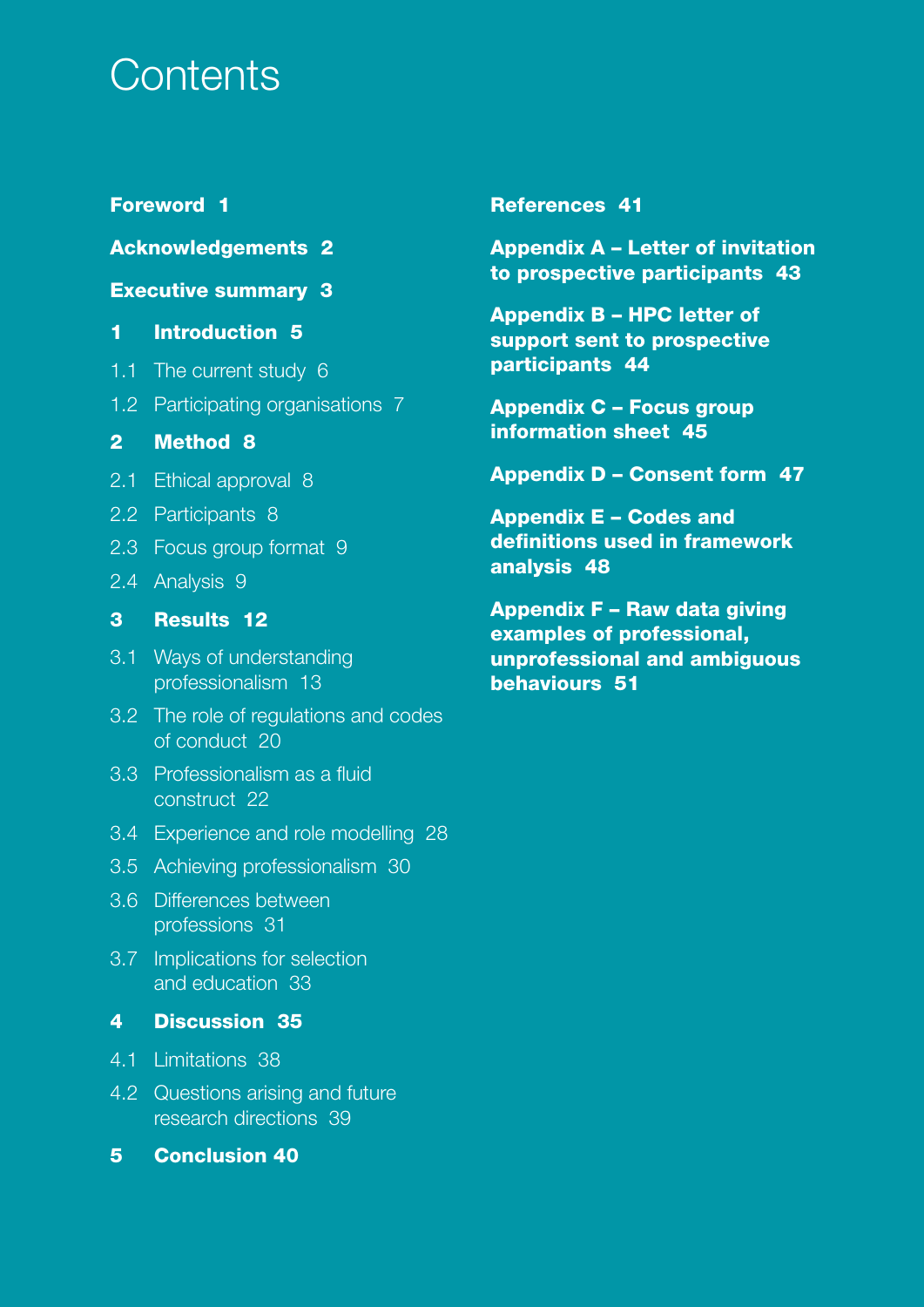# Foreword

I am delighted to welcome this monograph as the fourth in a series on research relating to the professions registered with the HCPC. It is part of our commitment to building the evidence base of regulation and being innovative in our approach. We will produce further publications over the coming years, each of which will explore different aspects of the regulatory and professional landscape.

We hope that over time these pieces of work will contribute not only to our own understanding of regulation in the health and social care sector, but also to a wider audience with an interest in this area.

More than a century ago, George Bernard Shaw famously observed that all professions were 'a conspiracy against the laity'. Since that time, much has been written about the nature of professional practice and the contribution of professionals to society. In the health and social care arena today, patients, service users and their families want the professionals they interact with to offer specialist skills but also to treat them with respect, communicate clearly and behave in a way that reflects high standards of personal probity. The HCPC standards reflect this requirement, and much of the work we do centres around upholding standards of conduct and behaviour as well as competence.

There is, however, very little published research on 'professionalism' in the professions we regulate, or any that explores the perceptions of students and educators in this way. This report is therefore an important contribution to increasing understanding of what professionalism means and how it might be promoted and enhanced amongst future generations of health and social care professions.

This research was conducted by Durham University and I am grateful to the authors for their contribution to this agenda. This research was funded from a grant by the Department of Health.

This research was carried out before our name changed from the Health Professions Council to the Health and Care Professions Council in August 2012. As such, we are referenced as the Health Professions Council throughout the body of the report.

Anna Varder Grang

Anna van der Gaag **Chair**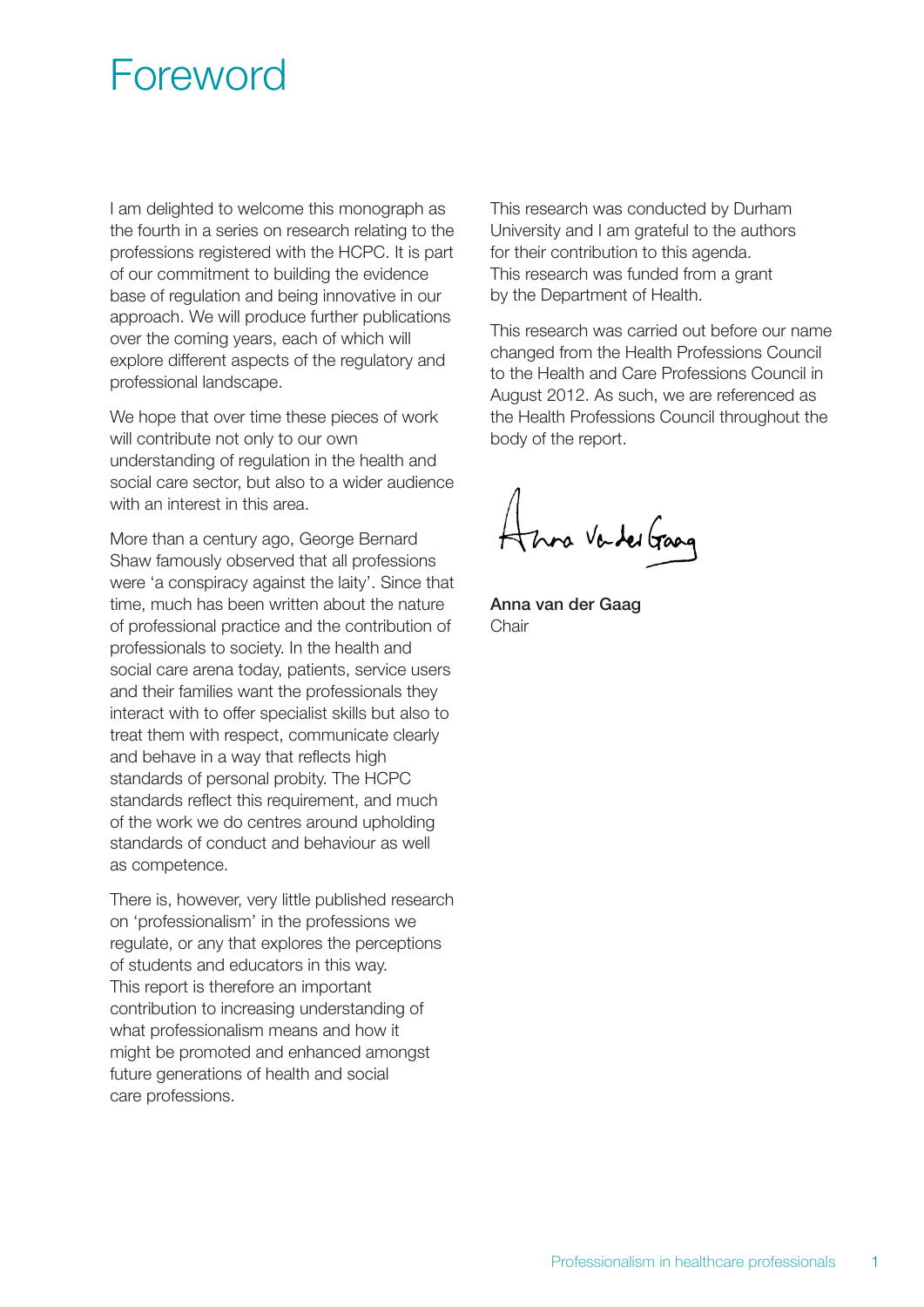# Acknowledgements

This final reseach report for Study 1 – Perceptions of Professionalism, was prepared by the following members of the Medical Education Research Group, Durham University, for the Health Professions Council (HPC).

- Gill Morrow
- Bryan Burford
- Charlotte Rothwell
- Madeline Carter
- John McLachlan
- Jan Illing

The authors would like to thank the following for their support in developing and conducting research.

- The institutions and individuals who supported this research and enabled the focus groups.
- All the students and educators who took part in focus groups.
- Paul Crampton, Research Assistant, for support with data collection.
- Tracy Straker for secretarial support.

Views expressed in this report are those of the authors and not the HPC.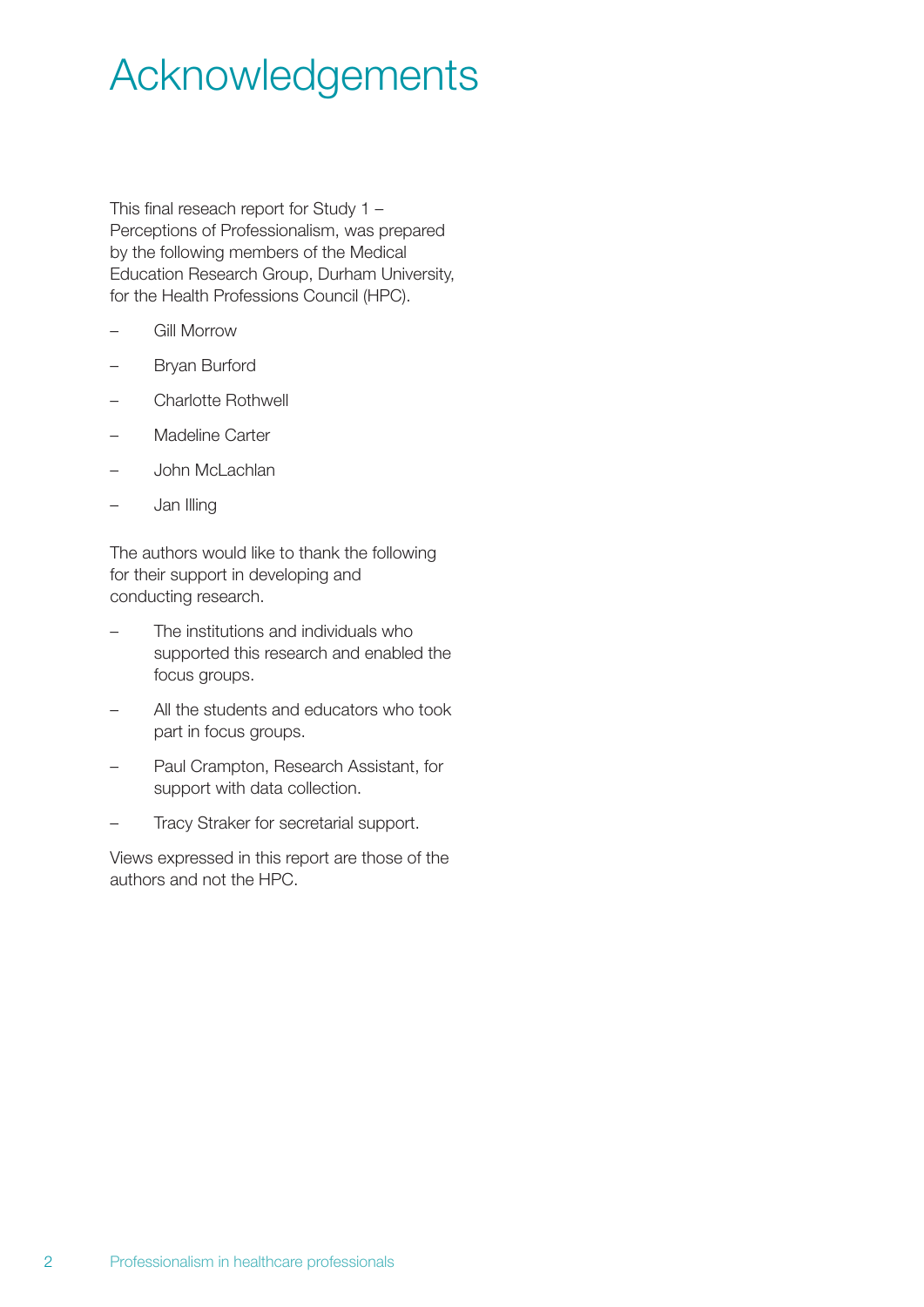# Executive summary

This study was commissioned by the Health Professions Council (HPC) as part of a wider research programme exploring aspects of professional practice. Many fitness to practise cases referred to professional regulators are linked to a broad range of behaviours, often distinct from technical ability, and generally termed 'professionalism'. Similar trends have been observed early in training for some healthcare professions. Identifying what professionalism means, and how lapses can be identified in practice, is also important to any future decisions about revalidation processes. Whilst the desirability of addressing and improving professionalism is relatively unchallenged in the literature, the concept of 'professionalism' is not well-defined, conceptually or methodologically.

The current study sought to increase understanding of professionalism within three HPC regulated professions (chiropodists / podiatrists, occupational therapists and paramedics), to explore what is perceived as professionalism by both students and educators, and why / how professionalism and lack of professionalism may be identified.

Four organisations delivering training programmes to the three professions were recruited. Two paramedic training organisations were included to reflect the different training routes in that profession.

Twenty focus groups, with a total of 112 participants, were conducted, addressing:

- interpretation of the term 'professionalism';
- sources of understanding of professionalism;
- indicators of being professional or unprofessional; and
- the point at which people are perceived to become 'a professional'.

Participants' interpretation of 'professionalism' encompassed many and varied aspects of behaviour, communication and appearance (including, but not limited to, uniform), as well as being perceived as a holistic concept encompassing all aspects of practice.

The data indicates that professionalism has a basis in individual characteristics and values, but is also largely defined by context. Its definition varies with a number of factors, including organisational support, the workplace, the expectations of others, and the specifics of each service user / patient encounter. Regulations provide basic guidance and signposting on what is appropriate and what is unacceptable, but act as a baseline for behaviour, more than a specification.

The personal characteristics underlying professionalism may develop early in life as well as through education and work experience, but role modelling is also important in developing the necessary awareness of appropriate action in different contexts.

Views of professionalism did not diverge widely, regardless of professional group, training route or status as student or educator. All saw the interaction of person and context, and the importance of situational judgement, as key to 'professional behaviour'.

Rather than a set of discrete skills, professionalism may be better regarded as a meta-skill, comprising situational awareness and contextual judgement, which allows individuals to draw on the communication, technical and practical skills appropriate for a given professional scenario. The true skill of professionalism may be not so much in knowing what to do, but when to do it. The role of the educator is to raise awareness of this.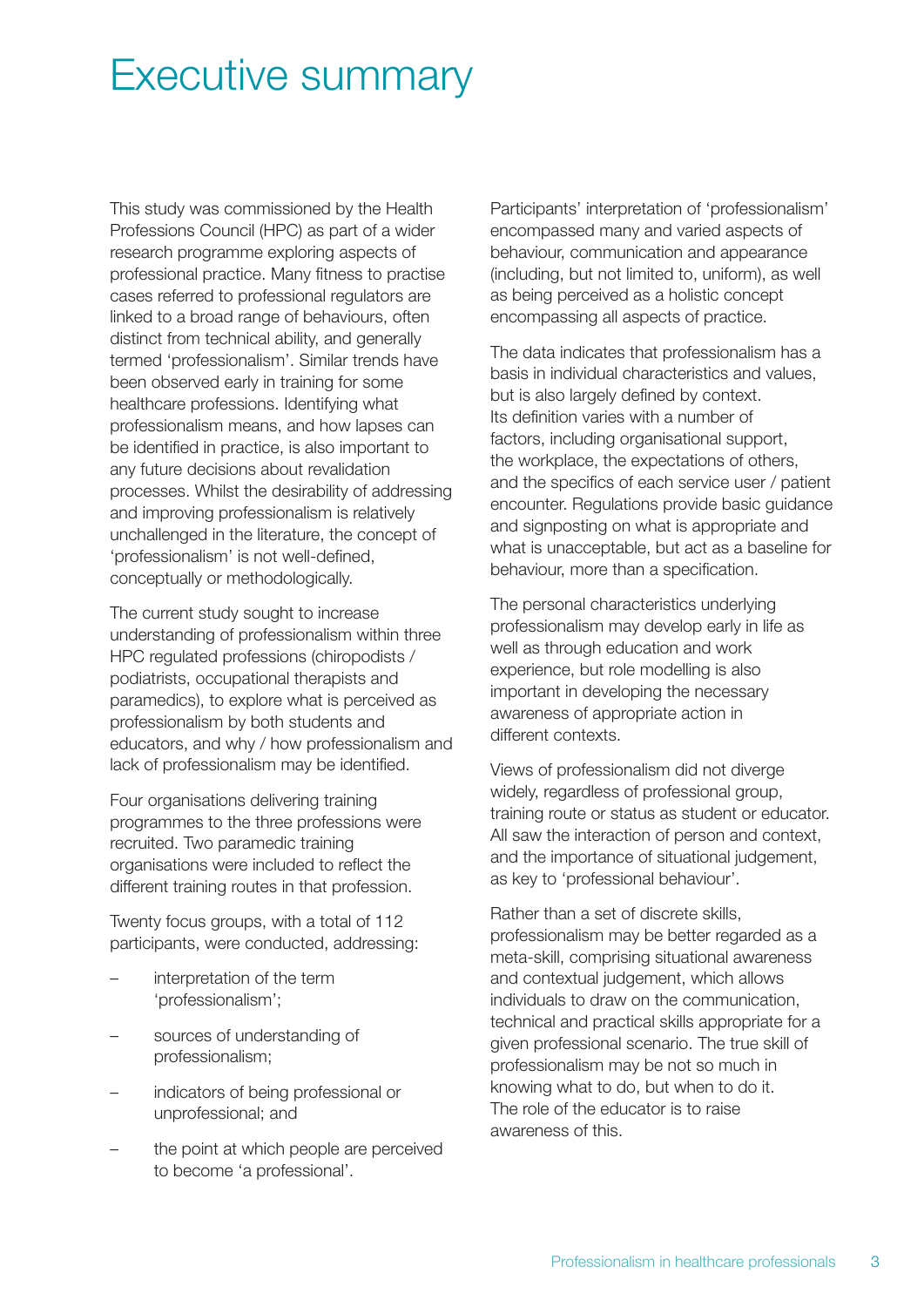Employers and regulators have an important role to play in supporting professionalism, and enabling it to flourish and develop. The relevance and role of professionalism needs to be presented positively and proactively.

Professionalism may be further developed through employer-led initiatives aimed at providing supportive environments in which professionals feel valued – this should be in the form of management support, and the recognition of other professions. Professions which are newly 'professionalised' may find it harder to gain this support and recognition than more established ones. The contextspecific nature of professionalism means that further work in this area should address the development of professionalism as a dynamic judgement rather than a discrete skill set.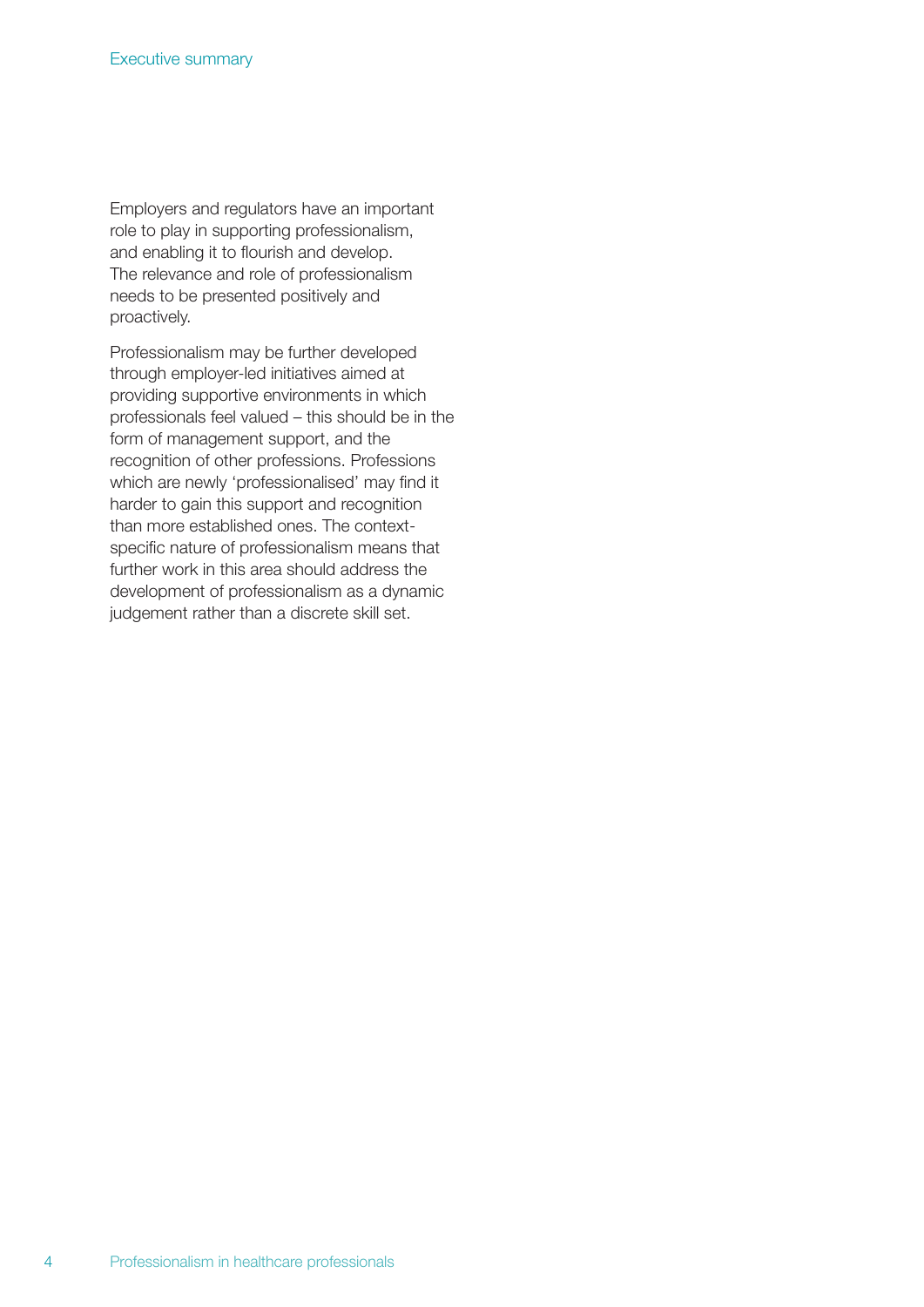# 1 Introduction

'Professionalism' is under increasing scrutiny across the health and social care professions, with many of the issues that emerge later in people's careers being linked to a broad range of behaviours distinct from their technical ability. Fitness to practise cases heard by regulators such as the Health Professions Council (HPC) and the General Medical Council (GMC) often include components of inappropriate or unprofessional behaviour which would not be captured by competency testing. These behaviours are not trivial, including issues relating to substance abuse, theft or sexual assault against patients or service users. Identifying and addressing these issues is also a problem to be faced by possible revalidation processes. However, there is evidence from medical professionalism research that issues presenting in later careers may be associated with similar concerns in training. For example action against doctors by state medical boards in the United States was found to be predicted by factors such as disciplinary action in medical school <sup>1</sup> and a low supervisor rating of their professionalism during their residency year.<sup>2</sup>

This potential association has value if the identification of concerns early in training allows early remediation to be attempted, in the form of targeted training, or in extreme cases counselling away from that professional role:

"Attempts to identify… risk of subsequent professional misconduct should be encouraged because this offers the opportunity for support and remediation if possible, or if not, redirection of the student into a more suitable area of study. This is not just a matter of public protection; students deserve support and assistance and must have realistic career expectations."3, p.1041

However, while the desirability of addressing and improving professionalism is relatively unchallenged in the literature, the concept of 'professionalism' is not well-defined, conceptually or methodologically: "the word is full of nuance and as with words such as 'love' or 'quality', perhaps each of us is clear what we understand by the term, but we find it difficult to articulate."4, p.2. This difficulty in articulation extends to the academic literature and to attempts to engage with professionalism as a theoretical construct.

Much of the recent literature around medical professionalism has focused on professionalism as a competency, or something which can be taught, developed, measured and assessed.5, 6, <sup>7</sup> One recent review of this area<sup>8</sup> identified many measures and approaches, but found no clear consensus on validity. It outlined five 'clusters of professionalism' found in existing measures, which were:

- adherence to ethical practice;
- effective interactions with patients and service users;
- effective interactions with staff; and
- reliability, and commitment to improvement) which illustrate the behavioural focus of many of these approaches.

A study with paramedics,9 one of the professional groups involved in this study, found a similar range of dimensions, from integrity through teamwork and careful delivery of service, to appearance and personal hygiene. The variation in the precise dimensions identified in the literature illustrates the semantic difficulties in labelling such broad constructs, but there is a common pattern of identifying attitudes and ideals, communication, and good practice.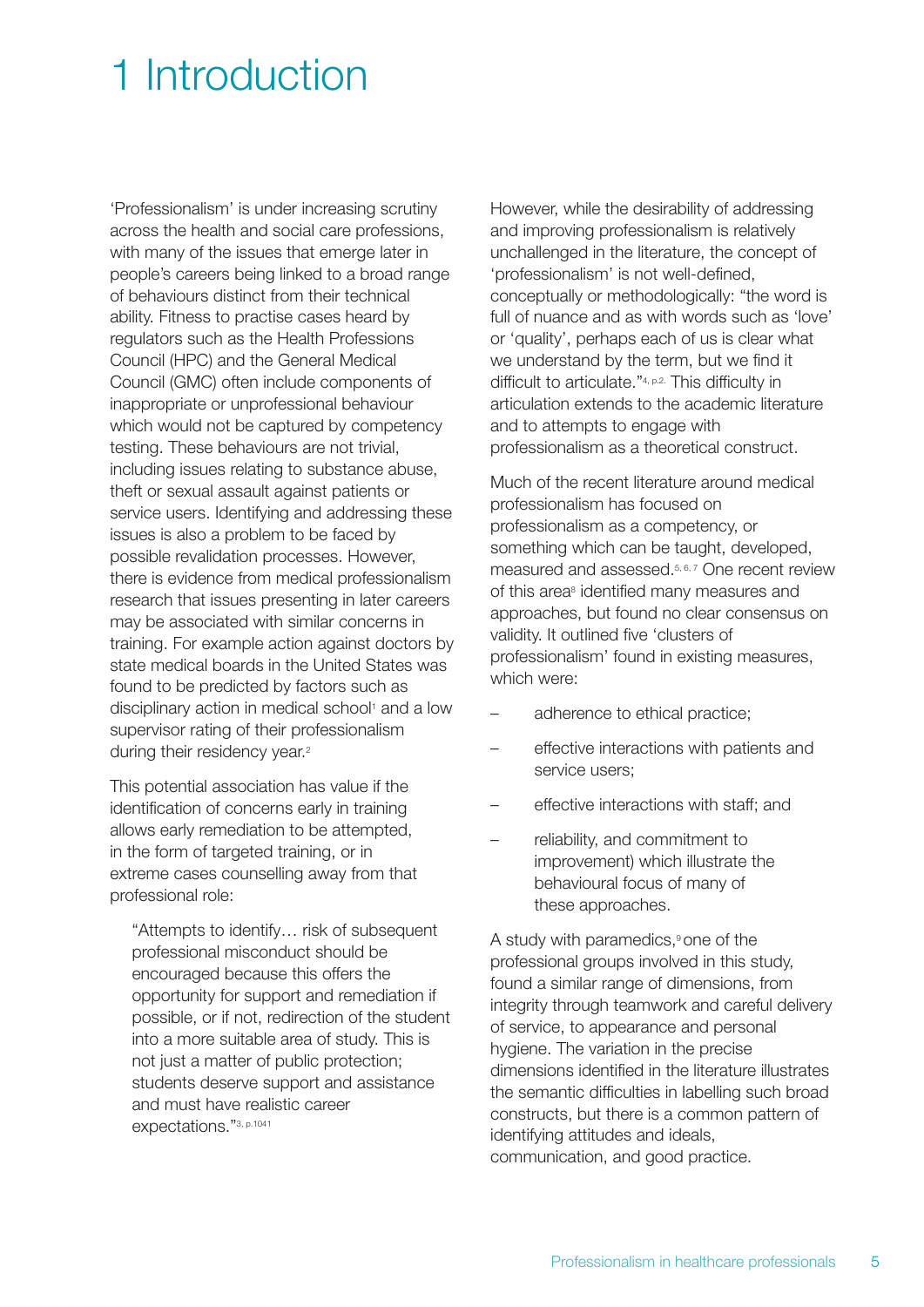Professional behaviours are seen to be the expression of professional attitudes – and significant work in medical professionalism literature in recent years has stressed the importance of assessing observable behaviours rather than attitudes.<sup>10</sup> with attention to the contextual framing of those behaviours.<sup>11</sup>

However, there is another level to professionalism, related more to professional identity than to behaviour: individuals' perception of themselves as professionals. Professional behaviour in this view may arise because it is a performative element of the identity, rather than because it is explicitly prescribed: "Identities are what we do."12, p44 Professional identity may be reinforced by performance – doing what is expected of a professional can make people feel more professional.<sup>13</sup>

Professional identity may be related in part to the status accorded to the historical notion of 'a profession', as a role which has high social status and value, high entry requirements and a degree of social responsibility. This is referred to often in the medical professionalism literature. For example Swick's<sup>14</sup> 'normative definition' of professionalism stresses elements of professionalism which may be seen as 'virtuous' rather than grounded in practice.

Whether an occupational role is described as 'professional' may be in part determined by its legal status, such as whether it is subject to regulation: "A key marker of professional status is professional regulation". 15, p536 The current study includes three professions – chiropodists / podiatrists, occupational therapists and paramedics – which have very different histories.

While all have developed relatively recently compared with medicine or law, chiropody / podiatry and occupational therapy date back several decades, whereas paramedics have had a professional organisation since 2003 (the College of Occupational Therapy was

established in 1978 with precursor organisations dating back to 1932; the Society of Chiropodists and Podiatrists was established in 1945 from constituents dating back to 1912; in contrast the British Paramedic Association, latterly the College of Paramedics, was established in 2003). All three professions were regulated by the Council for Professions Supplementary to Medicine (CPSM) before the establishment of the HPC in 2003 – chiropodists / podiatrists and occupational therapists were regulated from the 1960s, paramedics from 2000. This is not surprising when considering that the term, 'paramedic', was not coined until the 1960s, and only associated exclusively with emergency medicine much later. It serves to illustrate the difficulty of applying structural definitions to modern professions.

# **1.1 The current study**

The study reported here is a component of a project commissioned by the HPC, which explores professionalism in the healthcare professions. Study 1, reported here, investigated healthcare professionals' understanding of professionalism, while Study 2 is exploring ways to measure the breadth of the construct and its association with short-term career outcomes.

The stated aim of Study 1 was 'To explore student and educator perceptions of professionalism, and what constitutes professional and unprofessional behaviour', with four objectives:

- to explore what constitutes 'professionalism' in three health professions;
- to identify how professional identity and an understanding of professionalism develop;
- to clarify what is perceived as professional and unprofessional behaviour, and the role of context in that perception; and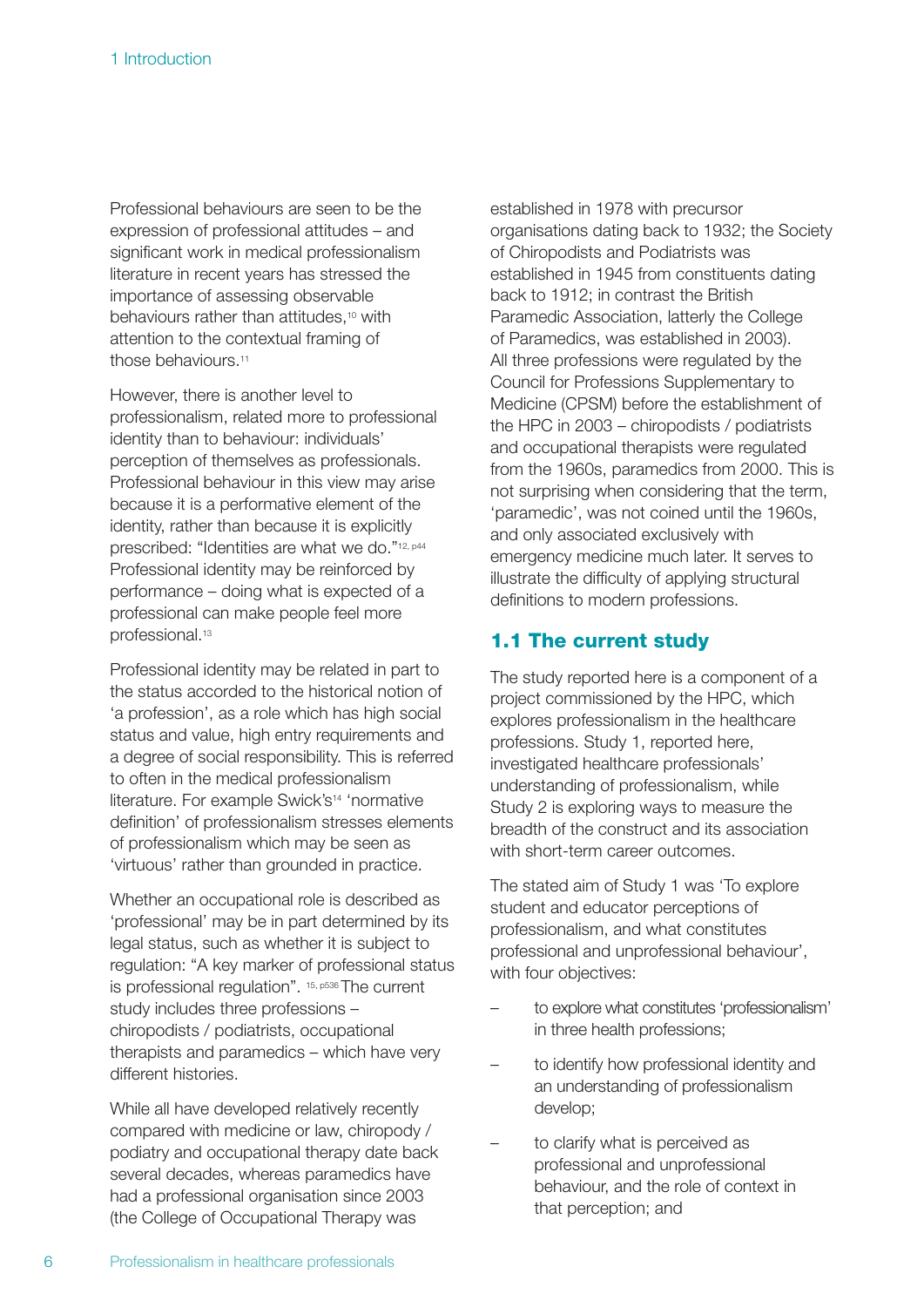– to identify indicators and analogues of professionalism which may inform quantitative data collection.

To answer these questions, research with three of the fifteen professional groups regulated by the HPC – chiropodists / podiatrists, occupational therapists and paramedics was carried out. These were identified as representing a range of the professional groups registered with the HPC. In 2009 – 10 these groups represented 29 per cent of registrants (7.3%, 6.2% and 15% respectively) 16, and over 40 per cent (21.1%, 9.8% and 10.1%) of fitness to practise cases heard by the HPC.<sup>17</sup>

# **1.2 Participating organisations**

Organisations were recruited to reflect the training routes for the different professions. While for chiropody / podiatry and occupational therapy this was more uniform, more care was taken in the selection of paramedic organisations, where more variation was anticipated.

Paramedics historically have had an in-service training route, and a degree-level qualification has only become an option in recent years. Different regions employ different training routes: some are all Higher Education (HE) (although with a range of diplomas, foundation degrees and honours degrees), while others use short, in-service training courses, often functioning as conversion courses for nonregulated technician staff.

Some examination of the different routes was desirable in this study, to reflect the different populations and different training experiences, and while limitations of time and resources meant that comprehensive coverage was not possible, two organisations were recruited. One ('University A') was a higher education institution delivering two routes to qualification: a three-year foundation degree, and a four-year sandwich honours degree. On both

programmes students spend time as staff with one of two ambulance trusts, but spend at least the first year (the first two years of the honours degree) in the University. The majority of students were school-leavers and few had worked in the ambulance service before.

The second organisation was an NHS Ambulance Trust ('Ambulance Trust B') which delivers a two year Foundation Degree entirely in-service. The degree is awarded by a local university, but most classroom teaching takes place in the Trust's education centre. All trainees must be employed by the Trust before admission to the Foundation Degree, and many are existing staff – technicians, emergency care support workers (ECSWs) or control staff – before entry.

Chiropody / podiatry and occupational therapy on the other hand have had long established HE qualification paths, and a degree is the only route to registration. One institution was therefore recruited for occupational therapists ('University C') and one for chiropodists / podiatrists ('College D'), reflecting the relative homogeneity in training across the country.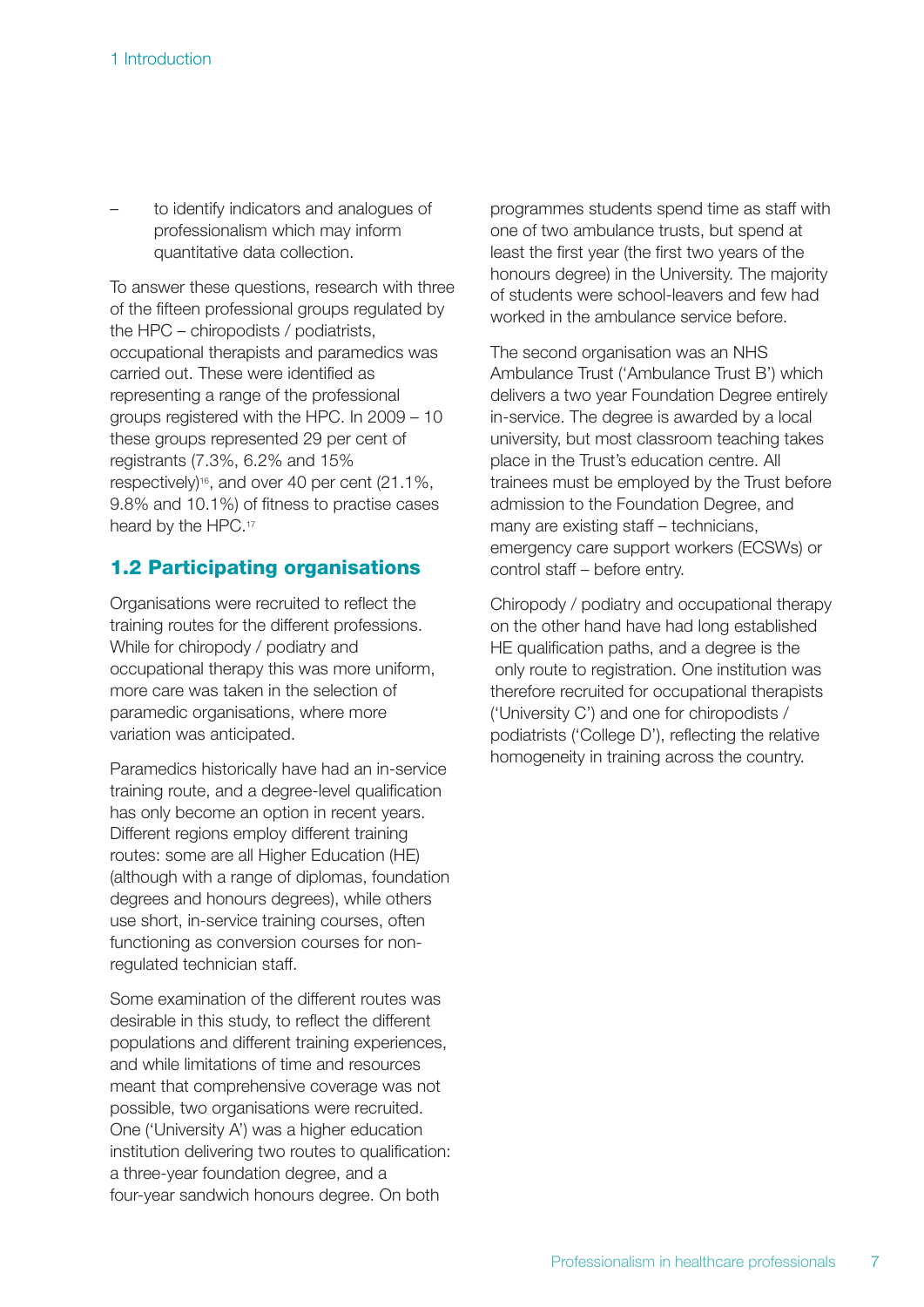# 2 Method

# **2.1 Ethical approval**

Once access to the organisations involved had been negotiated and meetings held with key personnel, the proposal and draft materials were reviewed by the Durham University School of Medicine and Health Ethics Committee. Once University ethical approval was obtained, it was necessary to follow NHS research governance processes, as some participants were NHS employees. A favourable ethical opinion for both studies was obtained from the Leeds (West) Research Ethics Committee in September 2010, and with this in place registration with the Research and Development Department of Ambulance Trust B was also obtained in advance of any data collection.

# **2.2 Participants**

Participants were recruited from the trainee / student and trainer / lecturer populations in each organisation. Where possible, those responsible for trainees in practice were also invited to separate focus groups. While different organisations used different terms, for simplicity the terms 'student', 'classroom educator' and 'placement educator' will be used in this report to refer to these three groups. Students in first and final years were invited to take part, to capture the breadth of student experience.

Information sheets and letters (Appendices A, B and C) inviting potential participants to focus groups were distributed through the training organisations. Where appropriate a choice of dates was provided and in other cases a session was timetabled. Educators were also offered the opportunity to have a telephone interview instead, but in practice none were carried out. It was thought that telephone interviews would be appropriate for placement educators, but other than indicated in Table 1 it was not possible to obtain the necessary information in the timescale available.

Table 1 summarises the number of focus groups which were conducted in the different organisations. Altogether twenty focus groups were conducted, with a total of 112 participants.

| Organisation      | <b>Students</b>                 | Classroom<br>educators | Placement<br>educators |
|-------------------|---------------------------------|------------------------|------------------------|
| University A      | 5 (3 first year*, 2 final year) |                        |                        |
| Ambulance Trust B | 4 (final year)                  |                        |                        |
| University C      | 1 (final year)                  |                        | 3                      |
| College D         | 3 (2 first year, 1 final year)  |                        |                        |

#### **Table 1 – Number of focus groups carried out with each participant group**

\*Two of these were conducted as interviews, as only one participant attended the session. The format was the same as for the focus groups.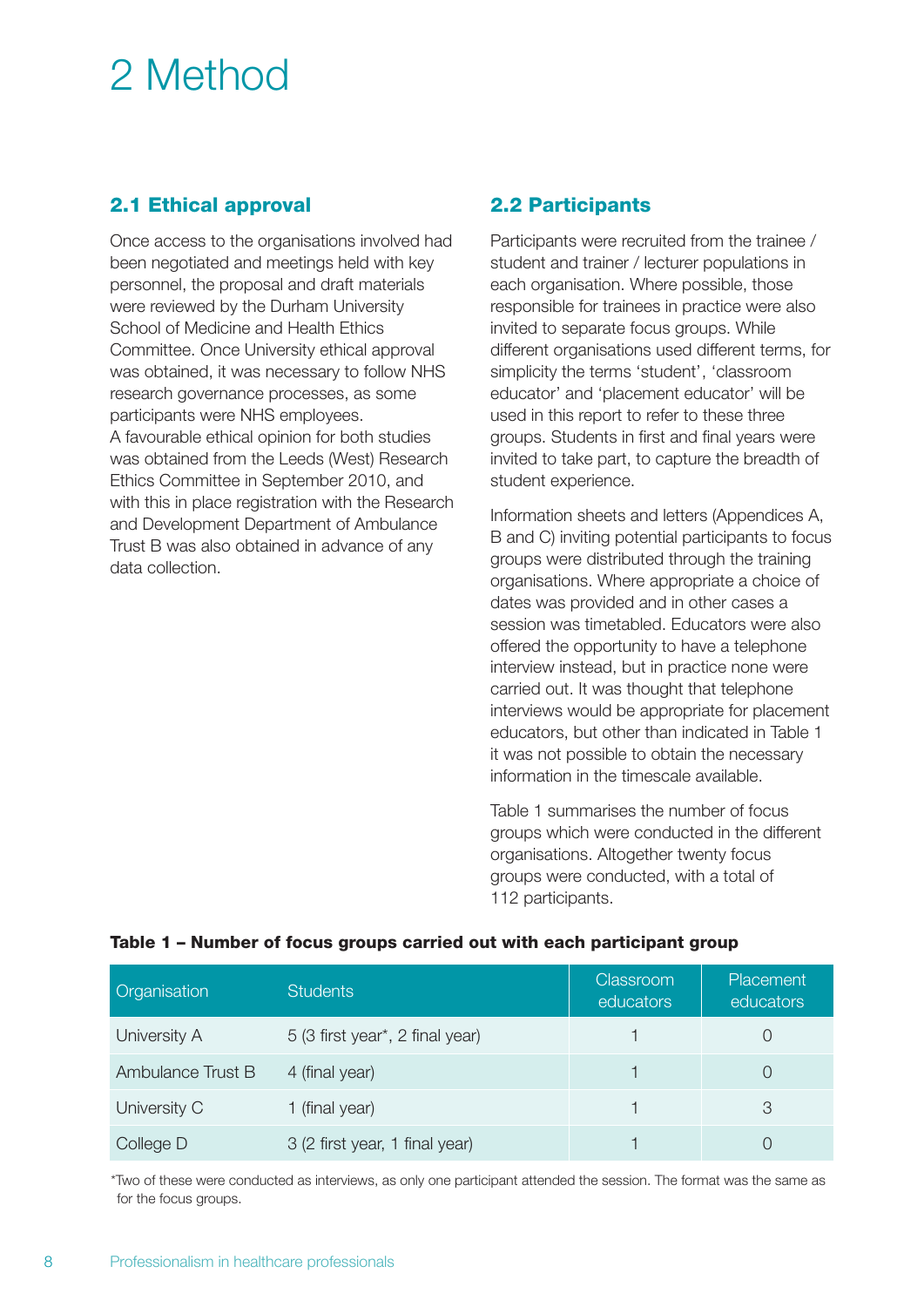### **2.3 Focus group format**

All focus groups followed the same format. Participants were given the information sheet to re-read, and a consent form (included in Appendix D) on which they were asked to agree to the audio recording and transcription of the group discussion, and to the use of anonymised quotes in reports and publications. No participants declined to give consent, or raised any concerns about the recording.

The first part of the session involved the participants individually considering four questions (see Table 2), derived from the research questions stated in the introduction. These were printed on sheets on the table, and on flip-chart paper on the walls. (Questions 3a and 3b were presented together, so as not to bias participants towards positive or negative responses).

#### **Table 2 – Focus group questions provided as prompts – X was replaced with the professional group in question.**

1: In relation to the profession of X what does the term 'professionalism' mean to you?

2: In relation to the profession of X where does your understanding of 'professionalism' come from?

3a: In relation to the profession of X what would make you think someone was being 'unprofessional'?

3b: In relation to the profession of X what would make you think someone was being 'professional'?

4 (students): Do you feel like a professional X now?

4 (educators): When does someone become a professional X?

Participants were asked to write down their individual responses to each of the questions on Post-it notes. These were then collected by the group facilitator(s) and put on the flipchart paper under each question. The facilitator then summarised any key points on the flipcharts. Post-its were retained at the end of the session and transcribed. The intention of this stage was to ensure that all participants had the opportunity to respond to all questions, without being influenced by the specific group dynamics or the direction the discussion may take.

Each of the questions was then discussed. Standardised prompts were used to develop the discussion if needed, and to move the discussion on. In some cases the discussion organically developed to address the different questions, and the questions were not necessarily addressed in the order they were presented. The Post-it responses were also referred to, to ensure any novel or ambiguous points were developed in discussion.

Groups took between 50 and 110 minutes – the duration varying with the amount of discussion generated, and the time available.

### **2.4 Analysis**

All recordings were transcribed verbatim, and coded using NVivo qualitative data analysis software<sup>18</sup> to aid the data analysis.

A 'framework' approach to analysis was adopted.19 This involved an initial familiarisation with the data by repeatedly reading the transcripts to identify the main themes in relation to the research questions. Responses generated on Post-it notes were also used in this stage of the analysis.

The second stage involved the discussion of these codes between the researchers to agree the framework to be used.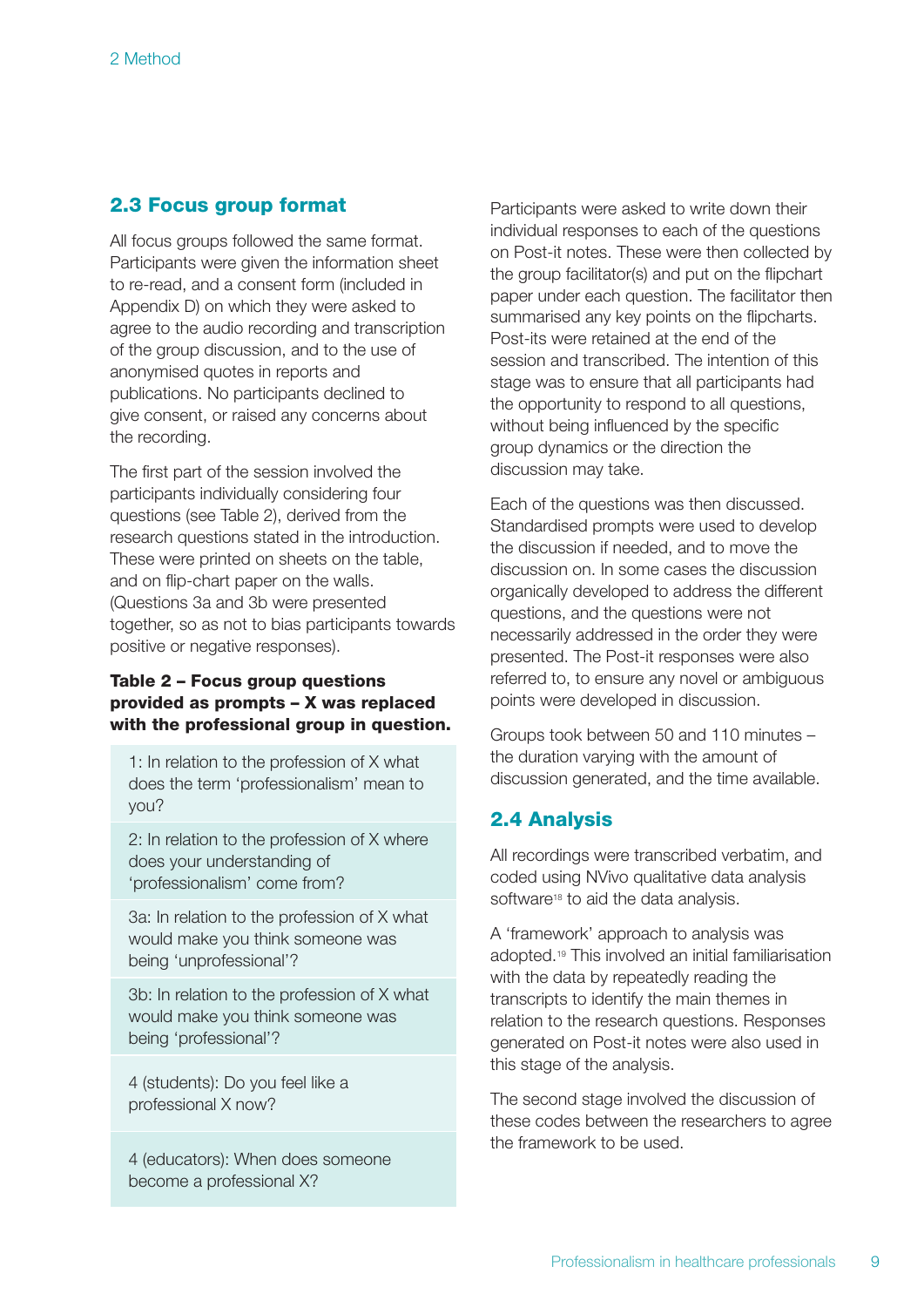Considerable consistency was found between professional groups, and between students and educators, and so the framework was developed to be applicable to all transcripts. A single transcript was coded jointly to

establish the usability and relevance of the framework. All transcripts were then coded using this framework. The codes used are given in Table 3, with definitions provided in Appendix E.

| Code                                                                                                       | Sub-code                                                                                                                                                                                                    |
|------------------------------------------------------------------------------------------------------------|-------------------------------------------------------------------------------------------------------------------------------------------------------------------------------------------------------------|
| Definition of professionalism                                                                              | Adherence to codes / regulations / protocols                                                                                                                                                                |
|                                                                                                            | Appearance                                                                                                                                                                                                  |
|                                                                                                            | Appropriate behaviour / attitudes /<br>communication                                                                                                                                                        |
|                                                                                                            | Context                                                                                                                                                                                                     |
|                                                                                                            | Development over time                                                                                                                                                                                       |
|                                                                                                            | <b>External perceptions</b>                                                                                                                                                                                 |
|                                                                                                            | Good clinical care                                                                                                                                                                                          |
|                                                                                                            | Holistic construct                                                                                                                                                                                          |
|                                                                                                            | Ongoing development (keeping up to date)                                                                                                                                                                    |
|                                                                                                            | Other definition                                                                                                                                                                                            |
|                                                                                                            | Part of self                                                                                                                                                                                                |
|                                                                                                            | Role boundaries                                                                                                                                                                                             |
| Source of professionalism                                                                                  | Education / training<br>Learning on the job<br>Media<br>Organisational environment<br>Other source<br>Personal background<br>Previous employment (paid / voluntary)<br>Regulations as source<br>Role models |
| Examples of professional, unprofessional and<br>ambiguous behaviour (separate top-level<br>codes for each) | Appearance<br>Clinical practice<br>Communication<br>Conscientiousness<br>Other example                                                                                                                      |

#### **Table 3. Codes and sub-codes used in framework analysis**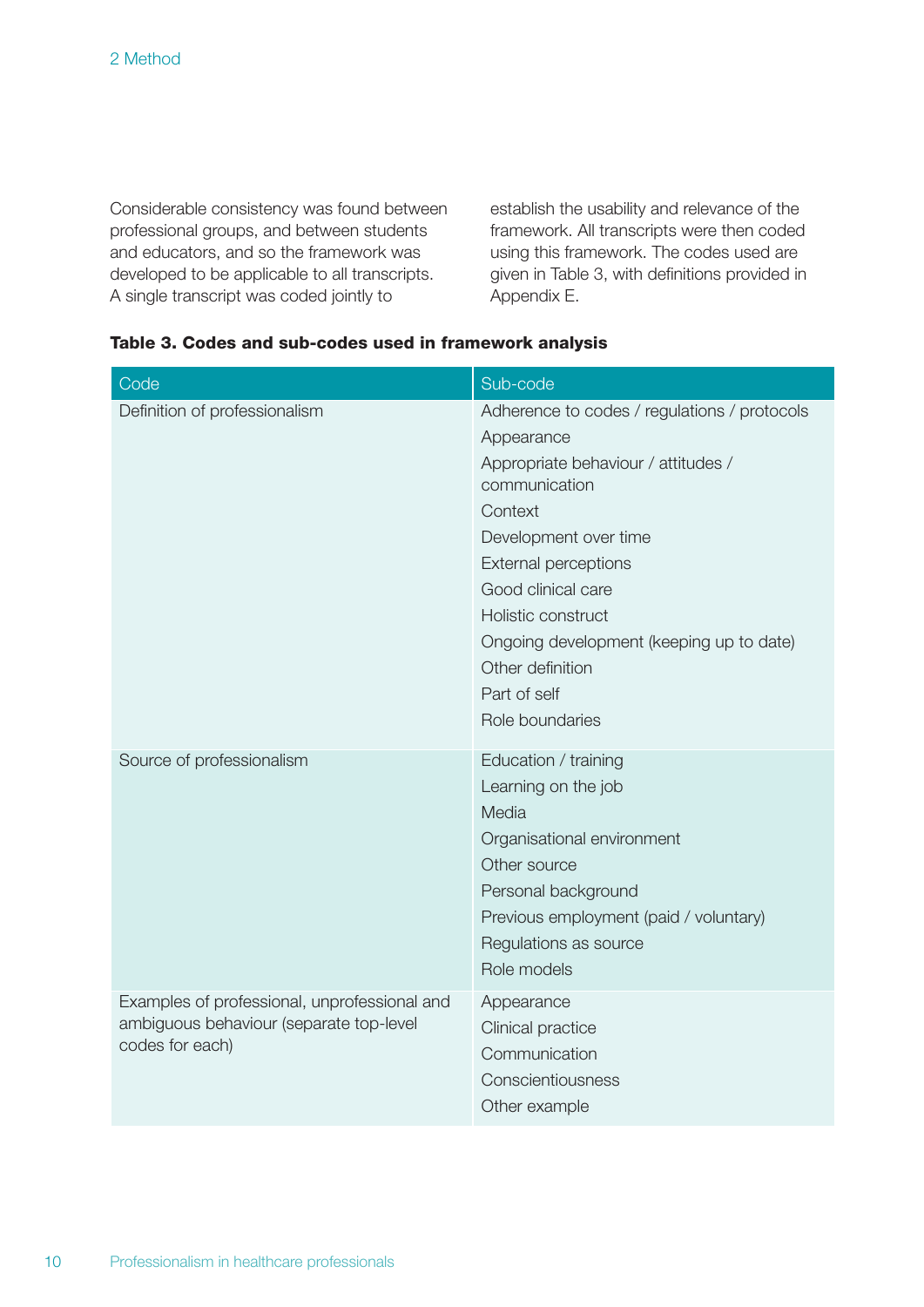The next stage of analysis was the identification of the emergent themes from the coded data – that is, synthesising the responses to provide the most explanation and elaboration in response to the research questions. This analysis was again agreed in discussion between the researchers analysing the data, and reviewed during the drafting and revision of the results section, with constant comparison to the data to ensure the results accurately reflected the meaning found in the data.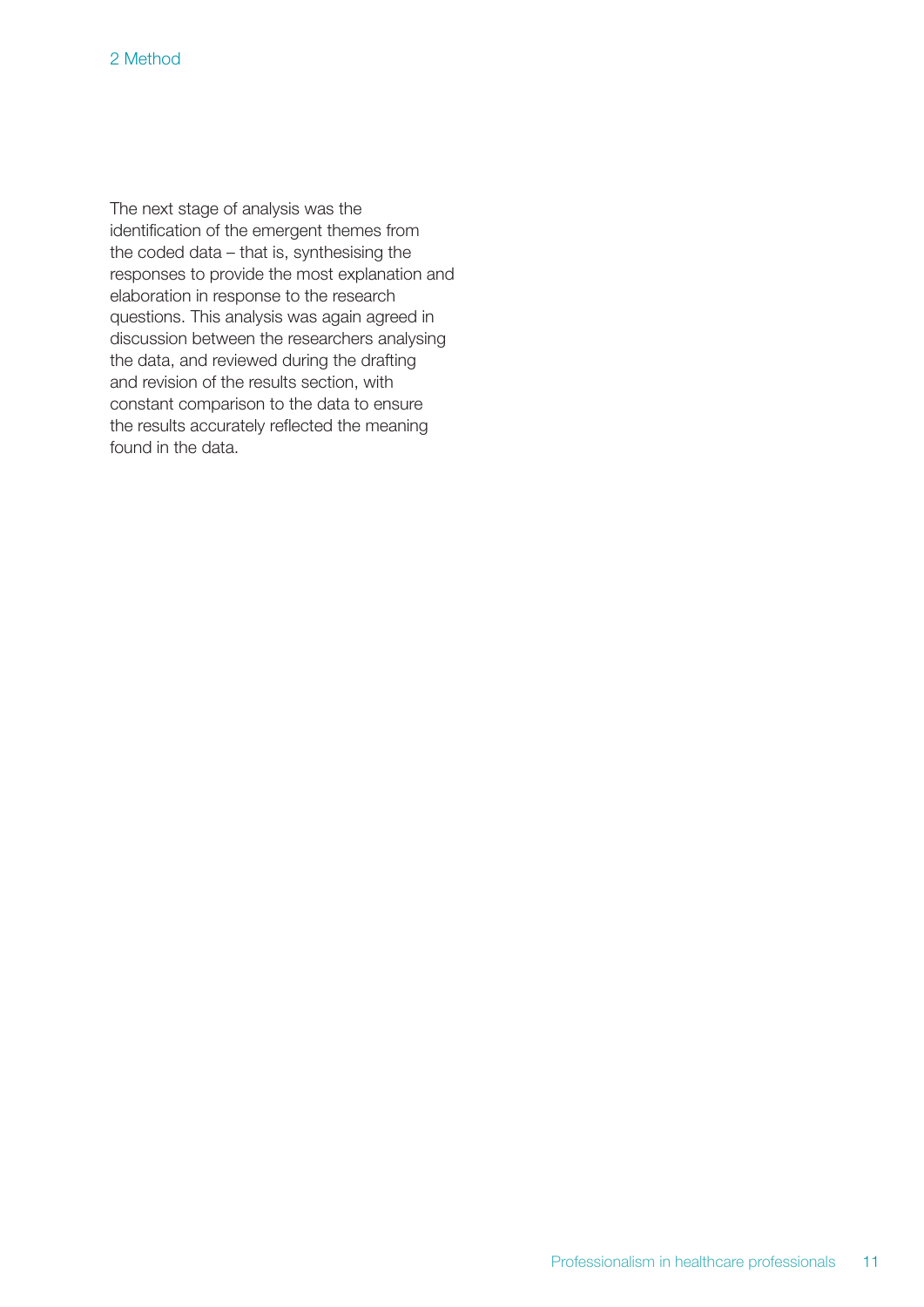# 3 Results

The analysis identified a great deal of variability in people's understanding and interpretation of 'professionalism'. While some participants were able to provide straightforward responses to the question 'What does professionalism mean to you?', there was no overall consistency in the specifics of their definitions, reinforcing the findings from the literature that it is a complex and problematic concept. However, despite this variability, the data does provide some insight into the dimensions or parameters of professionalism.

A dominant theme was that professionalism is a highly contextual concept, and what is classed as 'professional' will vary with a number of contextual factors, including the organisation, the workplace, and the specifics of each clinical encounter. This contextual variability was coupled with a sense that professionalism is based on well-established, or even innate, personal qualities and values. This creates a dynamic tension for developing and assessing professionalism, as it is both an extremely personal, internalised belief, while being very much situated in the immediate environment.

Views of professionalism came from a wide variety of sources – from upbringing, through experience in education and work before joining the profession, to explicit teaching within their training (including codified rules and regulations), and role modelling from colleagues. Table 4 illustrates some of the specific sources mentioned. The interaction of these different sources may in part explain the complex picture of professionalism that has emerged from this study.

#### **Table 4 – Examples of sources and experiences informing people's professionalism**

Personal experiences around time keeping (eg missing flights when travelling, school)

Personal experience at work (time keeping, working to appointments in community care)

Observing other professionals in another work context (before starting training)

Experience of interacting with patients

Experience of meetings and being part of a team

Documentation such as a student handbook and policies such as manual handling policies

Role models in placements, or tutors in classroom

Peers

Models encountered in the media

The following sections describe different definitions, and ways of approaching the concept or construct of professionalism identified by participants. These include viewing it as an holistic construct, as an expression of self, as a set of attitudes and behaviours, including appearance, and as a fluid, contextually defined concept. Quotes from focus group participants are included to expand and illustrate the points made. In parallel, the boxes distributed through these pages illustrate how these views were expressed as discrete examples of behaviour – including 'good' examples of professional behaviour, examples of unprofessional behaviour, and examples of behaviour which was ambiguous, or explicitly identified as contextually dependent.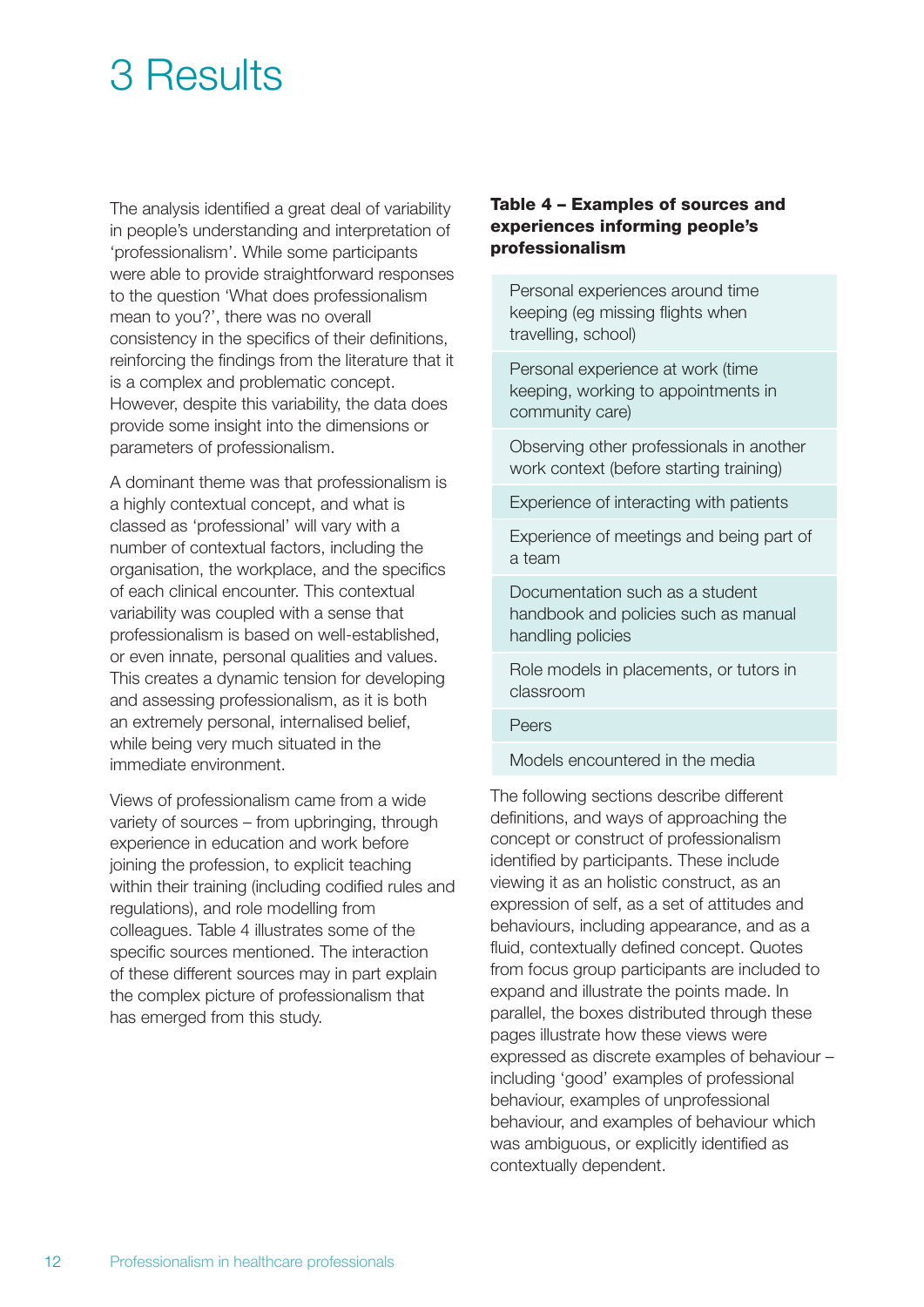More examples of raw data from the focus groups, illustrating how the themes were presented in the discussions, are included in Appendix F.

While there were no substantial differences in the views of the different professions when considered thematically, some differences related to specific professional contexts were identified. These are summarised in Section 3.6.

# **3.1 Ways of understanding professionalism**

The data highlighted that there was no single definition of professionalism; rather it is a concept that can mean different things to different people, in different contexts. This complexity was linked to the diversity of the sources and influences which lead to individuals' perceptions of professionalism.

#### **3.1.1 Professionalism as an holistic construct**

Several definitions did not break down the construct of professionalism into components, but presented it as an holistic, all-encompassing concept ('everything you do'), an overall way of being which comprises a range of attitudes and behaviours.

"It's everything really, it's the way from the minute you get to the station to the minute you get home, it's the conduct of work." (FG1, paramedic student)

Some definitions were similarly holistic, but more explicitly focused on the clinical or technical elements of practice, with performance of the clinical role being the main definition of professionalism.

"It comes down to basically doing the job correctly, that and intermingling it with your patient contact and not being a robot and just reading everything out of a book." (FG3, paramedic student)

Several respondents defined professionalism reflexively, by thinking of it as the standard of treatment they would want for themselves or a family member. This could be a way of expressing an holistic view of professionalism, and also a 'benchmark' for their own behaviour.

"I think we're in a caring profession, a caring role, so you're treating people how you want to be treated and earn the respect of people and being quite intent when listening to their kind of worries." (FG13, occupational therapy placement educator)

#### **3.1.2 Professionalism as good clinical care**

Good patient care was, in this sense, the essence of the job and therefore how professionalism was interpreted. Specific attitudes and behaviours were identified which constitute this competence: the knowledge, skills and ability to do the job, following procedures and protocols, putting the patient's interests first, and maintaining standards of care at all times. Good practice was linked to an awareness of limitations, of knowledge and skills, and acting appropriately.

"There's no shame in actually admitting at times that you don't know everything but you will go and look something up or you will consult with another colleague, and then by the next time they come in for a consultation you'll have an answer for them." (FG15, chiropody / podiatry student)

"I think it's about insight as well...it's about having the skills and choosing the appropriate level or the appropriate skill at the right time so that you're not over the top, but additionally you're not taking any risks with doing something incorrectly." (FG6, occupational therapy classroom educator)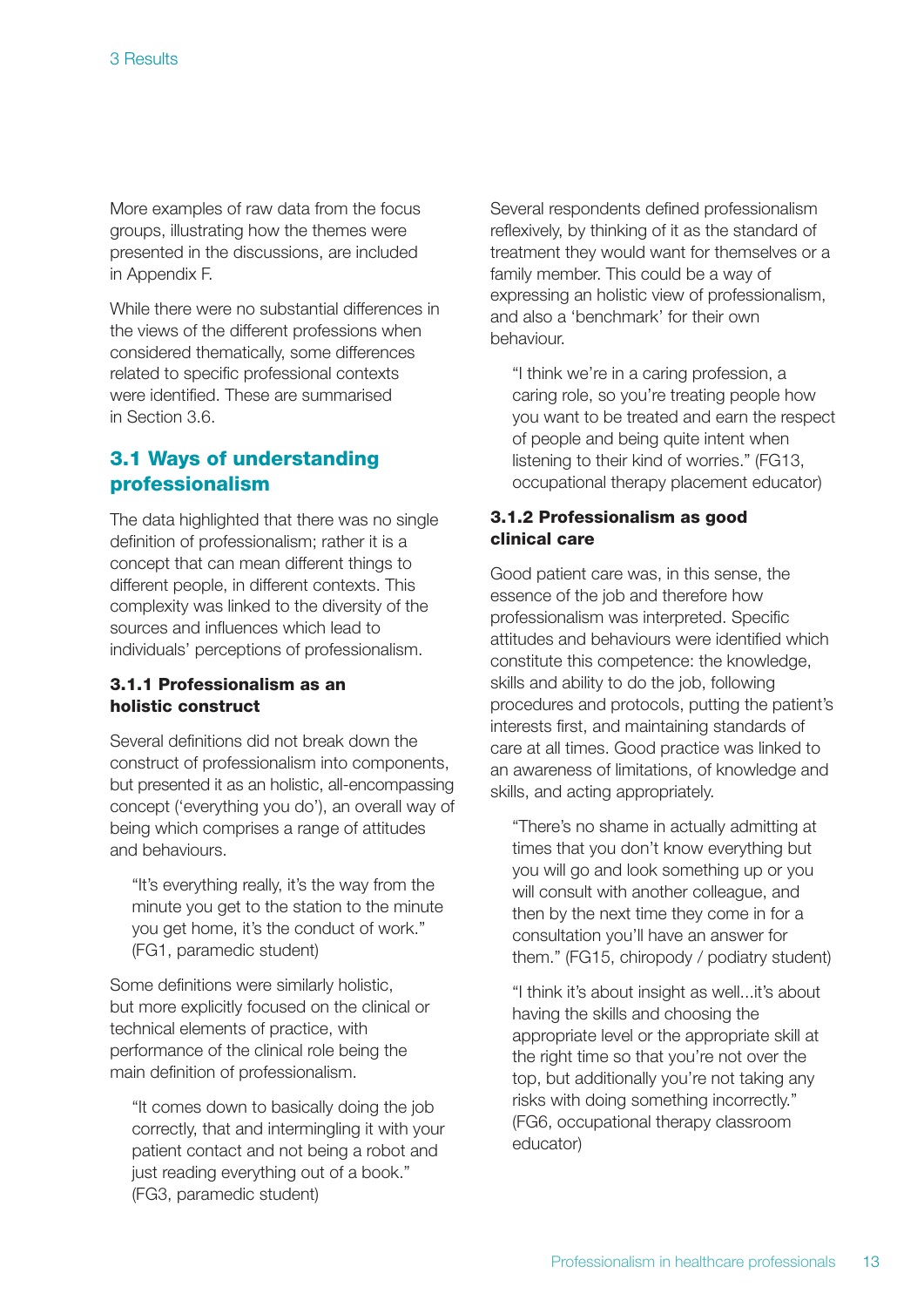#### **Box 1: Demonstrating clinical judgement and competence**

Professional behaviours: "I think it is important because if you are not auditing the right information or like drawing out the right information from assessments, that's important to share, that wouldn't be very professional would it, if you weren't sharing the right information?"

(FG19, occupational therapy student)

Unprofessional behaviours: "...I followed him [podiatrist] on visits in and out of houses, it was get in, get out, finish as early as I can, not checking if the patient's medication had changed or anything like that down to really poor infection control with instruments... the whole time I was there he never changed his instruments, apart from the actual blade itself, he never changed his blade handles, he used the same scissors for every patient." (FG15, chiropody / podiatry student)

Ambiguous: "You can be over meticulous and you can be, not over professional but over kind of thorough and a lot of people like that they can spend two hours on a scene and I think there's again, there's got to be a point where you've got to say we are actually just here to treat what we've seen and take to hospital or leave at home but some people do spend a lot of time on scenes..." (FG9, paramedic student)

This awareness and insight was related to the motivation to keep up-to-date with developments in good practice, to ensure good patient care and to engender trust and confidence in the patient. Both students and educators highlighted reflection on practice as key to professional practice.

"I think it's very important that we all keep ourselves updated... so that the information that we are giving our patients is up-todate, it is most current, so that if they do go back and look on the internet, they will think 'oh, hang on, yeah, I remember him saying something about that' and it gives them the confidence to come back to us." (FG15, chiropody / podiatry student)

#### **3.1.3 Professionalism as an expression of self**

Many behavioural and attitudinal descriptions of professionalism, such as those reflecting empathy and caring, framed it as an expression of fundamental, inherent qualities on the part of the professional. When talking about this personal level of construct, with professionalism as a 'part of the self', there were many references to people's own moral and ethical codes, their 'core beliefs' (such as a belief in helping people) or their 'standards' (such as standards of 'decent behaviour' and how people treat each other), underpinning practice. In this way professionalism was seen by both educators and students as 'intrinsic', referring to qualities which may be innate or at least pre-existing, exemplified by statements such as 'you have it or you don't' and 'you should just know'.

"To me, people's values underpin everything they do as a professional... and so, from my point of view, professionalism has come from before I even entered the profession… it's not about the job you do or anything like that, it's about what is decent behaviour to another person."

(FG18, paramedic classroom educator)

"I think you have a core belief as well, it's your core standards of what you think is acceptable and not acceptable." (FG13, occupational therapy placement educator)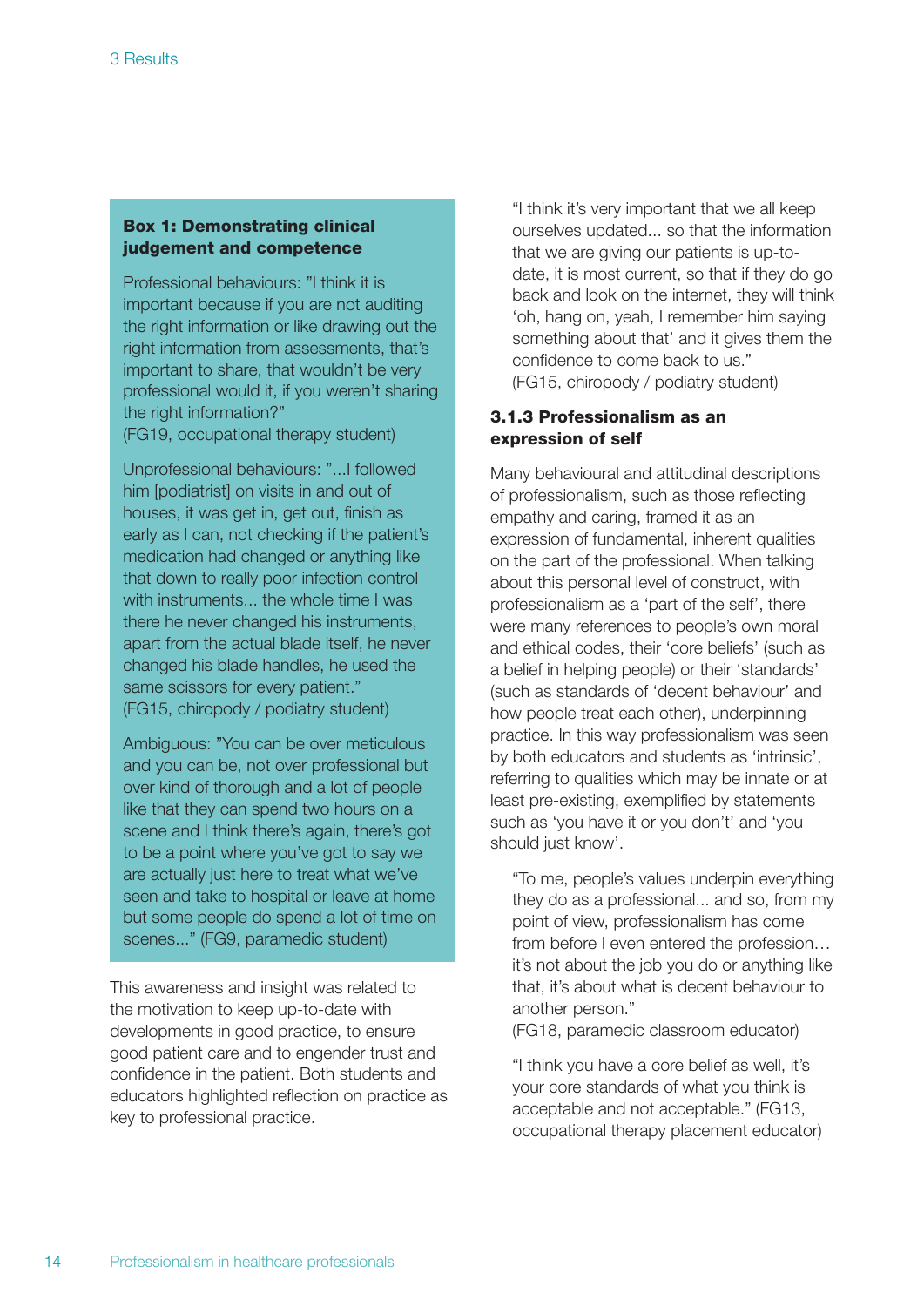"When I said intrinsic I meant I just thought that you should know what a professional should be, you should know how a professional should act because it's a term that's just like, you should know… how to be a professional. If you don't, you're not." (FG9, paramedic student)

A similar idea presented by some educators was that professionalism is 'a way of life', implying that it is external to work. One felt that it involves an alignment between the self and the expectations of the profession. In this sense, rather than being inherent or pre-existing, professionalism becomes part of the professional.

"Even when I […] did an apprenticeship, I had the same values as I do have now really, you know, I don't ever change." (FG18, paramedic classroom educator)

"It's about an alignment of who you are with the expectations that are placed on you… and it's become a part of who they are and therefore it's represented in every aspect of their own life." (FG6, occupational therapy classroom educator)

This was identified in the potential for students to express their professionalism by their attitudes and behaviour outside work as well as within. Some students were seen by educators as professional in their whole approach to life because of their values, whilst some others were seen to display a distinction between work and personal life. There was a tacit, and sometimes explicit, assumption that professionalism should be maintained at all times, even away from the workplace.

"I think there's a level of communication and of respect for other people that comes out in their whole lives and I find it really hard with the people who turn it on at work and turn it off at home."

(FG18, paramedic classroom educator)

#### **Box 2: Outside Work**

Unprofessional behaviours: "When I was at university Facebook was sort of flagged up as a big no-no when we were on placements, we were told we weren't allowed to even mention we're on placement... there had been some incidents in the past where people had sort of mentioned educators or said or complained about what a horrible time they were having and it just obviously the message that gives for the people it comes across as very unprofessional..." (FG13, occupational therapy placement educators)

Ambiguous behaviours : "If you bump into one of your patients... I think that might be different if you bump into a patient, you'd have to say 'oh hello' and you would have to try and look sober and but apart from that, you don't think about your job when you are out and about do you." (FG15, chiropody / podiatry students)

Participants spoke of either a merging / blurring or a distancing between their professional and personal selves – how far professionalism should or did extend into their personal life and the implications for behaviour outside work, including on social networking websites. This relates to the perceived importance of external views of the health service and of individuals working within it, and awareness of the public health role, as attributes of professionalism. There were mixed views about the separation between work and private life, and the professional and private self, and how far people considered themselves to be defined by their job. Some recognised that they needed to be able to separate work from their personal lives for their own wellbeing, to 'let their hair down'.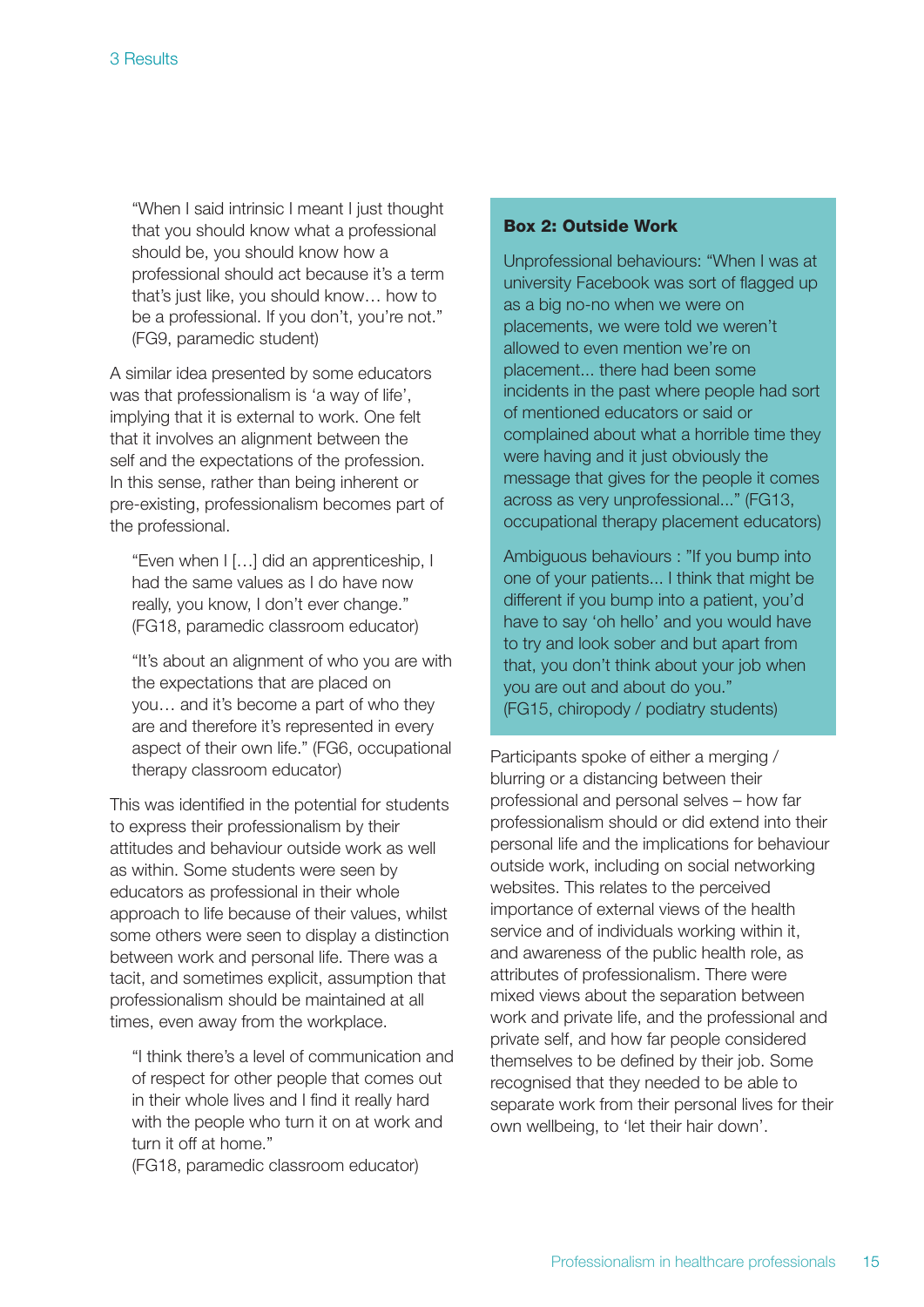"That's one of the big problems I have with it, I want to do the job, I'm really happy about doing the job but I don't want it to cross into every single part of my personal life, I don't define myself as a paramedic, I define myself as a person that does that job... and I don't want my whole life to be defined by that, I think it's really hard, that's a massive problem because it does reach out into your personal life so much." (FG11, paramedic student)

"It kind of goes with you all the time doesn't it, like I don't think it's something that I can switch on and off, I don't think that anything I do or put on Facebook could ever be considered totally separate from what I am and who I am as a professional because it's part of who I am."

(FG19, occupational therapy student)

The view of professionalism as being an aspect of the individual, rather than something which is gained in the professional role, was linked to feelings that the image of professionalism was gained early in life, with people mentioning their culture, upbringing, parents and grandparents, and the values and definitions of acceptable behaviour they were brought up with (eg politeness, manners and respect). However, participants' views were also influenced by experiences and role models encountered during training and practice.

#### **3.1.4 Attitudes and behaviours**

#### **Box 3: Attitudes**

Unprofessional behaviours: "If people are turning up late for work what are they going to be like going on a home visit or seeing someone in their home that it's not conveying a good image to other people going to meetings and case conferences, it needs to be on time" (FG13, occupational therapy placement educator)

Many specific elements of professionalism were described as reflecting attitudes – good and bad. 'Attitudes' were discussed in terms of attitude to study (such as willingness to learn and to question), attitude to the job, attitude towards colleagues (such as displaying respect), as well as attitude towards patients or service users themselves. A professional attitude to the job included ensuring being fit for work (eg not being hung-over, ensuring that you get enough sleep during the day when on night shift). Educators identified attitude as important in relation to students' relationships with patients, and enthusiasm for their work.

"[The] attitude of my personal presentation before I get to work, attitude towards my work once I'm there, and attitude towards my patients, again for me it's attitude more than anything else." (FG2, paramedic student)

"I think it is something about people that are willing, and I think it is about having this caring about how you are perceived to be behaving to people around you, and having that little bit of pride and… genuinely thinking I want to join in with the rest of the group, I want to participate in this, and then when you get out into professional practice you think, oh yeah, I do want to do this, I want to engage with my patients, I want to do the best I can."

(FG18, paramedic classroom educator)

Communication was a common area in which attitudes – to the job and to patients and service users – could be expressed. Politeness, being trustworthy and honest, acting calmly and confidently, being personable, and treating patients as individuals were all seen as reflecting underlying attitudes. These behaviours could affect how relationships were established with patients, how patients responded and ultimately patient care.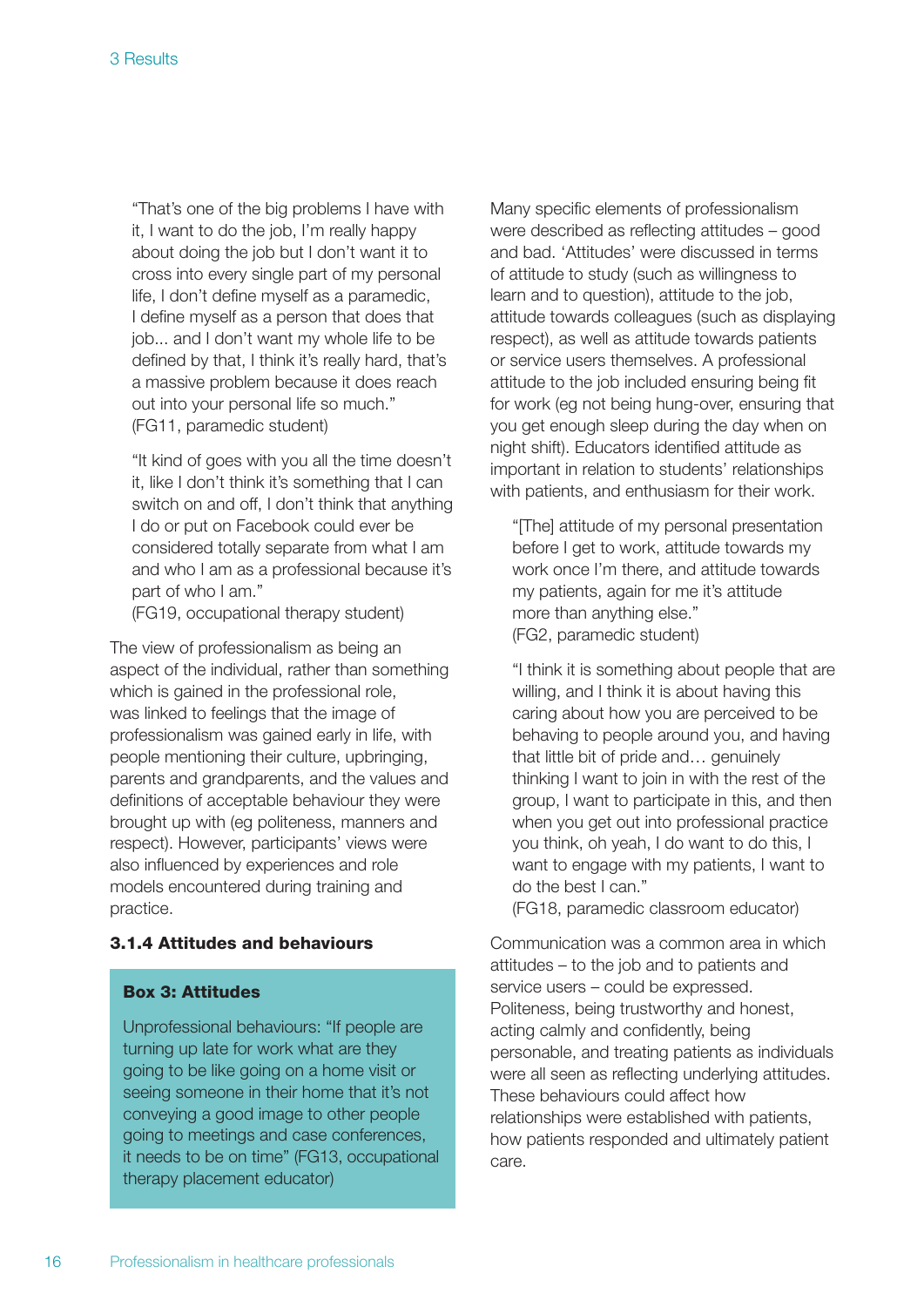"If you get it wrong you're unlikely to get a full history from them which means that the hospital don't have all the information or you've got egg on your face when you turn up at the hospital and the patient then reveals the rest of their history to the nurse." (FG11, paramedic student)

#### **Box 4: Written Communication**

Professional behaviours: "…you have to write your notes so that anyone can understand them but even the patient because the patient is allowed access to the notes…."

(FG19, occupational therapy student)

Unprofessional behaviours: "It [written communication] needs to be polite and respectful and appropriate […] I get the students that email me, all in small letters and it's got like kisses at the end and things like that, to me that's really unprofessional..."

(FG18, paramedic classroom educator)

Verbal, non-verbal and written communication were linked to building relationships with patients, and to good patient care. Poor communication and attitude could be displayed through gestures, shrugging, crossing arms and hands in pockets. Professionalism meant being 'a good communicator', listening and being receptive to patients, displaying sensitivity, and an appropriate use of medical terms. It meant sharing information and health messages in a manner appropriate to the individual, for example checking understanding and how much the patient wants to know, as well as being polite and not condescending, and maintaining confidentiality.

"The way that you speak to people and the gestures that we use, we're not kind of rushing people in and rushing people out again." (FG15, chiropody / podiatry student)

"Using medical terms in front of somebody and they are just… looking at you like 'What are you talking about?'. Yeah, appropriate use of language in front of patients." (FG2, paramedic student)

Professionalism was also discussed in regard to communication with colleagues, for example building positive relationships, showing respect and not being rude, and helping, instructing and explaining to others as appropriate. Poor colleague relationships were also seen as a factor in patients' perceptions of the team, and good relationships were seen to impact positively on good patient care.

#### **Box 5: Treating people equally**

Professional behaviour: "But it is quite hard when you've done a job where you've had a real abusive [patient] and then you go to your next job and it's the same and you go and you get the same again, it doesn't happen all the time but it does happen where you've been Saturday night, Friday night, whatever, you've had a load of abuse and then you go to the next one and because you've had it 20 minutes, you go in with a professional [attitude] but then everybody does it, you do get a bit agitated." (FG3, paramedic student)

Professional behaviours: "...you've got to treat everyone equally, I mean say even if you go to someone who has just murdered someone else, you've still just got to treat them just as a person and don't worry about any of the other things in their life." (FG10, paramedic student)

"Well you know my team leader, he always asks your opinion of everything and he always appreciates anything you do for him, anything. He always thanks you for it and he always values your opinion and if he thinks your idea is better than his he'll use your idea." (FG4, paramedic student)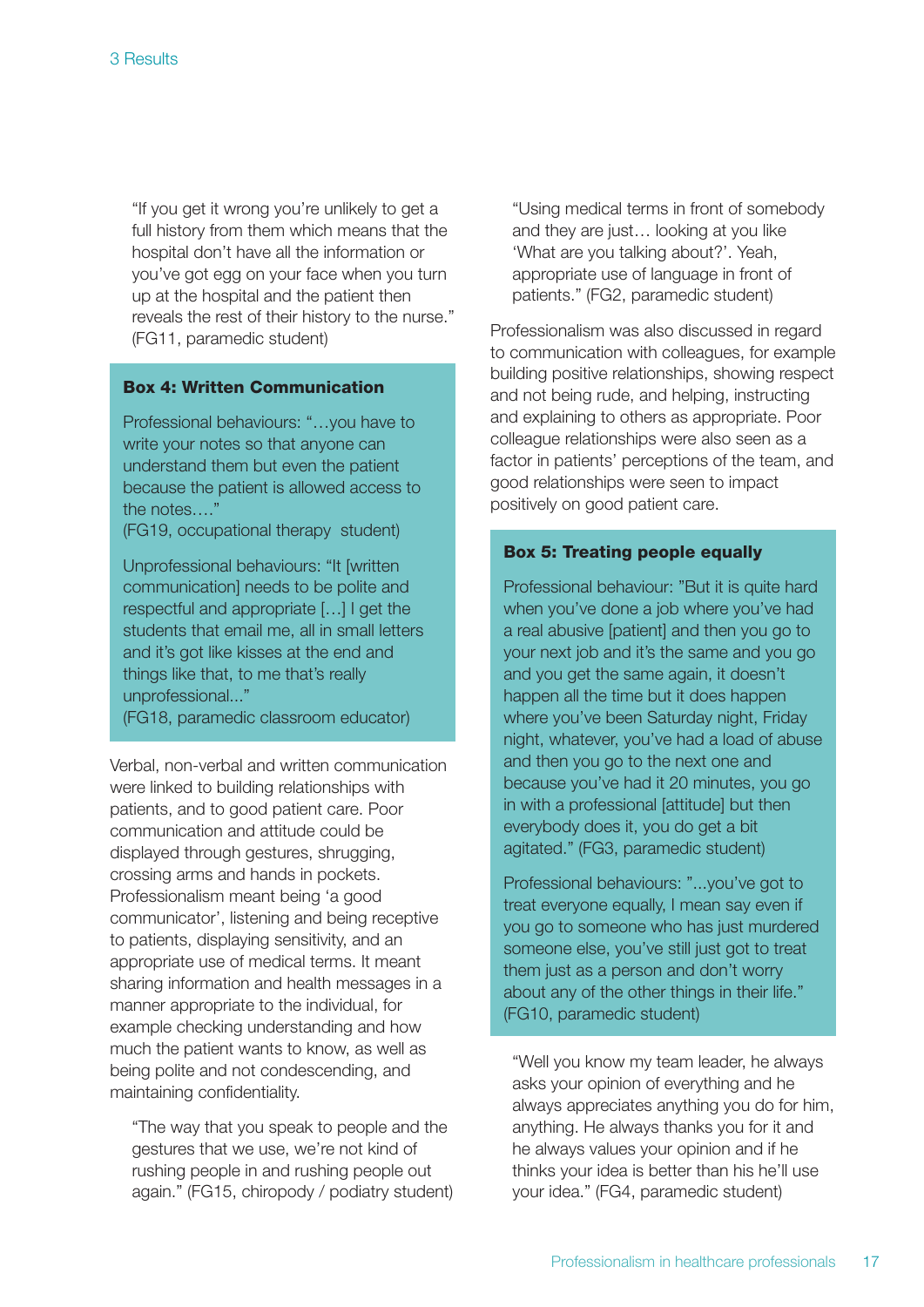"I think most people in our [team] enjoy working with each other... I think that's probably when we get the best patient care." (FG11, paramedic student)

Another expression of professional attitudes was in relation to treating patients equally and without prejudice in terms of politeness, equality, dignity and respect (including for other cultures and religions, and for gender issues during treatment). This could also include not becoming jaded within a shift, and treating the last patient the same as the first. Within this, there were some references to not displaying prejudice, and hiding feelings, suggesting that the appearance of professionalism, what it looks like to others, and the reputation of the profession, were a consideration. Patience and understanding were important (for example, with inappropriate 999 calls), as well as appearing knowledgeable and displaying confidence.

"It's keeping away from stereotypes and types of patients and types of people... no bias or prejudice there, you know, every person is new each time round." (FG2, paramedic student)

"Making sure you are treating people with respect, treating people as people, not thinking of them as patients but as individuals with their own set of priorities and needs."

(FG19, occupational therapy student)

#### **3.1.5 Appearance**

Appearance (including cleanliness, hygiene and neat hair as well as uniform and suitable clothing) was considered important for public perception of the profession. For example, it could impact on a patient's or service user's first impressions of the individual and the profession, and on patient or service user confidence in the individual and the standard of care they will receive. Students were given guidelines about appearance and presentation. It is interesting that while the three professions' use of uniform varied, all identified appearance and presentation as an important element of professionalism. There were also a small number of references to appropriate dress extending beyond work, highlighting their awareness of public perception of the role and the need to distinguish between the personal and the professional.

"You can be as skilled as anything, but if you're walking into somebody's house looking like a right tramp it just doesn't look professional." (FG2, paramedic student)

"I think that gives the patient confidence. If you come along looking a bit grubby and a bit scruffy they're going to worry about how clean your instruments are… and if you don't have a standard in your own appearance then what's your standard of treatment going to be?" (FG16, chiropody / podiatry student)

"It's not just uniform, it's your vehicle, your equipment and everything else that you have to look after, it's all part of your professionalism isn't it?" (FG5, paramedic, classroom educator)

For some, uniform was regarded as playing a part in feeling like a professional, in giving a sense of identity, and in representing the profession. In the latter sense, care of uniform and behaviour whilst in uniform were therefore particularly important. Uniform provides a marker to separate the professional and the personal.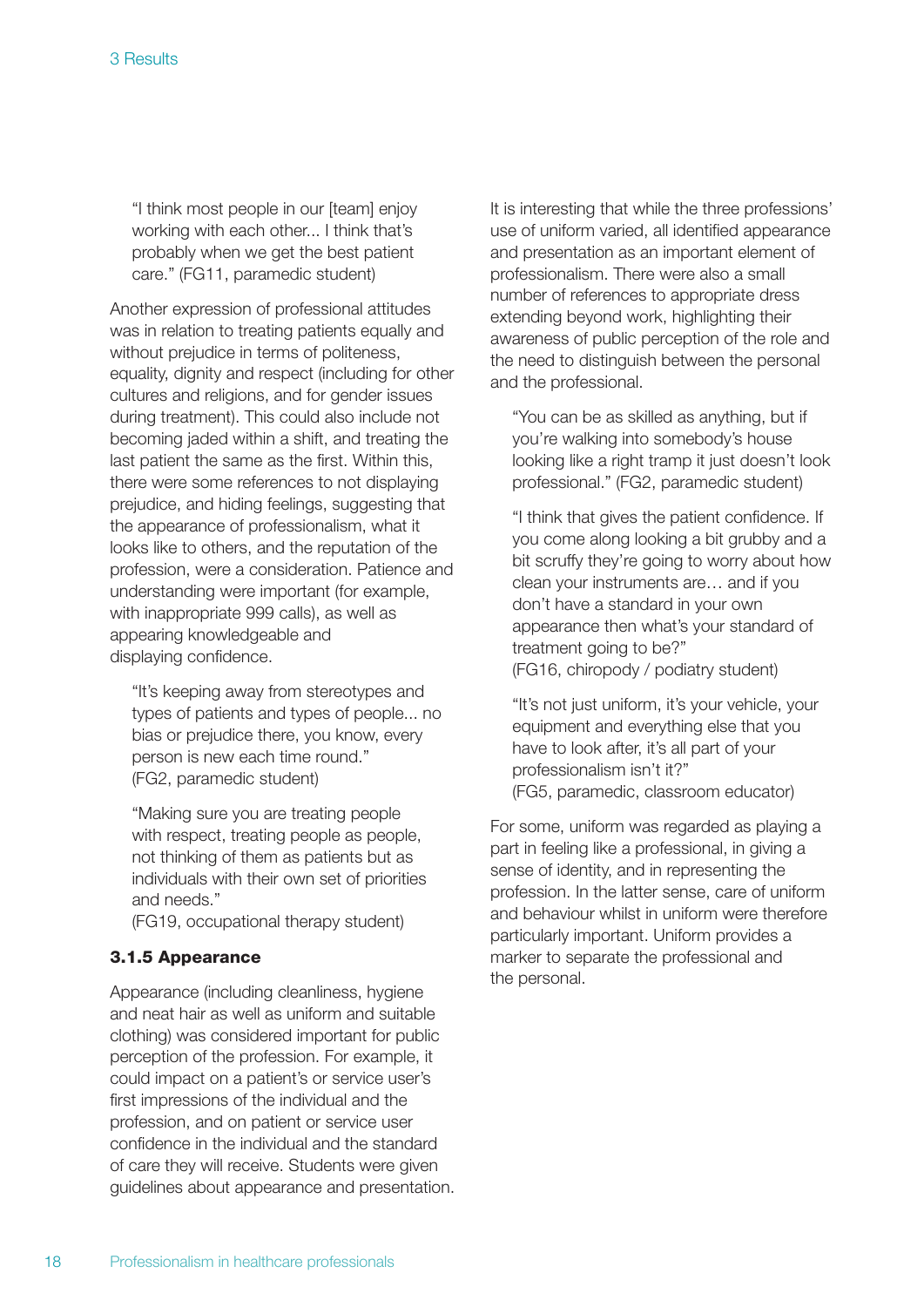#### **Box 6: Uniform**

Professional behaviours: "I wouldn't dream of now going into the NHS and turning up in a pair of jeans and a t-shirt and treat somebody, it's just not something you would think of, even if I was stuck out in the wilds in the middle of nowhere, I would still turn up in a uniform because I would want people to see me as a professional." (FG15, chiropody / podiatry student)

"... uniform has to be clean, pressed, you know, hair tied back, no big chunky jewellery." (FG15, chiropody / podiatry student)

Unprofessional behaviours: "We have this uniform now which we've had for two or three years, [there are] people on the road with the uniform they [have] had [for] five years, totally different... I blame the management for letting that person wear the uniform, that's an old uniform." (FG3, paramedic student)

"For me it really helps because I'm quite a shy person, I always kind of see it as a mask if you've got this uniform on, it's sort of creating this invisible barrier where I'm sort of taking my personal self, obviously elements of that, into my professional self, but kind of, you know, any kind of worries I have of what's happening in my personal life you kind of keep that inside, then I've got my uniform projecting a professional image and sometimes that helped." (FG13, occupational therapy placement educator)

"You felt more professional when you were wearing a uniform... I'll put this on and this is who I am, kind of feeling. Whereas when you come to work in your own clothes you don't have that." (FG13, occupational therapy placement educator)

For occupational therapists, who in many cases do not wear uniform, the use of clothing to present a different professional image in different situations, with colleagues and clients, illustrates a similar importance placed on appearance. For example, there was awareness of sensitivity regarding client confidentiality and privacy, whereby being seen with an occupational therapist in uniform in the community or home would draw attention to the client and was also potentially intimidating. However, for a client attending multiprofessional meetings, uniform can help service users identify different roles.

"It links in with confidentiality that you don't want to necessarily advertise to the whole world that you are working with this person in the community, that maybe your ID badge etc is best in the work setting." (FG13, occupational therapy placement educator)

"I think the patients [on the ward] quite like you to be in uniform because […] they can identify you instantly as a member of staff." (FG13, occupational therapy placement educator)

#### **Box 7: Public health messages**

Unprofessional behaviours: "Well I think grossly overweight don't you? Paramedics especially. I think that's extremely unprofessional because we are kind of promoting, well I think as self care professionals we are promoting healthy lifestyle and we turn up and they're horrendously obese, you now, and the patient is just going to look at you and just go 'oh what on earth is that?'." (FG9, paramedic student)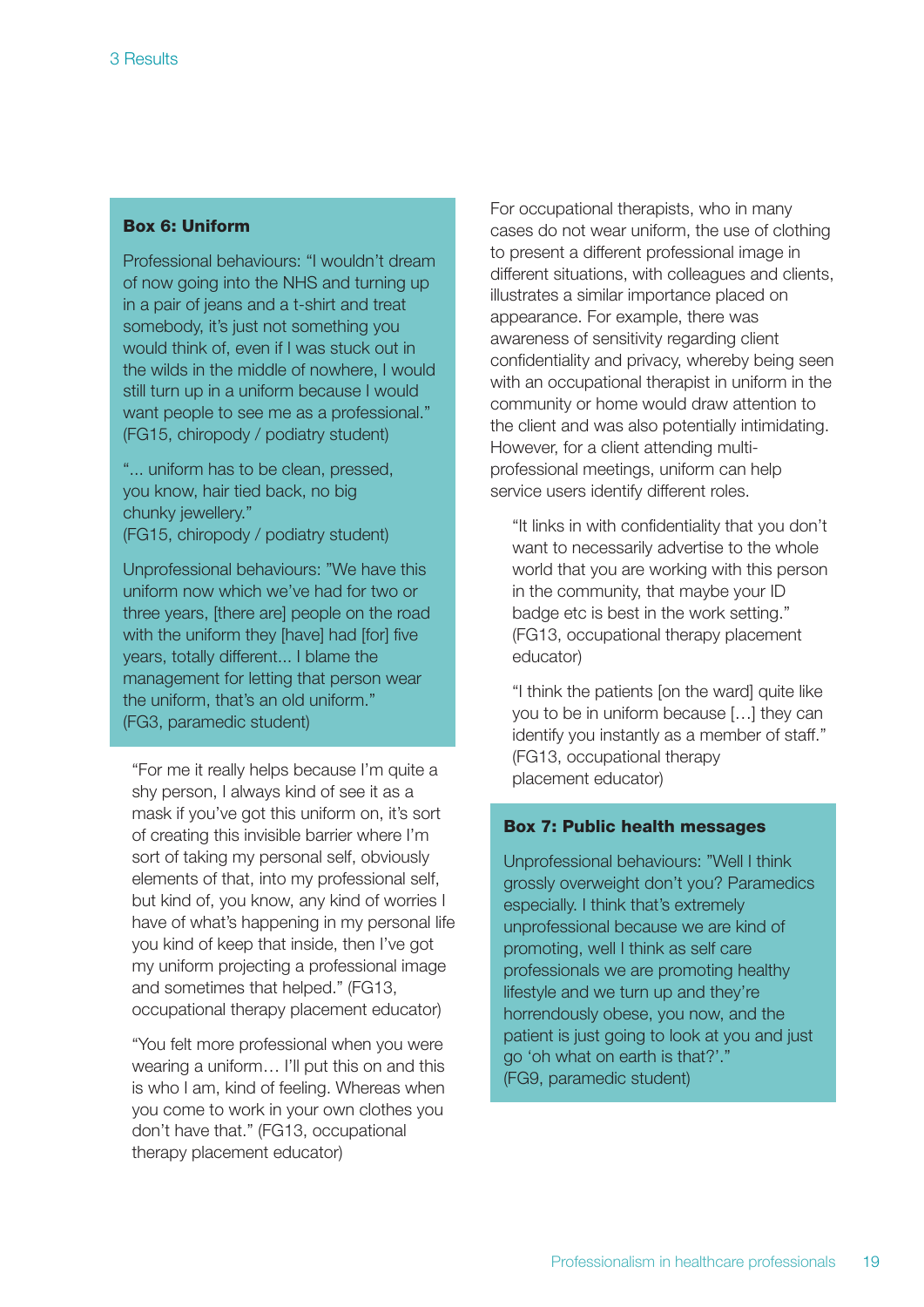There were elements of appearance related directly to practice. For example dressing smartly could also serve as behaviour to be role modelled for some occupational therapy clients. For chiropodists / podiatrists, there were pragmatic elements around dress – such as the wearing of appropriate footwear, to provide a consistent public health message and model good behaviour.

"We use it as well for social role modelling… there is this expectation between us as OTs in our service to really think about what we're wearing, how we're presenting ourselves, particularly because our client group […] difficulties with personal care and so on and so forth, it's about us… dressing in a good way for them to feel they can dress in a good way too." (FG13, occupational therapy placement educator)

"If you're going to go into somebody's house and say those shoes aren't any good, with 15 inch heels on." (FG16 chiropody / podiatry student)

The wearing of uniform can help create a boundary defining appropriate distance between professional and client; however it can also create a barrier which may hinder care. One paramedic participant noted that the association of uniform with authority can have a negative connotation for some service users.

"I've never liked uniforms and I sort of see them as a bit of a boundary sometimes when you're working with service users. I never want to look too smart because I want to be approachable… some expect you to dress a certain way and act a certain way whereas others would see that as quite an intimidating thing, so it's that boundary." (FG13, occupational therapy placement educator)

Attitudes to uniform and appearance were partly influenced by individuals' previous background (in particular a military background for some paramedics) and their personal standards. Pragmatics tended to be learned on the job as well as through college guidelines (eg leaning over patients in a low cut top; hair getting in the way). In all three professions, attitudes to appearance were also related to awareness of a public health role, to educate or model good behaviour to the public (with chiropodists / podiatrists the wearing of inappropriate footwear; with occupational therapists the social modelling described above, and with paramedics smoking while on duty, and being overweight to an extent that it hinders their work).

# **3.2 The role of regulations and codes of conduct**

There are a number of sets of regulations, standards, protocols, codes of conduct and ethics, and trust policies providing parameters for safe and ethical practice. Some areas of professionalism are also framed by law – theft, substance misuse, racism may all be subject to criminal action as well as professional sanction – for this reason they did not form a significant part of the discussion. These sets of rules serve two functions as identified by participants – to provide a guide for the minimum standards of practice, and to provide sanctions when practice falls short. Regulations acted as a baseline level of professionalism that would not be breached, but behaviour beyond that level was viewed as adaptable to the situation. Interestingly, the focus of educators was often on the role of regulations as examples to be followed, and of students on regulations as rules not to be breached.

"If [trainee paramedics] follow the code of conduct, then they should be professional all the time." (FG5, paramedic classroom educator)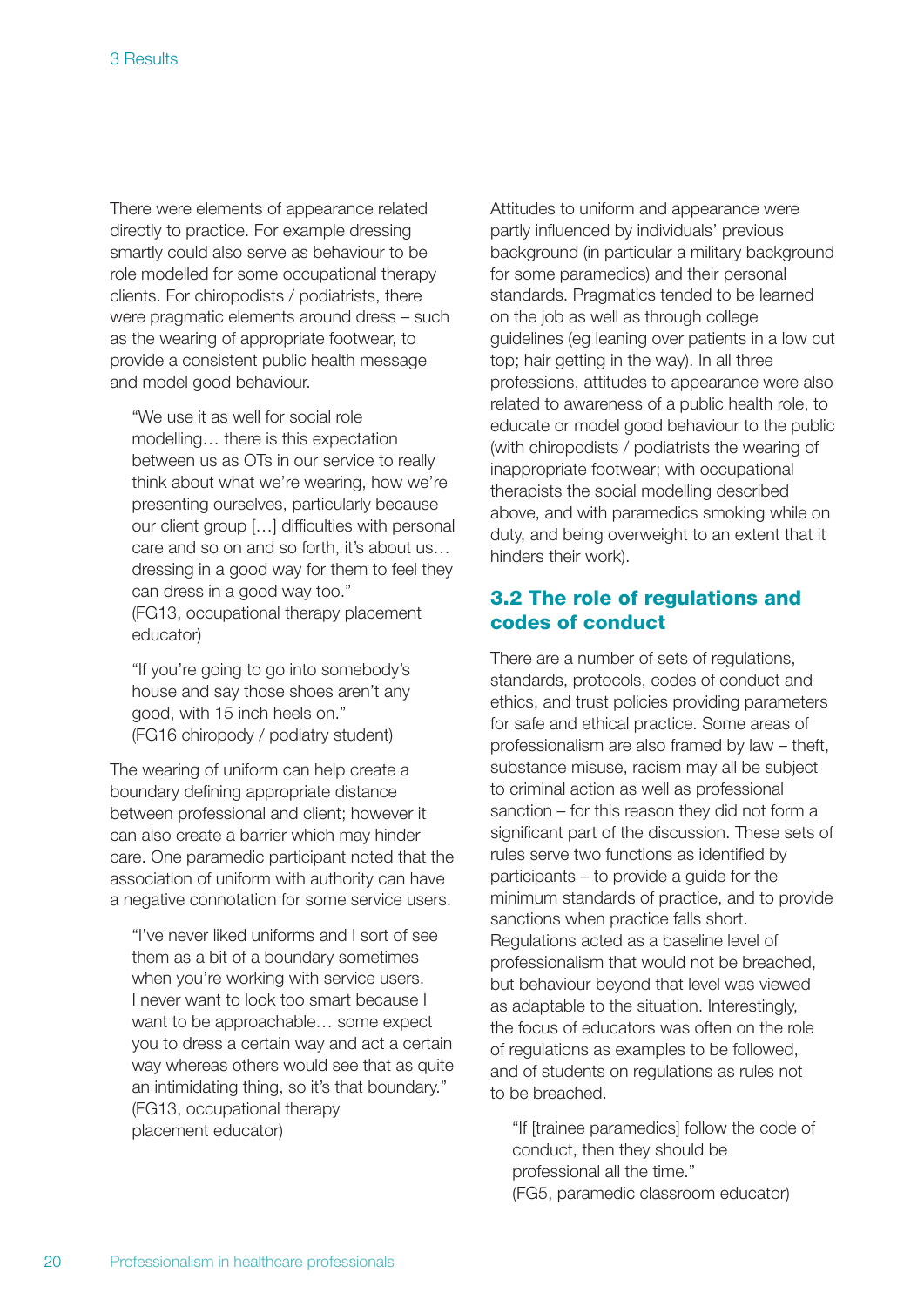"It's like meeting HPC standards isn't it? You meet the standards but you would strive to it or excel, or at least you would argue that you should. You can meet the threshold, or you have to meet this particular standard, but I think were you to go over and above it demonstrates your professionalism." (FG7, chiropody / podiatry classroom educator)

"You've got to cover your own back and that's why really doing everything by the book, if you do everything by the book, then they [HPC] can't get at you for going outside your scope of practice and it's learning really to work within these limitations, to them [sic] standards." (FG3, paramedic student)

Students in all professions had some explicit course content on professionalism. They were given relevant guidelines and handbooks, and had some teaching sessions on professionalism, although in some cases it seemed these focused on transgressions and their consequences in disciplinary terms.

"We're trained to standards and protocols which we are duty bound to stick to, so consequently if we are dealing with a patient then we've got to remain within those parameters, and obviously to go out of those parameters would lead to disciplinary action, so really you've got to have a good understanding of where you stand." (FG1, paramedic student)

The various guidelines did not appear to be presented in such a way as to address the personal and contextual elements of professionalism. However, individuals recognised that regulations and rules must be contextualised in practice to define professionalism. The innate, personal qualities which define professionalism were viewed as at least as important as the regulatory prescription of behaviour. The individual's professionalism is, for these people, their own creation within the parameters of regulations.

"It's being able to read between the lines of those documents [statutory or professional] and understanding how we should behave based on that, but it's much more than those few rules there." (FG6, occupational therapy classroom educator)

"It's an inner drive really to be the best that you possibly can at something, and that kind of sums it up really, people who are actually motivated to actually be that way and for a reason, as opposed to just sticking to the guidelines." (FG2, paramedic student)

The role of context in establishing the boundaries of professionalism, even where codified rules are clear, was identified by one participant as potentially problematic if those boundaries are adjudicated by other professions who may not be aware of the situated context of that profession. This was stated in relation to HPC disciplinary committees, but there may be other situations within trusts (for all professions) where the issue may be relevant.

"If you go to an HPC disciplinary committee there's one paramedic on that and the rest of them are other professionals, so what we would define as professional in an ambulance service environment might be one thing, what other people who are not ambulance service might define as being professional might be totally different." (FG2, paramedic student)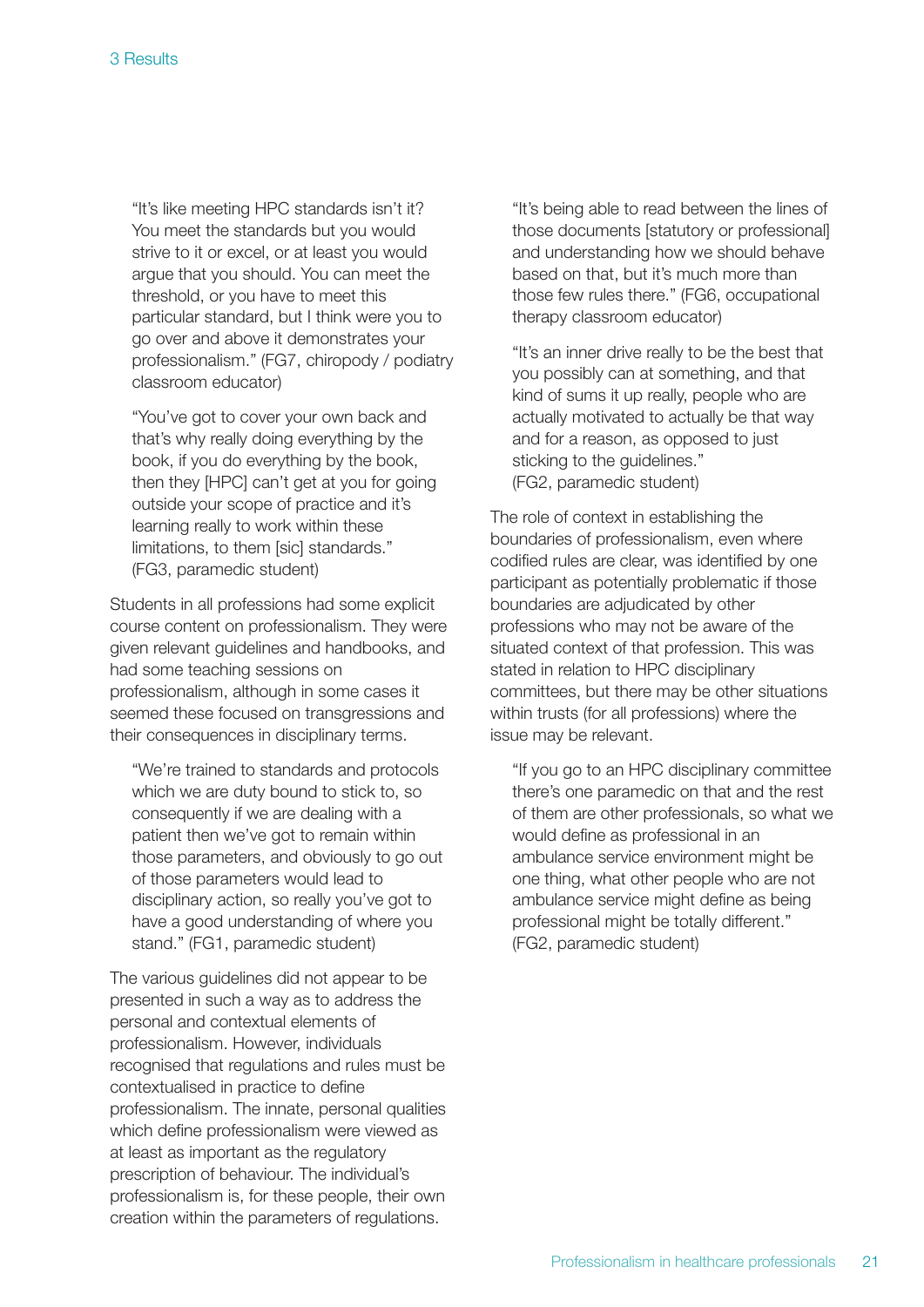# **3.3 Professionalism as a fluid construct**

Professionalism therefore was not seen as a static well-defined concept, but rather was felt to be constructed in specific interactions. Consequently, definitions of professionalism were fluid, changing dynamically with changing context. The following sections describe how this contextual influence was perceived, both in terms of the clinical, patient-centred context, and of the organisational and inter-professional context. The expectations of patients, and of other professions, were key influences.

#### **3.3.1 The influence of the patientcentred context**

Participants felt that the important quality of professionalism when interacting with patients and clients, particularly in the area of communication, was the appropriateness of behaviour to the specific context, more than specific behaviours or attitudes. The context may vary in many ways: the physical environment (eg a hospital, a patient's home, a pub car park), the specific clinical demands of each case, and patients' personalities and expectations of a professional.

"What may or may not be appropriate will depend on circumstances and things that may occur in a community situation and a person's own home may not be what necessarily happens within a department within a hospital… intrinsically you are the same person but your behaviour may adapt according to the circumstances within these very thick boundaries." (FG6, occupational therapy classroom educator)

An important aspect of professionalism therefore is situational judgement, meaning the ability to judge circumstances in order to identify the most appropriate way of acting / responding / communicating in a particular context, whilst still following a code of conduct.

#### **Box 8: Communication in context**

Ambiguous behaviours: "what I sort of struggled with is who makes that judgement because what's inappropriate for one person is not inappropriate to […] I've been to a patient's house where someone has said to us I don't like being called that, I don't like being called darling and stuff like that. So is that inappropriate behaviour or might someone, you know not mind being called that and in their age group they might think that is totally appropriate… it's the patient that makes that decision for you." (FG2, paramedic student)

"It is difficult for us and it's difficult for students because it can get confusing because we've got again a young client who works on black humour and you know jokes and some of that and it's hard for, because sometimes you do joke with people and if you step back from and listen to it it's not PC but it's how they're dealing with their injury..." (FG8, occupational therapy placement educators)

The ability to 'read' patients and clients as people, as well as clinical cases, was often described as important for assessing the appropriate register for communication, for example identifying how patients and service users would prefer to be addressed, in terms of the level of formality they would like, the appropriate vocabulary they would understand and respond to, and the appropriateness of using humour. More clinically it also related to gauging what information they needed, and wanted to know about their situation, and the best way in which to convey that information in a way they could understand.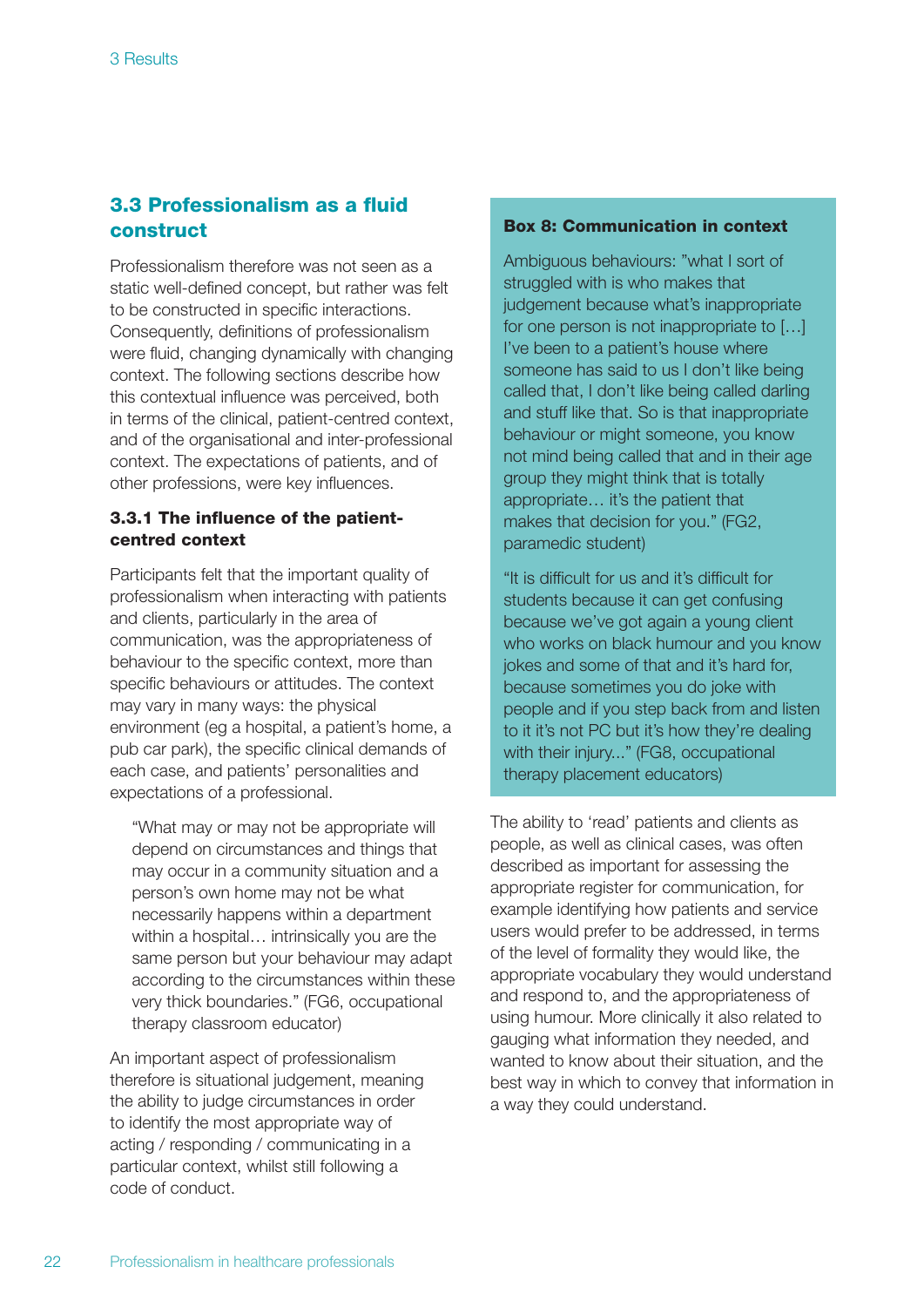"It's a really big part of it... you go in, you look at the patient and you've got to judge how the patient is going to react to you being in their house within a couple of seconds and you need to make a good estimation of whether you can actually talk to that patient using sir or madam, whether you can use first names or Mr, Mrs, whatever, so you've got to be a really good character assessor, and it's a big part of it because then, once you talk to the patient and you know how far you can go with them, or if you can crack a joke, get them smiling, laughing, more relaxed, which eases the patient." (FG1, paramedic student)

For paramedics particularly, the need to read a situation in terms of potential physical danger was highlighted. A potential need for self defence – verbal or physical – was mentioned, which would in normal circumstances be unprofessional, but if threatened would be essential.

"If it came to it and you had to use some form of self-defence, that's not dropping your professional standards, that's selfdefence and if a patient is swearing and being aggressive and abusive at you and you have to get them off the ambulance in case they cause some injury to you that's not dropping your professional standards, that's all about being professional with the levels that we've got... it doesn't matter what's wrong with them, if they are going to cause an injury to you or your crewmate the professional thing is to look after one another." (FG1, paramedic student)

#### **Box 9: Gift Giving**

Ambiguous behaviours: "Yeah because it depends on the setting, like some you can do it where you accept it as a team gift, a gift to the team so then it's not singling out anybody individually but it depends what it is as well to what the gift is and what rules are in different places."

(FG19, occupational therapy student)

"...there isn't a notice up, there isn't a clear sign in a department to say please don't give these things and I think when patients come and they've thought about something they've wanted to buy you then you feel it's a personal insult to them if you say no and it's a really awkward situation and again it's not always clear in departments anyway to say you can or you can't isn't it." (FG8, occupational therapy placement educators)

"We don't know how many take money from patients and don't tell. Not that we have a problem with that if a patient was to give a, if a patient wants to give a student a tip, they can. We don't have any rule to stop it... it's usually a couple of quid and a hairy humbug." (FG7, chiropody / podiatry classroom educators)

The use of humour was a particular area raised by all professions, recognising it as a means of developing a relationship and putting a patient at ease, but also a potentially risky approach.

"Some paramedics do joke around and involve the patient, but I think they sort of assess the situation as to whether it's relevant or not, because like if someone is trapped in a car you don't sort of bring up jokes but if someone is sort of mucking around and they are with a few friends and they'd fell over or something, just something quite silly, you know, you'd see whether it was worth putting a joke in, but then actually it depends entirely on the patient." (FG10, paramedic student)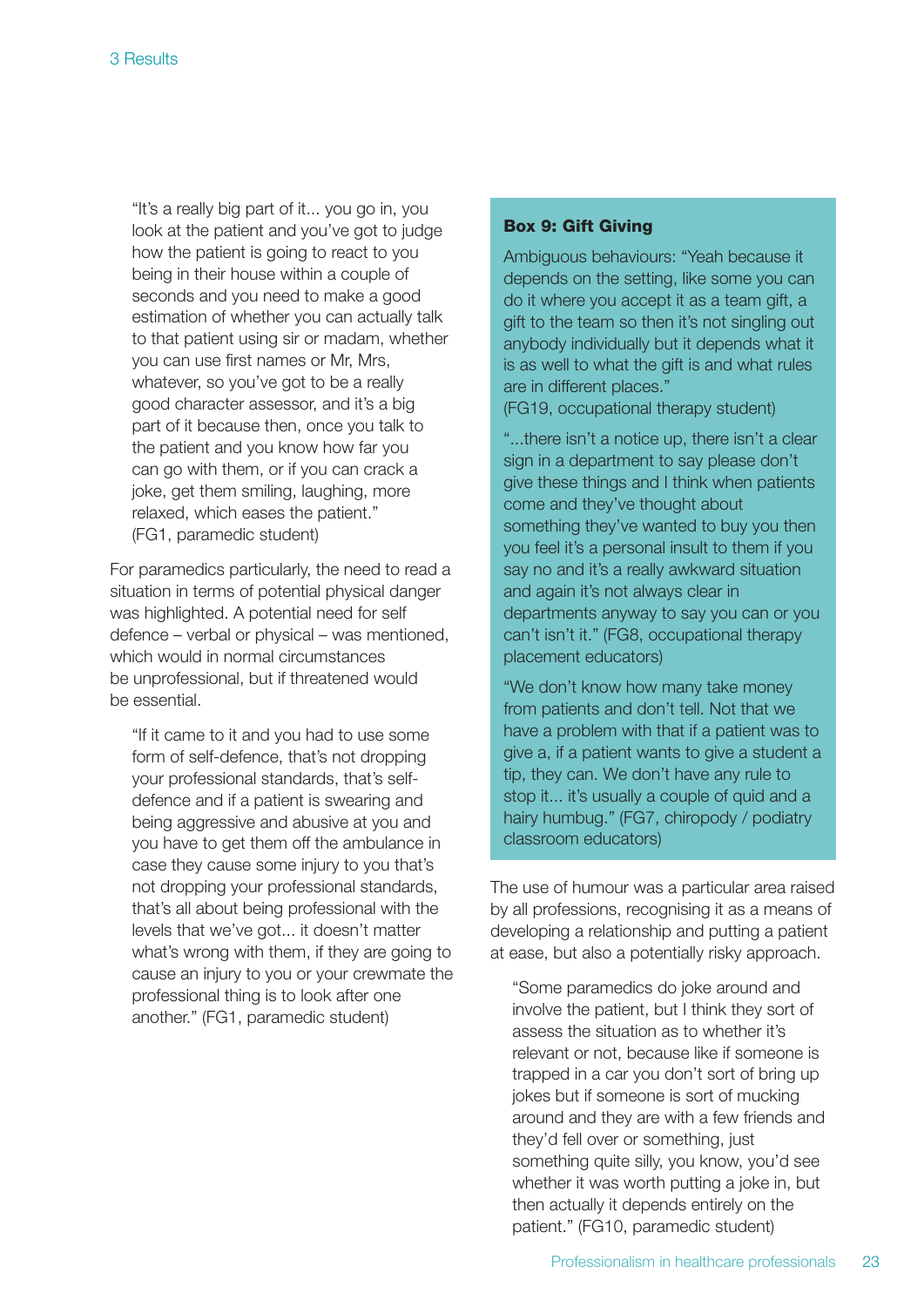"Some people would be very professional and very formal and that approach doesn't work for everybody, sometimes you have to be able to be a bit more informal and jokey and chatty, and that's what works for that relationship doesn't it, between the client and yourself." (FG8, occupational therapy placement educator)

"Sometimes language can be used to diffuse a situation... I don't mean like at the expense of a patient but having a bit of a laugh, it's fine but sometimes it's the way it's done or if it's at the expense of somebody else." (FG17, chiropody / podiatry student)

Communication was also important in maintaining appropriate boundaries between professional and patient or client. 'Reading' the patient and the situation could often be required in order to establish appropriate boundaries and maintain safe practice. Negotiating boundaries could be more difficult in some contexts, for example when building trust with service users with mental health issues. The appropriateness of showing emotion was also discussed in terms of situational judgement and the therapeutic relationship. Participants from chiropody / podiatry and occupational therapy, professions that may involve building longer-term relationships with clients than paramedics, spoke of the importance of maintaining boundaries with patients and service users whilst still engaging them in conversation. The balance between showing empathy but not giving personal details such as home address / location or developing friendships was something students seemed to have been well informed about during training. Building a trusting and longer-term relationship with patients or service users sometimes meant being offered gifts by them, which could be awkward for students and, although there were Trust and organisation policies, was something they had to learn to deal with in each situation.

"You're told you shouldn't kind of do that thing [give a client a hug] but sometimes if you know your client well and... you have a frail old lady who is very upset it might be appropriate to just put your arm around them because we're human, it's compassion... it's kind of knowing your client." (FG13, occupational therapy placement educator)

"I think you have got to keep a balance, because you don't want to be like too standoffish and just like, well, you know, the old 'I'm a professional'... I think you've got to have some kind of a rapport with patients in order to do the job effectively, so I think it's a fine line." (FG19, occupational therapy student)

"Disclosing something about yourself can be a good sort of breaking the ice, so it's kind of knowing that level of what you're willing to disclose, so I mean for example it's ok to say 'Oh I also like that TV programme' or something like that, but when it becomes really personal information that's when you kind of put yourself at risk." (FG13, occupational therapy placement educator)

The issue of disclosure also arose for educators with regard to the staff-student relationship and was seen by some as a grey area. Regarding relationships with colleagues, some spoke of the importance of behaving in a way which would not lose their respect.

The internet and social media were discussed as a threat to the boundary between professional and private selves, and this extended to privacy, and the boundary between practitioner and patient.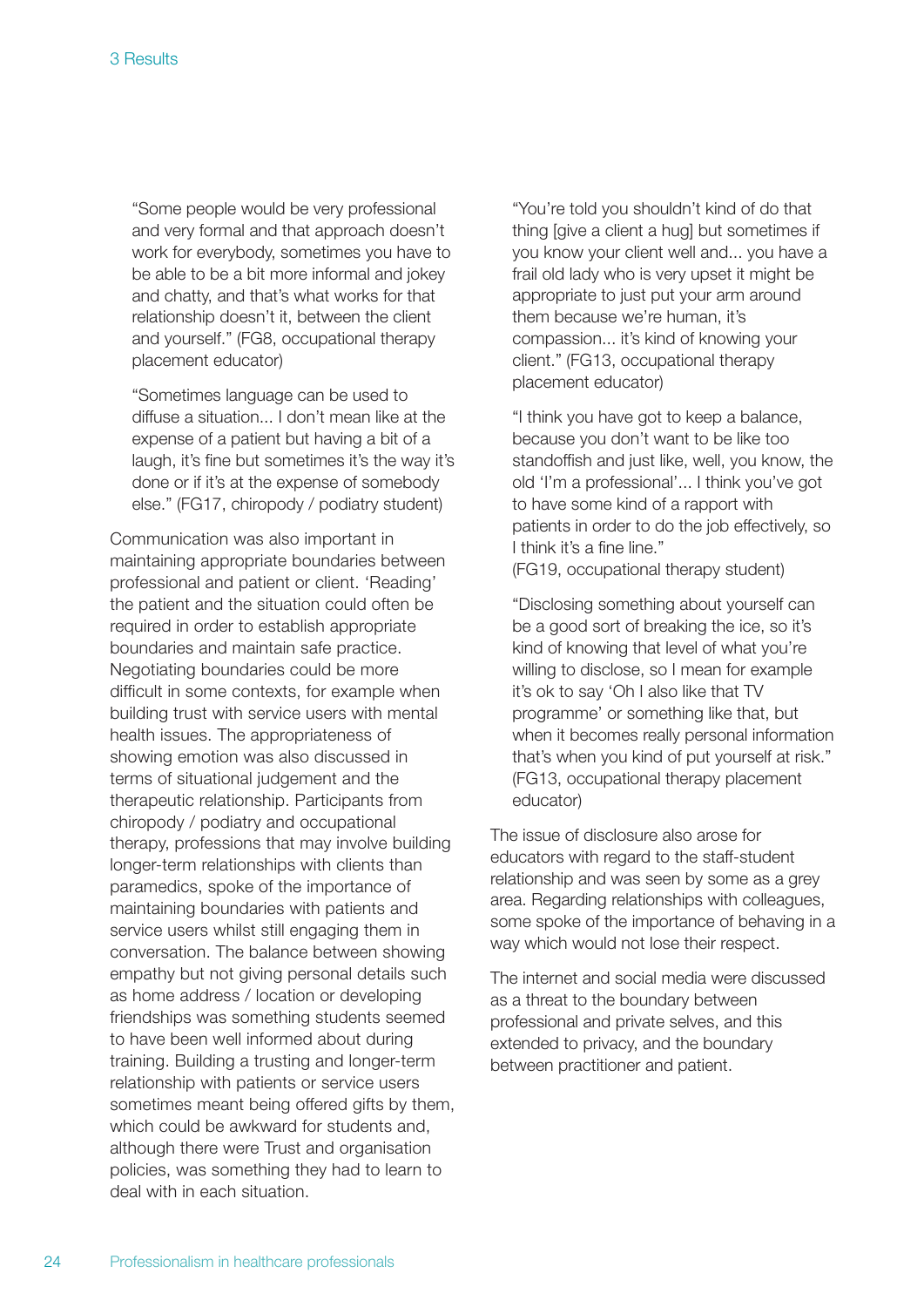"I think most professions now, or even any job, the boundary between your work life and your social life is blurred with things like Facebook and things like that... you can't keep your private life private now because you see things in the media and things like that and you have to be always in your mind that actually I am supposed to be a professional and I've got my job." (FG11, paramedic student)

"It also goes as far as Facebook, where patients have been known to look you up on Facebook to find out where you live, you're married, you've got children, and then they'll come into the clinic next week, 'oh, I've had a look on your Facebook page', there's got to be a line drawn but when a little old dear is sat in the chair and she just wants a little chat, you can't dismiss them because I think that's unprofessional."

(FG17, chiropody / podiatry student)

#### **3.3.2 Patient and public expectations**

Participants were conscious of wanting to promote a good image of themselves and of the profession as a whole to patients and service users in order to gain respect and to inspire trust and confidence in their ability and professionalism.

"Having that awareness that you can sort of, not necessarily intentionally, but you could do something that could be seen as abusing your position of power as well, I think a lot of professionalism is about how you are viewed by other people… how you're representing the profession and representing yourself."

(FG19, occupational therapy student)

There was a feeling that the level of professionalism expected by patients and service users could be shaped by a number of factors, including previous experience of a service. There was a sense that it was important to overcome any negative perceptions and set a standard or an example through appearance, behaviour and interactions. Participants from all three professions commented on professionalism being linked to their public health responsibility.

"We are the face of the ambulance service... the only thing the patients see from the ambulance service is people like us, and if you go in there into somebody's house and you're larking around or, you know, even if you are just in a bad mood and you're just not interested that's all they see and they tar everybody with the same brush, and you've got to keep a standard applicable to a professional service, you know, we're responsible for a professional service." (FG5, paramedic classroom educator)

"Making a good impression, promoting a good image is what I think it comes down to, is the first port of call." (FG13, occupational therapy placement educator)

The relative infrequency of exposure to these services compared to other professions (eg doctors and nurses) may mean that any negative examples are more easily established and harder to overturn. A single occupational therapist may be the only exposure to the profession a patient has, while a single nurse is likely to be one of many.

"Because there's so few of us you can live or die by those that have gone before you… there's a whole host of nursing staff around all the time… but if you get a bad OT and there's only one of them, then that becomes occupational therapy is a load of old nonsense… I think that is a problem for us as a profession sometimes." (FG13, occupational therapy placement educator)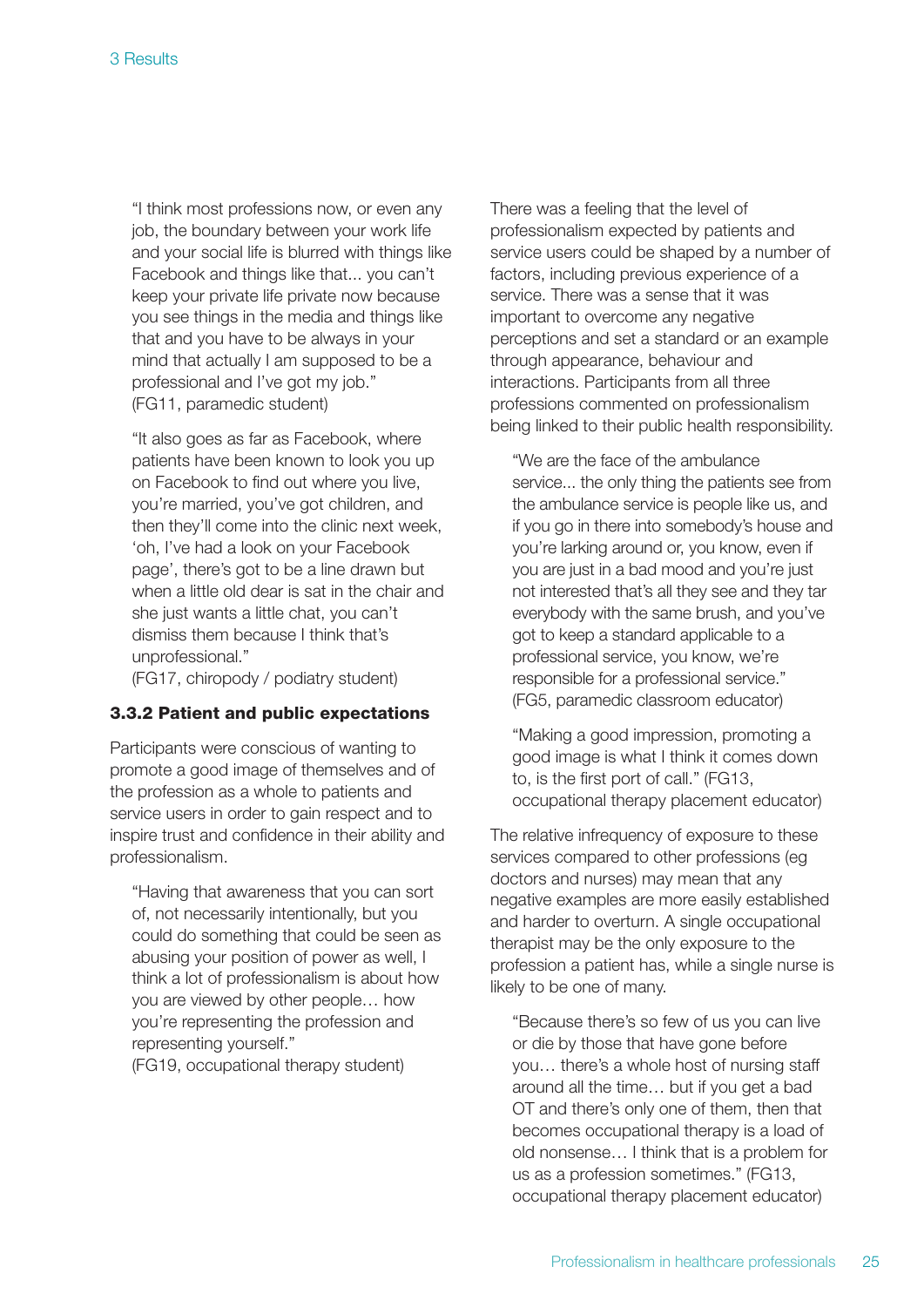It was also suggested that it can take years for the public to perceive a role as 'a profession', and there is a possibility that patients may not readily identify the expertise of newer professions. Consequently they may not provide the appropriate information to them, but rather save it for a professional whose clinical expertise is more familiar to them. The changing roles and / or titles of the professions involved may not yet be fully understood by patients and service users or even other healthcare professionals. For example, there are now many levels of qualification and skill within the ambulance service, but the out-dated perception of all staff as clinically unskilled 'ambulance driver' was felt to persist amongst the public. Similarly, with regards to chiropodists / podiatrists, some in the profession have moved away from the term 'chiropodist' and so feel that the continued use of the term indicates limited awareness on the part of public and healthcare professions alike.

"I think even though they are registered professionals now, it still takes a long time before the public hold you in the esteem of being a professional, a lot of years." (FG11, paramedic student)

#### **3.3.3 The influence of organisational context**

Professionalism, both in its definition and the behaviours that demonstrate it, was felt to be influenced by the organisational context. This is distinguished from what was termed the 'patient-centred' context above, as it describes the organisational and management structures within which the professions work, as well as their interactions with other professions.

Respondents indicated that it was important for organisations to support professionalism, and provide an environment in which it can flourish. Paramedics particularly identified management support as important, but the other professions identified relationships with the wider health and social care system as providing a context within which professionalism may or may not easily develop. There was a feeling that professionalism should be set by management example, and that the way staff are treated elicits the appropriate response in attitude and behaviour. This was not in terms of modelling explicit behaviour, but management displaying what was seen as appropriate behaviour for their role.

"The organisation as a whole should come across as professional from the top man all the way down, and if you're not getting the right image from above how can you be expected to present the right image to the members of the public?" (FG4, paramedic student)

"If you haven't got the correct support, you don't feel like you are being looked after, none of your ideas are being listened to, whatever, from an organisational basis, then you tend to be more unprofessional... it's when people look knackered or they're disillusioned that they tend to let their behaviour slip, so it's about catering to the people underneath you as well, professionalism breeds professionalism, you lead by example." (FG20, paramedic student)

Management were also felt to be responsible for the working environment and resources, which could impact on morale and, potentially, performance. Pressures of work and targets were also seen as an influential factor.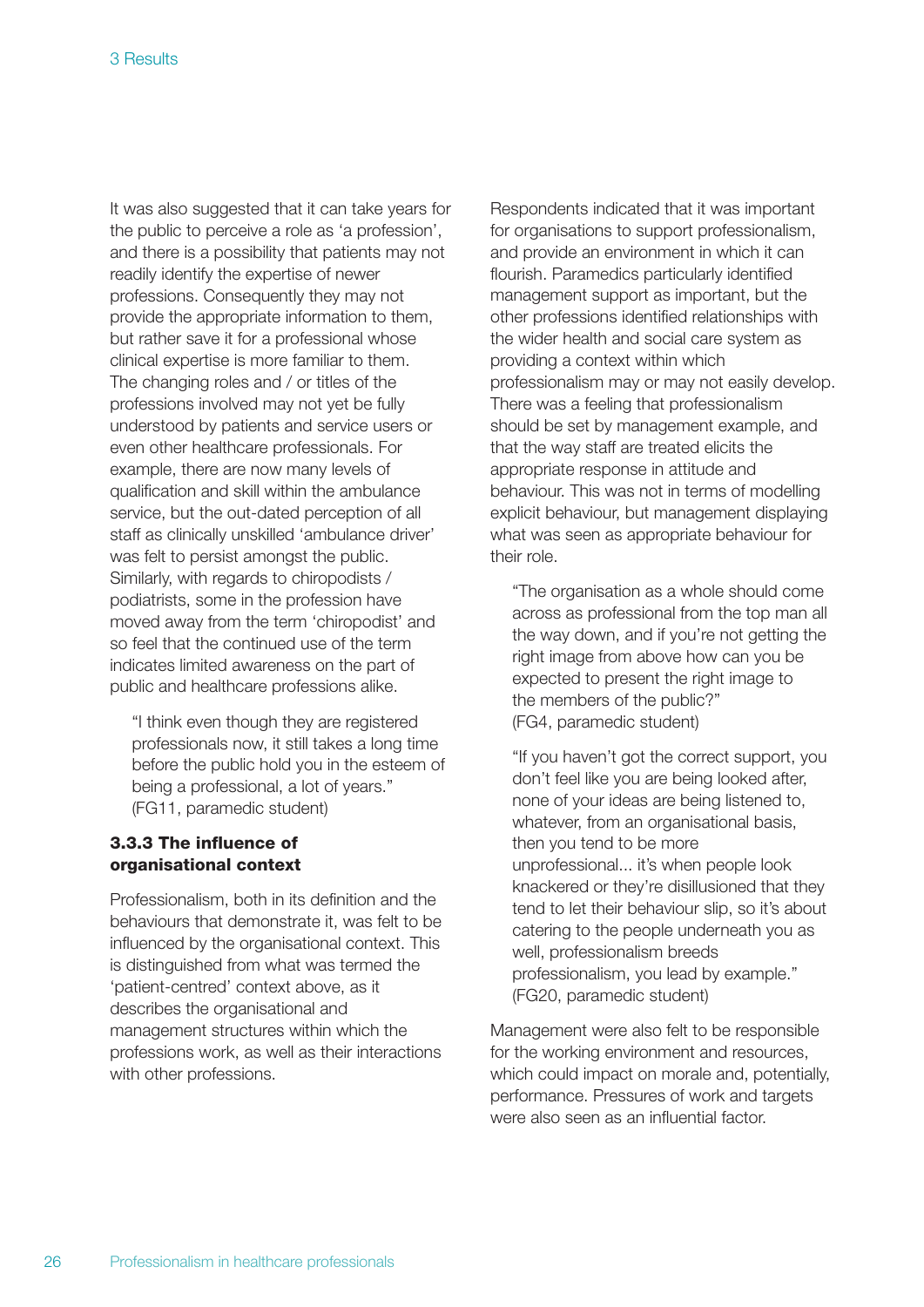"I'm lucky I'm on a nice, brand new station but you go to other stations, they're dark and dingy and… things don't work, nothing ever gets fixed, you put in a request for that light to be fixed and six months down the line it's not done." (FG1, paramedic student)

All groups felt the demands of the health service overall impacted on professionalism. There was a concern amongst some students that the pressures of working in the NHS were detrimental to professionalism, and that the demands of timed appointments may impact on their professionalism.

"I would [like to] do this, this and this, but in the NHS you have not got time to do that, that and that, you've just got time to do this, so your professionalism from being such a very high level when you leave here will certainly drop to a level that's acceptable within the NHS, but you're still being professional." (FG15, chiropody / podiatry student)

The expectations of other professions were also significant. There were comments that their treatment by other professions could undermine professionalism, or act as an incentive to appear more professional with other groups. This may be related to a perceived lack of understanding from doctors and nurses of what other healthcare professions are qualified to do. For example, some chiropodists / podiatrists felt their role and / or skill level was not understood by other healthcare professions, including the GPs who may refer patients to them.

"My [relative] is a doctor and I explained to her some of the things that you do out on the road and she's, like, 'Do you do that?'. People just don't know, that's the problem, and I think it takes a long time before you're held in regard." (FG11, paramedic student)

"The HPC want us to be professionals and if we can't be given the tools to be professional, ie we have to treat patients in a cupboard on a box, how on earth do they expect us to be professional? And that patient can easily turn round and say 'right, that treatment was poor'." (FG15, chiropody / podiatry student)

"If I go into a meeting [with other professions] that I know is going to be challenging I may actually dress more formally to present a more formal professional image. I think about the language I'm using and the way that I'm communicating kind of really to sort of up the stakes in professionalism to be seen as a professional, whereas with the clients I want them to see me as [name deleted] the OT." (FG14, occupational therapy placement educator)

#### **3.3.4 Workplace environment**

Some more localised elements of the workplace environment were also important in the framing of behaviour as professional or unprofessional. The difference between the patient environment and other working environments was important in defining the acceptability of some behaviours, particularly around humour. Behaviour with colleagues could be seen as 'unprofessional', but could be beneficial in allowing de-stressing and 'letting off steam', or simply informal debriefing.

"It's a coping mechanism... you have a bad job, you know, whatever the outcome may be, but you need to talk about it or have a crack on about it, but somebody looking in from outside would think 'how can they make a joke about what's just happened?' and it's that kind of thing, so it's the way things are perceived I suppose." (FG5, paramedic, classroom educator)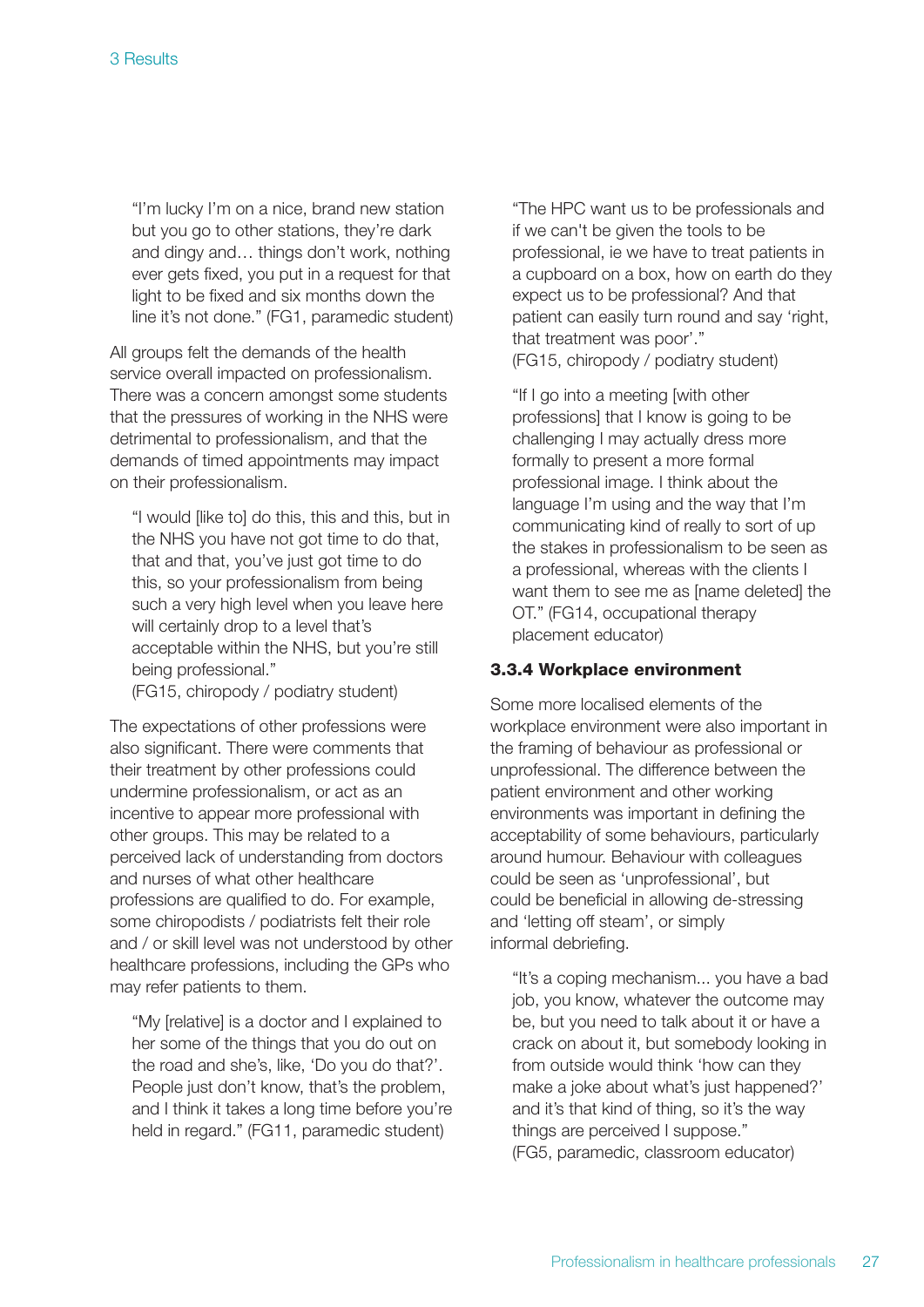"Without realising there was still a patient in the next cubicle we started to talk about what we'd done and the treatment, and then realised there was someone still sitting there which is you know completely unprofessional but it was just the excitement and lack of experience that made us do that... we were talking about what we had just experienced and obviously that's not professional in front of another patient who's in the next cubicle... it certainly wasn't malicious or deliberate or it was just thoughtlessness I suppose." (FG16, chiropody / podiatry student)

Some paramedics spoke of reduced opportunities for this de-stressing in the modern ambulance service, commenting that they spent less time at their work base than in the past. However, norms on such behaviour were not universal, and there was a need to know which behaviour was appropriate with which colleagues.

"Some colleagues you can have a laugh with and other colleagues you're a lot more sort of serious with, but you never do anything that is completely derogatory or anything like that." (FG2, paramedic student)

Organisational culture could also be important in creating or reinforcing professionalism, or allowing unprofessional behaviour to go unstopped.

"There's still this real culture against whistle blowing… if you were to report somebody, no one on your station would ever talk to you ever again, you would have to move and live somewhere else… you know, if he's a good bloke, how could you say something against him even if he is a terrible practitioner?" (FG18, paramedic classroom educator)

### **3.4 Experience and role modelling**

The areas of situational awareness and contextual influence discussed above were often related to experiences during training. These included direct experience gained in practice, and from role models encountered at work.

"There's a lot of people come into the service... and they can't talk to different groups, old people. They find it very hard actually to talk to old people and that's something that you learn on the road... it's something that you'll never learn out of a textbook." (FG4, paramedic student)

"You have different people you work with as well, so professionalism is going to change day to day with people you work with as well." (FG1, paramedic student)

Role models could be positive or negative, and participants spoke of developing their ideas of professionalism and good practice by drawing on different elements observed in different role models. Some students also spoke of learning from their peers, while some tutors referred to their responsibility to act professionally and display a professional approach in their teaching. Students felt they could identify the bits from good and bad role models they would like to adopt and to avoid, indicating they felt their judgement to identify the good and bad examples was good enough to do so. The possibility of adopting unprofessional habits through complying with others' behaviour was also raised.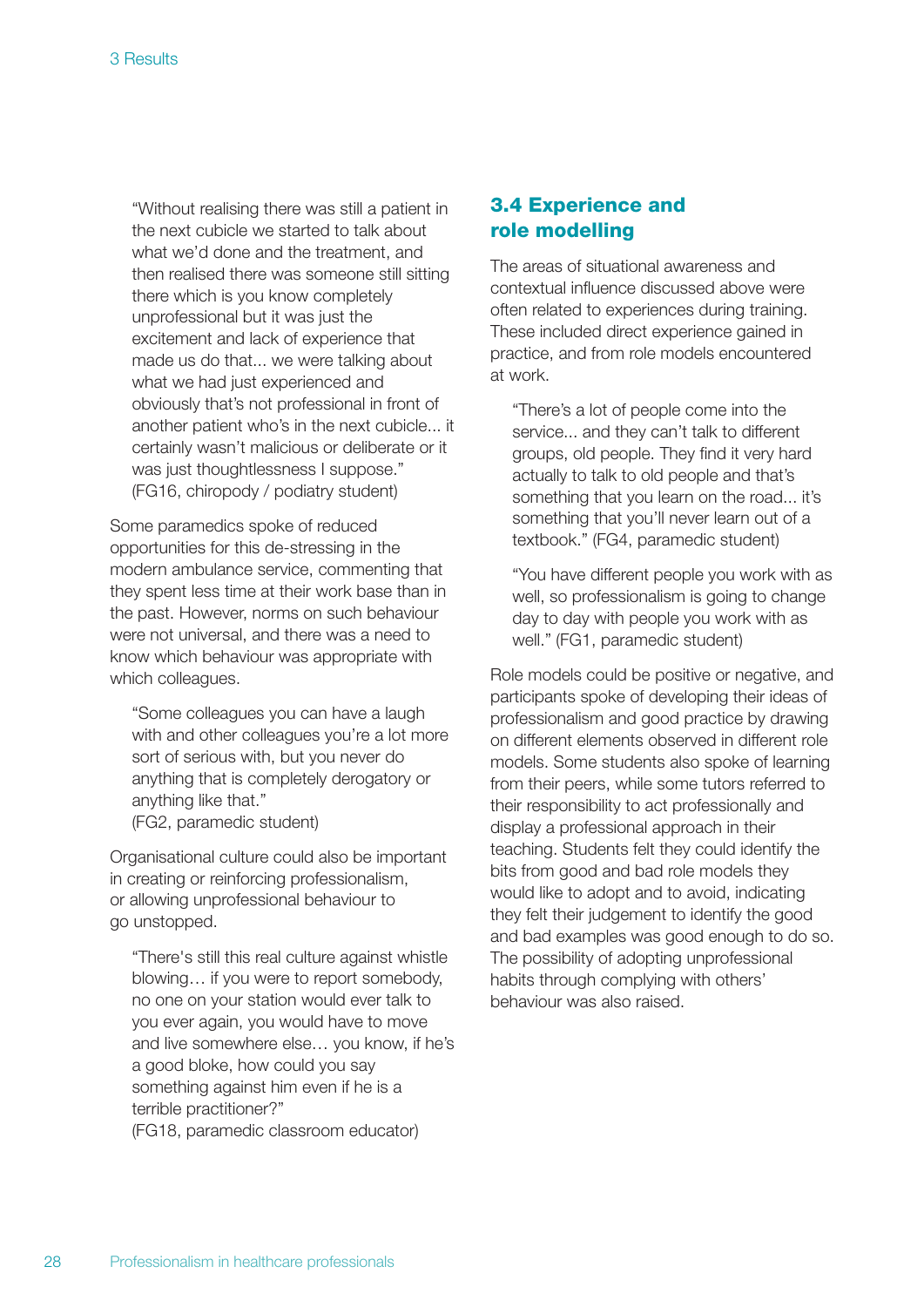"Taking bits from all the different people that you meet… you'll see something and think that's really good, and then it's taking the best bits from everyone, saying they're really good at talking to the client and getting their attention, and then... they're really good at putting equipment together and this is the best way to do that… and I've learned a lot from other people in the team as well and I think that's really important."

(FG19, occupational therapist student)

"We've all been shifted around to different people, most of us have, and you kind of get... to see the good people and the bad people and you can kind of like pick and choose all the little bits that you want to take from different people's practice, so it's quite nice." (FG11, paramedic student)

Educators recognised that this modelling occurred, and were aware of the risks of inappropriate modelling. The vast majority of educators have been in practice or are still active practitioners and they were often aware of their own potential as role models.

"There will be a demonstration of professional practice just by the way we conduct ourselves." (FG6, occupational therapist classroom educator)

"If you treat somebody right they tend to treat you right as well, and I think it's the same with the students. If you are professional, you are on time, you have everything prepared, you can answer their questions and things, it looks professional and they want to learn, and it's the same out there on the road."

(FG5, paramedic classroom educator)

The enthusiasm of some educators was identified as a positive example by some students.

"We're quite lucky because we get put with practice placement educators who volunteer to do that job to teach… because they've volunteered for that you know they are really quite good at their job and quite professional because they want to advance the profession by teaching others... you learn a lot about... your bedside manner and definitely how to be professional." (FG11, paramedic student)

"I remember going on placement and I had a fantastic educator and just a brilliant OT and I remember thinking that's kind of how I'd like to be and to kind of conduct myself really, so I think I could see how they worked with the client... I thought yeah that's good practice, that's how I'd like to be as an OT." (FG13, occupational therapist placement educator)

Role models were not limited to the students' own profession. Good examples could be found in other professions.

"I think looking at other professions, not just podiatrists, but GPs, nurses, doctors, physios, dentists, how do they conduct themselves in a professional manner, what's their understanding of professionalism? Looking at how other people present themselves professionally, not just medically but in business as well and just throughout general life." (FG15, chiropody / podiatry student)

Peer learning, with students modelling behaviour from each other and establishing their own norms of professional behaviour was also identified as important.

"It's surprising what peer pressure can do with a student because the students will let another student know if they're unhappy with their [...] behaviour." (FG7, chiropody / podiatry classroom educator)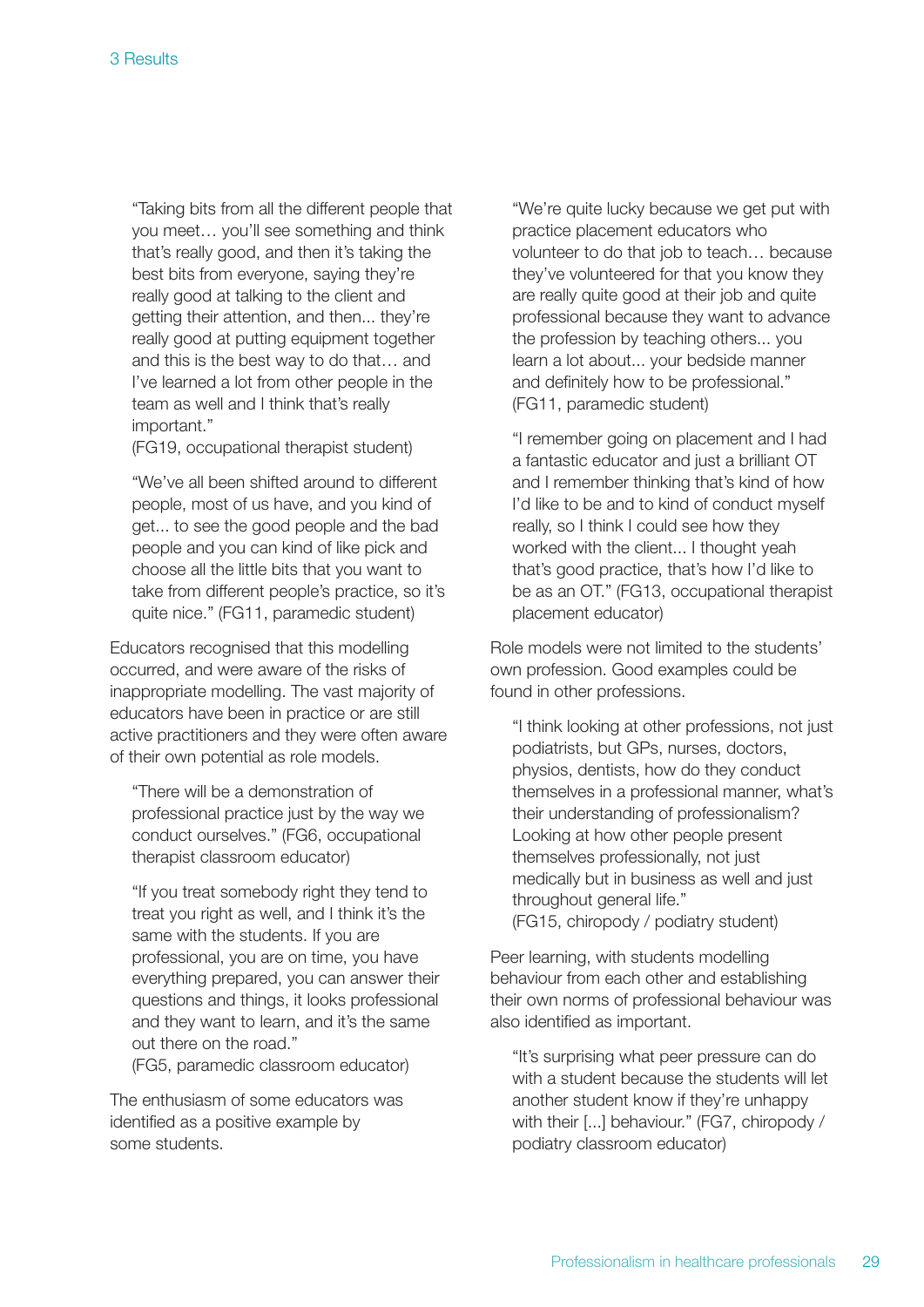"They're quite sort of practice affirming with each other, they're quite nurturing. I think it depends on the group obviously, every group's different, but I think they're quick to say that's not right, but equally if somebody's done something really good they would aspire to be like that." (FG7, chiropody / podiatry classroom educator)

### **3.5 Achieving professionalism**

Student participants were asked whether they 'felt like a professional'. The intention of this question was to elicit opinions on when professionalism or professional identity may 'begin' or be adopted, and whether it is related to the regulatory status of being a registered professional. Interestingly, there was a range of opinions, illustrating different perspectives on what professionalism means, and how it relates to 'being a professional'. Some stated that professionalism is distinct from being 'a professional', and that the use of 'professional' as an adjective ('being professional') or as a noun ('being a professional') carries very different meanings.

"I think being a professional as a sort of professional body if you like, being regulated, then yes that's different from actually being [professional]." (FG18, paramedic classroom educator)

The majority of students felt that professionalism began as soon as they began their training – for example, even if they didn't feel like a 'professional paramedic', they felt like a 'professional trainee paramedic', that is, professionalism to them was centred on practice, not status. In the sense that professionalism may be 'part of the self' as described in an earlier section, and something that is essentially inherent to the individual, it may be brought by students to their training in their underlying values, and carried through with them into practice.

It may therefore be possible (and desirable) to 'be professional' and act in a professional manner before acquiring all the necessary knowledge and skills and becoming a registered professional. Indeed it may not be possible to qualify without being professional.

"I think [feeling professional] is an absolutely individual thing. I think I'm a professional since the day I started this course and always given it everything, always done my best." (FG15, chiropody / podiatry student)

"I definitely feel like a professional [but] I don't feel like a paramedic, and I think that's purely down to my lack of confidence about my knowledge." (FG11, paramedic student)

"When you first start training as an OT you don't have all the knowledge that it takes to be an OT but you should still be professional." (FG13, occupational therapist placement educator)

At the same time, professionalism was still seen by both educators and students to develop over time through education and learning on the job, and some reported changes in their attitudes and behaviour. Some educators felt that professionalism was there from selection and admission to the course, others that it developed, or in some cases remained a concern. Some students described feeling like a professional once they went out on the road or into practice, and some said that this feeling emerged or was strengthened when they returned to their place of training and reflected on their experience.

"There are others at the early stage that you think you have got concerns about and you think, 'Oh my God, I don't know what we've got here', but actually you very quickly notice that they are learning, they are changing the way that they approach." (FG18, paramedic classroom educator)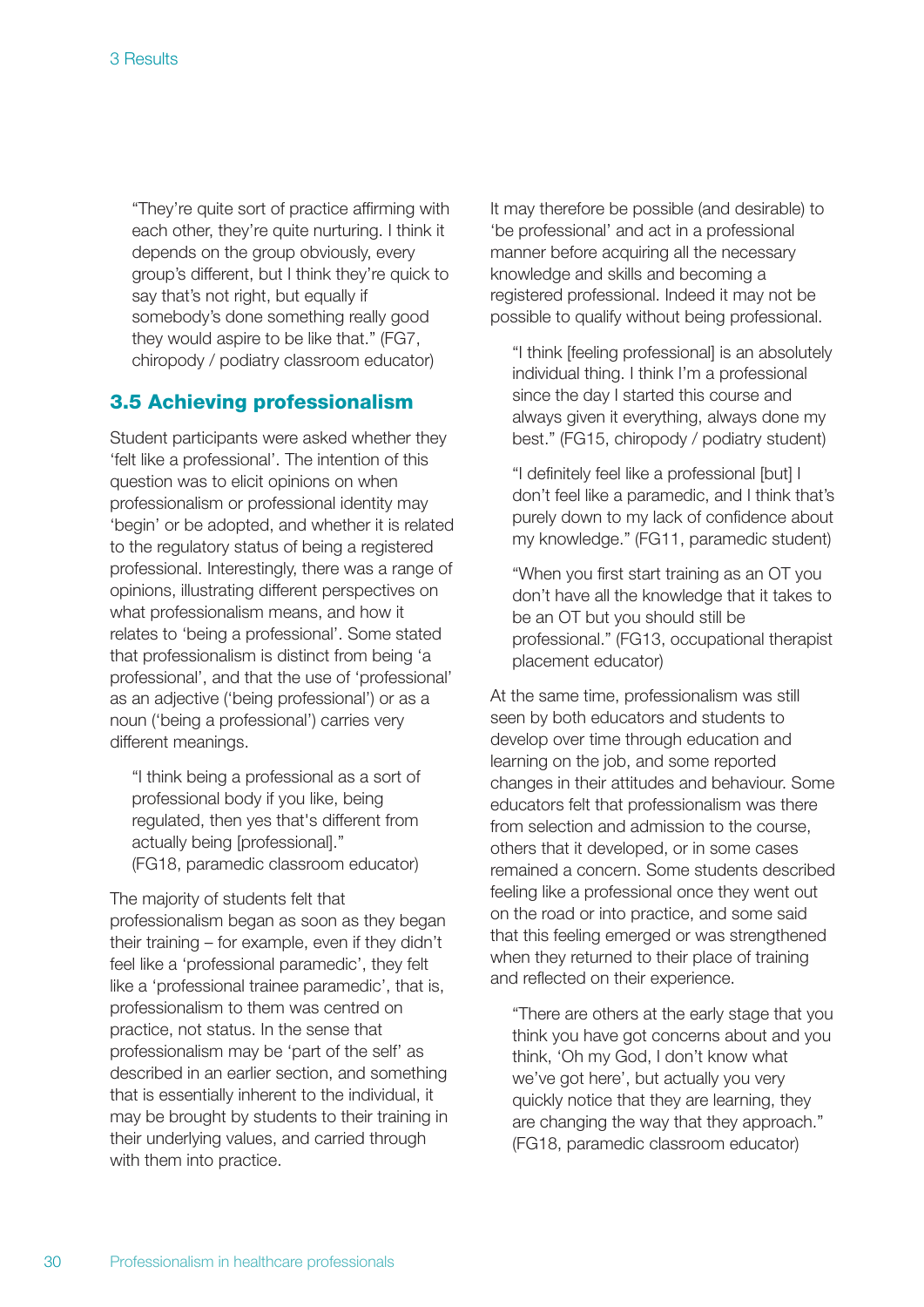"I think there is a point leading up to [registration] at which a student decides they are going to accept the obligations placed upon them, they take responsibility for their own actions, and at that point they themselves become an occupational therapist... and for some students that will happen before they arrive on the programme, for some it will happen somewhere near the end of year three... and I don't think we can push it upon the students and their expectations of placement, but I don't think they ever take that on until it becomes innate." (FG6, occupational therapy classroom educator)

"A lot of them don't change between level one and level three so I think it is a personality issue and it's difficult to change. Not saying you can't change, but it seems quite difficult for a lot of people to change." (FG7, chiropody / podiatry classroom educator)

Some thought they would feel like a professional chiropodist / podiatrist, occupational therapist or paramedic when registered with the HPC, or when they were practising independently; others thought it would not be until they had a few years experience and were teaching others. At the same time, it was noted that being registered was not synonymous with being professional. Some educators referred to professionalism as 'evolving' or as a 'journey' and one that continued as a 'lifelong journey' throughout practice.

"You can be a professional to the standard where you're talking to patients with respect and things like that... but the fact of having the underpinning knowledge and experience to have the confidence to make the decisions – it's years, isn't it." (FG4, paramedic student)

For some students, their own developing professionalism raised issues about how far they could, or should, challenge what they considered to be unprofessional behaviour in others.

# **3.6 Differences between professions**

While the main themes defining professionalism were similar for the three professional groups, there were some inherent differences between professions relating to their different organisational contexts, and the different clinical environments leading to different professional demands and patient relationships.

Paramedics see patients in the most acute circumstances, and are effectively at the beginning of any episode of healthcare (they may be responding to a referral, but even then, they are the first patient contact on the way to a hospital). Chiropodists / podiatrists and occupational therapists on the other hand receive patients through referrals, and will often see patients over a period of time in which the gradual development of a relationship can occur, allowing the professional a longer period in which to establish an appropriate level and form of communication. The acute nature of paramedic care also has implications for the physical environment of the job, and the risk analysis regarding their own safety. The emergency nature of the paramedic role also meant that they had dealings with, and compared themselves to (and felt themselves compared to by others), the fire and police services as well as other healthcare professionals.

"You've had all three of us lined up and I think the public straight away would say the police are probably the most professional, then fire and we'd be last." (FG3, paramedic student)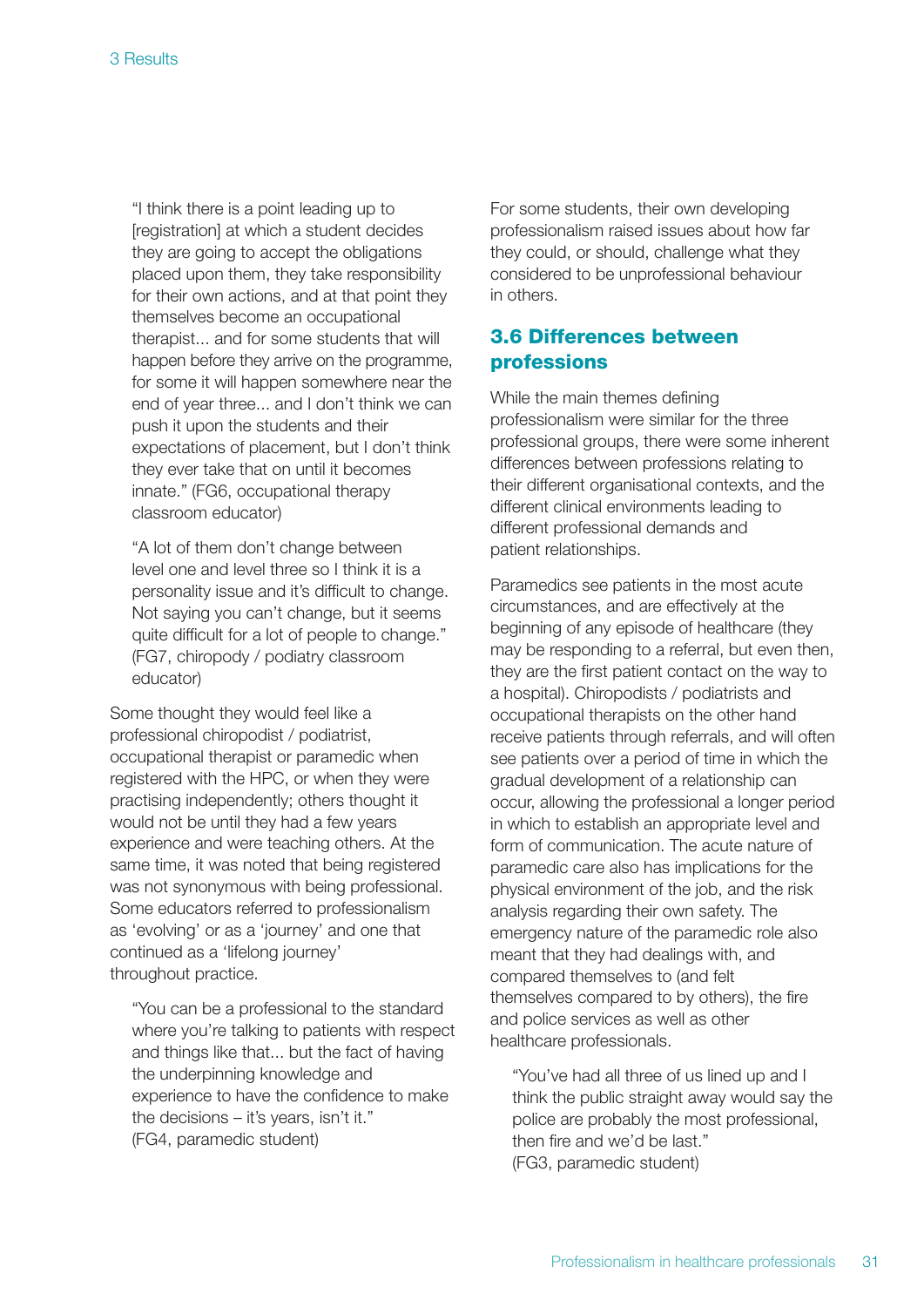"Also I think we do as a body, I think we often, and we get sympathy from the public, we hide behind the guise of oh it's their stress relief, they're not racist, that's just the way they, there's no stress, there's stresses like getting off on time and things." (FG18, paramedic classroom educator)

By contrast, while any health or social care contact contains risk, and chiropodists / podiatrists and occupational therapists may enter community or domiciliary settings where risks are not controlled (and prison settings where risks may be controlled but heightened), visits are likely to be planned, and any risk analysis conducted in advance. The different environments in which chiropodists / podiatrists and occupational therapists work may influence service users' expectations, for example they may be more comfortable to try things in their own home than in a more public environment.

"When you're working with a client within a department when there are other people around there are certain things that you do that might embarrass that individual because of the more public nature of what you are doing... which, with the individual in their own home you would be able to do." (FG6, occupational therapy classroom educator)

All professions have different time constraints to their practice, but the circumstances are different. Chiropodists / podiatrists and occupational therapists will tend to have scheduled appointments, some of which will be in clinics, but others will be in the community, in people's homes, with different expectations. Paramedics have less defined schedules, being responsive to calls, but once on a job there are time constraints, such as target response times, and limits to how long can be spent on handover at a hospital.

"Even simple things like once you've handed your patient over at hospital and you come back to the ambulance, usually you green up straight away once you've finished... we might be at hospital five minutes and then we'd go onto the next job, but if we were with an old hand, they just stay at hospital for like an hour because they want to relax, read their paper, things like that, because that's how they would have done it 20 years ago and if you sat there and greened up after five minutes they'd [not be happy] and then for the rest of the year you'd be known as the person on the station who greens up really quickly so you've got to be careful." (FG11, paramedic student)

Of the three groups, the chiropodists / podiatrists differed in that many of their cohort expected to go into private practice as a matter of course. While there may be opportunities for private practice in the other professions, they were training with the expectation of working in the NHS.

The professions differ in their history as professions, and some responses highlighted a contrast between the professionalisation of a role, meaning its formal status and regulation, and the emergence of professionalism in its culture. Paramedics are a relatively young profession, and the majority of the current workforce trained in the pre-graduate system. It also still has the legacy of the IHCD short course route to registration, meaning that new paramedics are entering the workforce with very different training experiences to those already there, including senior management.

It was suggested that because of this, there may be a mismatch between the aspirations of training programmes and the consequent professionalism of graduates emerging from programmes, and the culture of the organisations in which they are then employed. Individual professionalism may be developing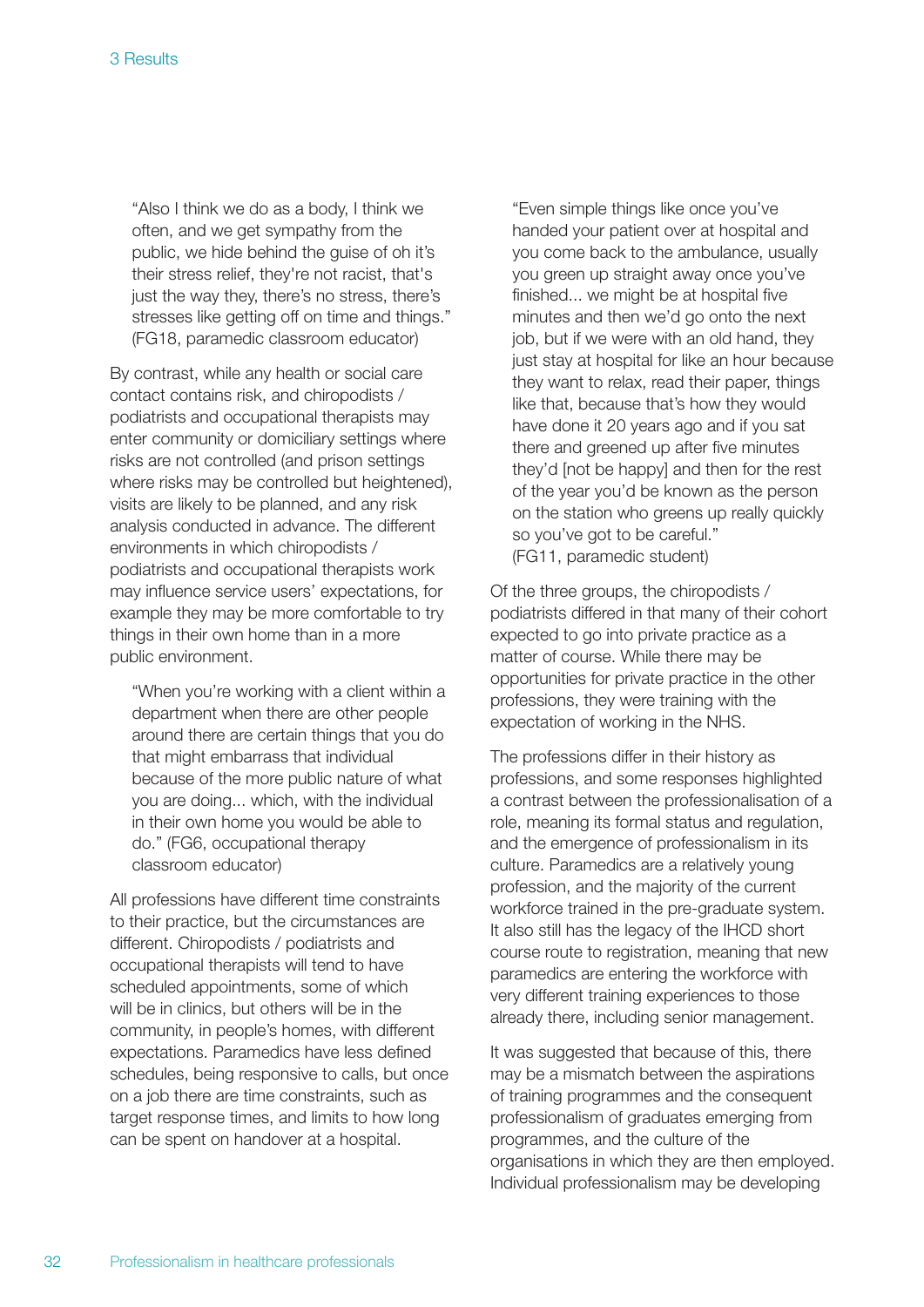at a very different rate to that of the employing organisation. This may be the seed of longerterm change, or may lead to frustration, and attrition of those individual attitudes.

"Our very own… [Trust] Chief Executive came here and told the students that studied for [a degree] that they will be no different… they'll be paramedics and so will everyone else that trains in his service… on an in-service training course. Which was less than helpful."

(FG18, paramedic classroom educator)

Paramedics were also particularly aware of the role of the media – drama and 'reality' television programmes – in constructing public perceptions, although as the educators pointed out, this also affected the perceptions of potential applicants.

"It seems like a lot of the things in the media, the paramedics get blamed for something, possibly quite minor, [and] get really taken to the dogs kind of thing. And yet a lot of the perceptions of the public are like, well, that we shouldn't be doing that anyway, that we're just taxis to hospital, so what are we doing that kind of thing [for] anyway?" (FG11, paramedic student)

"That's where people get the wrong image of us – if people don't watch Casualty they think we are just taxi drivers, people who do watch Casualty think we save everyone's life and everything they go to is life threatening, and so everyone gets the wrong idea." (FG11, paramedic student)

There were also a small number of references to identifying role models in media representations, with the dramatic representation of a paramedic emphasising positive qualities of the job. Educators pointed out that those who came for interview with such expectations were often not felt to be suitable for the job as their expectations were likely to be unrealistic.

## **3.7 Implications for selection and education**

The belief that the qualities required to be 'a good professional' are pre-existing, if not innate, may have implications for the ways in which health or social care professionals are selected. Some educators commented that a belief in the profession itself could be a key aspect of professionalism and this could be displayed during, or before, training as well as after qualification.

"You couldn't come into a healthcare setting if you didn't have some values and beliefs about, you know, helping people... I think for me as well to come into OT it's about having the values and beliefs of the profession before you come into it almost, because you need to believe in the profession to be a professional OT." (FG14, occupational therapy placement educator)

"We find it time and time again, don't we, that, not always but in a lot of the cases, the students that do really well on placement and are perhaps middle of the road or even struggling academically, but on their placements they do very well because they have the belief and the right personal attributes to be able to do really well on placement." (FG14, occupational therapy placement educator)

Similarly, if professionalism is a reflection of a set of core beliefs or attitudes, rather than knowledge-based competency, there are implications for how professionalism is taught or developed in training. The part played by morals and values raises questions regarding the teaching of professionalism, for example how deep-rooted values are and how amenable they are to change. Is it the holding of values or the ability to put one's own values to one side if they are dissonant with the values of the profession that is the important quality?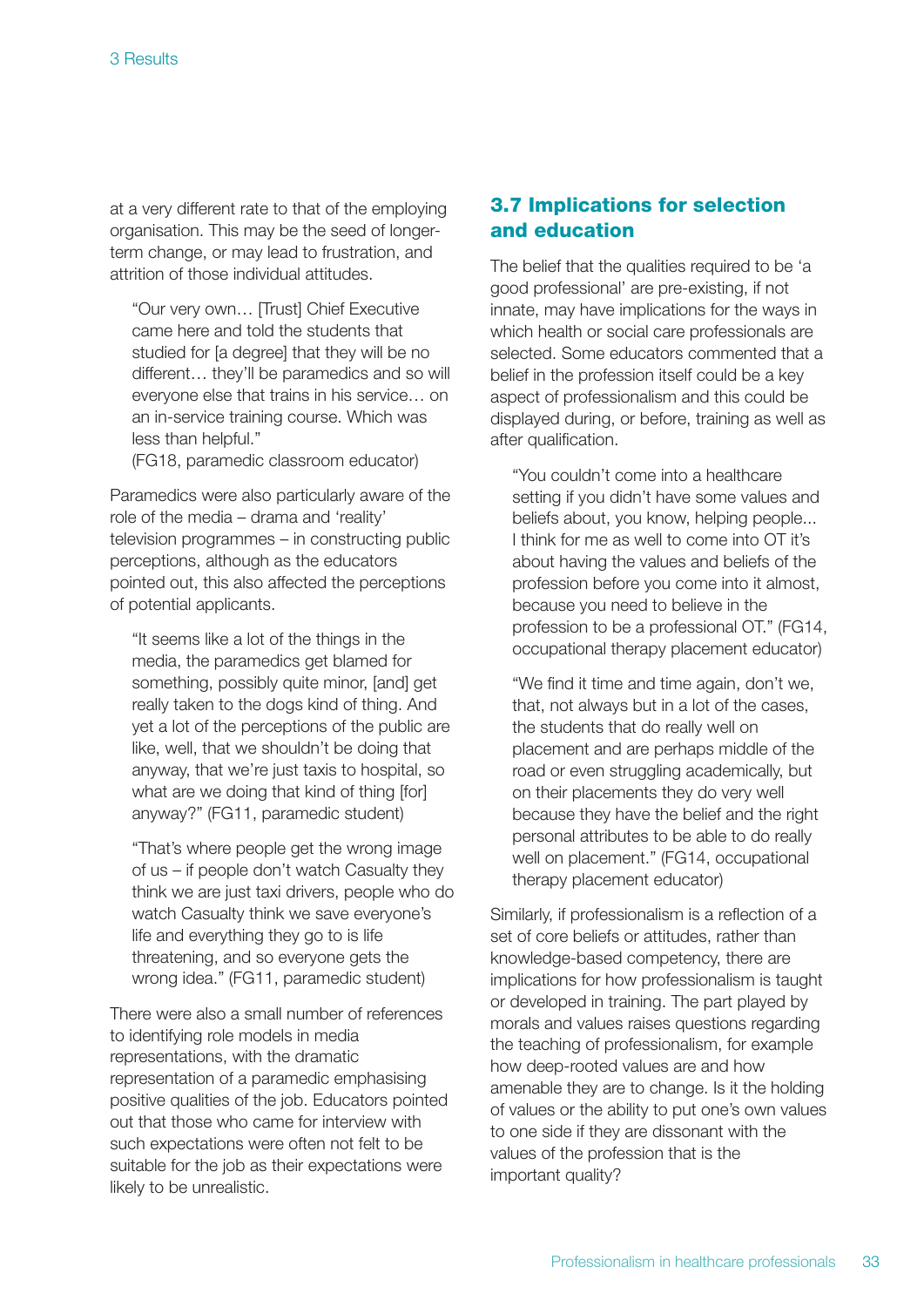"Things like empathy can be learned and improved upon within their learning perhaps, whereas other aspects are just there or they're not." (FG7, chiropody / podiatry classroom educator)

"They can't change their values, they can't change their perceptions." (FG18, paramedic classroom educator)

"To try and get an attitude change, I mean how do you get an attitude change? You can't." (FG7, chiropody / podiatry classroom educator)

"If students don't have those inbuilt values as soon as they leave, you know, they'll virtually forget everything they've learned." (FG7, chiropody / podiatry classroom educator)

While the majority of educators saw the inherent, pre-existing qualities as important, the need to develop and bring out the best of students was important in their own professional role. Educators' roles mean they must engage with 'professionalism' as something that can be taught or improved in an educational setting. Educators' views also varied with their relationship with the students. Those who were responsible for progression within the educational programme ('classroom educators') saw the educational role as different to those who saw the students only in a practice environment.

"We have to hand over that responsibility to educators in practice and in the past they haven't always been clear as to whether to expect the student to follow what's expected in the workplace or allow them to be a student with quite sloppy habits… they were saying things like, well, you know, I've passed so and so but I wouldn't employ them, and we're having to say well actually you're the gate keeper to the profession and there's an expectation, why

are you passing that person, we would like you to fail them if you are saying they are unprofessional." (FG6, occupational therapy classroom educator)

The complexity of professionalism also raises the issue of how easy it may be to measure. This question is being addressed in part by Study 2 of the current project.

"It comes from so many different places and it's so many different things… I think that's what makes it hard to measure." (FG13, occupational therapy placement educator)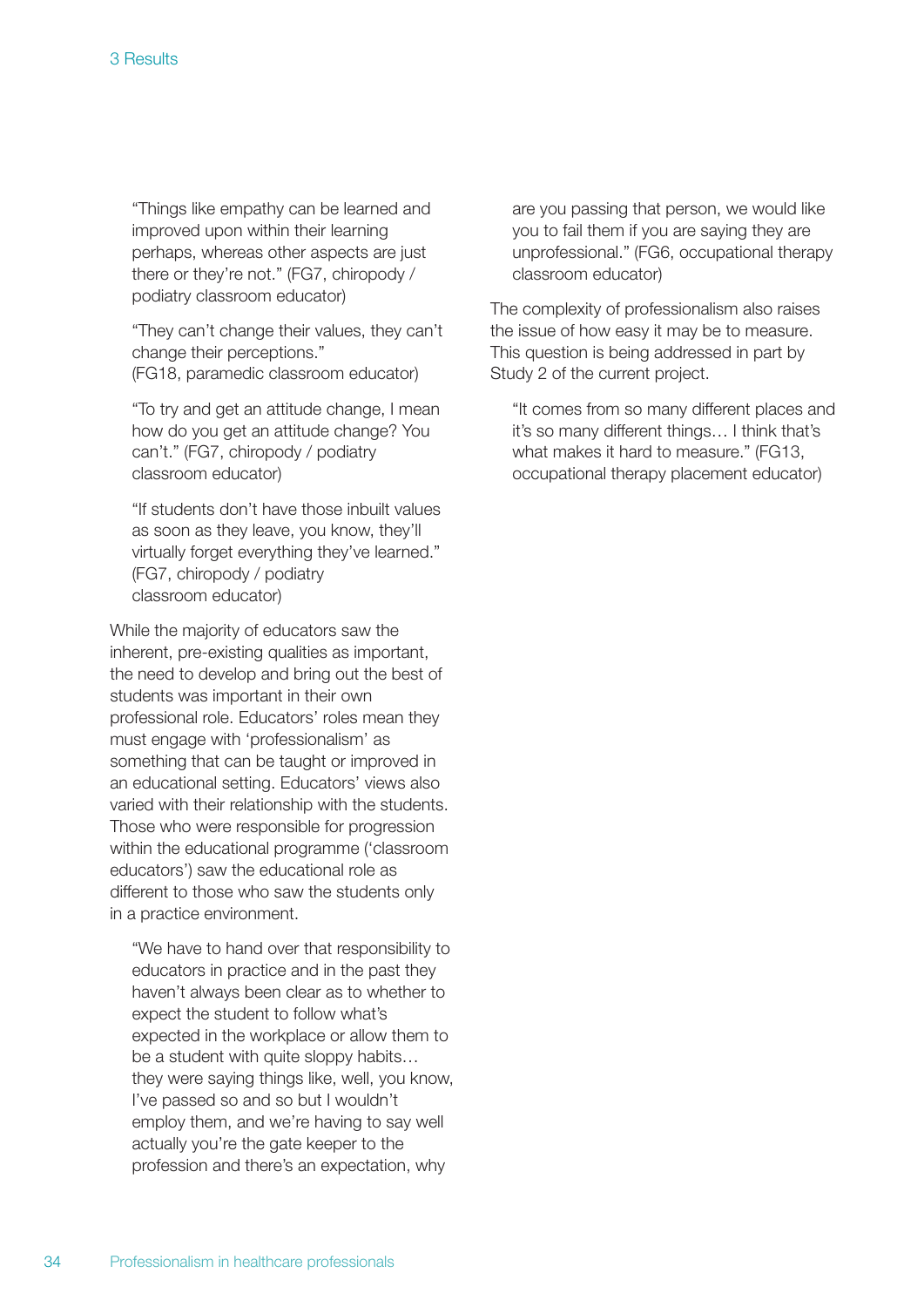# 4 Discussion

Focus groups were conducted with educators and students drawn from chiropodist / podiatrist, occupational therapist and paramedic populations to explore professionalism. The study had four objectives – to explore what constitutes professionalism as perceived by students and educators in the three professions, to identify how professional identity and an understanding of professionalism develop, to identify examples of professional and unprofessional behaviour, and to inform the development of the quantitative data collection in Study 2. The last of these will be dealt with in the interim report on Study 2. The others are discussed below.

With regard to objectives one and two, the analysis illuminated the complexity of the concept of professionalism, echoing findings in the earlier literature, but also increasing our understanding of the factors which influence it and how they inter-relate. The results have also identified pertinent issues for the development of professionalism in education, training and practice.

The analysis has identified dual perspectives on professionalism – as an holistic concept, and as a multidimensional, multi-faceted construct consisting of professional identity, professional attitudes, and professional behaviour. Earlier work on professionalism in clinical contexts has often focused on the last of these, identifying professionalism as a competency which can be taught and assessed.<sup>5, 6, 7</sup> However, it has been acknowledged in the literature that such decomposition of professionalism may be problematic, and that it may be more usefully considered as an holistic construct.20 The holistic construct was often linked by respondents to good clinical practice – professionalism is 'doing the job well'.

Discussion of where people felt their views of professionalism came from identified two main sources of influence: the first, the respondents' personal qualities and the second, the context of the immediate situation. Many respondents felt that professionalism was a consequence of qualities that the individual brought to the profession – perhaps not actually innate, but certainly pre-existing. A consequence of this was that many felt that professionalism was something which was an essential part of themselves, and that as a professional they should always be 'on duty'; any lapses would not only let themselves down but also diminish the profession in the eyes of the public.

A common theme was that 'the right sort of person' will be attracted to a profession (for example, a caring person will be attracted to a caring profession), and that if they have the right qualities, they will succeed. If people of a certain 'type' are suitable for a profession, one implication is that some form of personalitybased aptitude testing may be appropriate for selection, although with the risk that the profession would be more limited as a result. Chamberlain and colleagues<sup>21</sup> found some evidence that students who had similar personality profiles to qualified dentists (on the 'big five' personality dimensions of extroversion, conscientiousness, neuroticism, openness to experience and agreeableness) did better in first year coursework, suggesting personality may be linked to aptitude. However, the use of such methods would require a great deal of development to ensure their high-stakes usage was valid and reliable.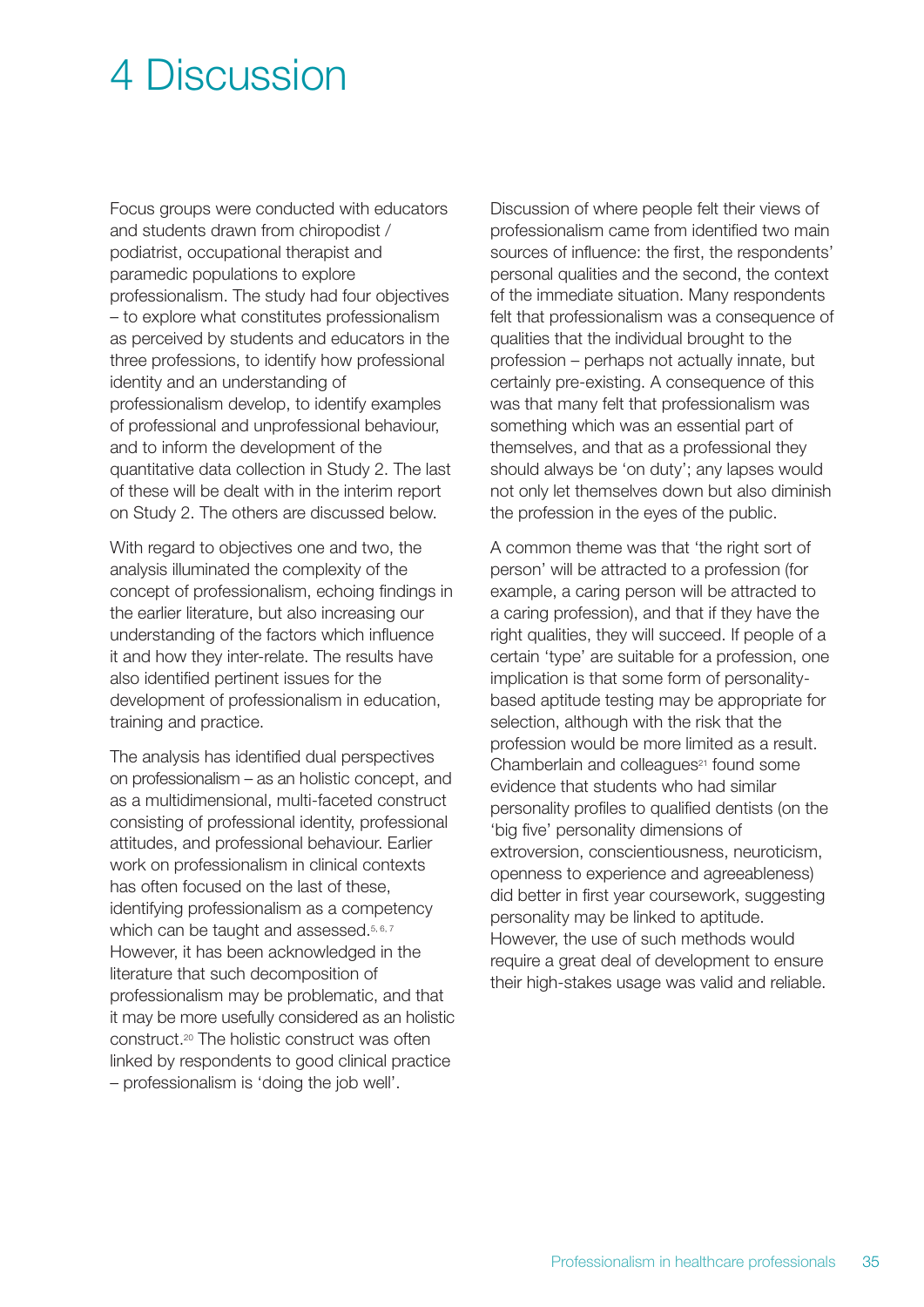When viewed as a product of individual qualities, professionalism was therefore substantially focused on values and beliefs that influenced practice. However, it was also felt to be significantly determined by the context of practice. This included the immediate clinical context, with the needs, demands and expectations of patients varying case-by-case, and the organisational context, including management support and the expectations of other professionals. Organisational and management structures may encourage or inhibit the emergence of professionalism, the implication being that if professions are treated with respect, and with the expectation of professional behaviour, then that behaviour will follow. Organisational influences involved being valued and supported, having realistic targets and expectations from the profession, and not expecting people to work in poor conditions and with unreasonable workloads or deadlines. Working under pressure with poor resources increased the pressure on the profession to cut corners and risk practice that was unprofessional or close to it.

There were also issues around the perception of the status and expertise of these professions compared to other health professionals and (for paramedics) emergency service workers. Feeling that expertise was undervalued or unrecognised in comparison to other professions could also have an undermining effect.

Morale was therefore an important contextual element for the development of professionalism. This could stem from practical aspects such as resources and facilities, to less tangible elements such as a culture of professionalism as a positive, rather than punitive, concept. Considering the extent and history of an occupation or organisation's professionalisation may provide a way of engaging with their attitudes towards professionalism.

It may be that attempts to address concerns about professionalism need to look beyond the educational setting, and the behaviour of trainees, to also seriously consider how the working environments and organisational cultures those trainees enter can be developed, to ensure that professionalism is maintained post-registration and does not deteriorate in practice.

The need to see the appropriateness of behaviours as being determined by clinical context is not a new observation<sup>10</sup>, although much of the literature does not take account of this, perhaps because it is not expedient to assessment where standardised tools and clear metrics are the primary aims. The role of management and organisational influences in determining professionalism was not identified in the literature reviewed to date. Increased awareness of their responsibility to support professional behaviour may set new challenges for both educators and regulators. The tension between the influences of individual and context would also appear to be of concern to educators and regulators. Teaching and assessment (or revalidation) of something which is dynamic, and bound to specific individuals and environments, is difficult. While Objective Structured Clinical Examinations (OSCEs) or similar simulated patient exercises may provide some insight into the appropriate judgement, they may not explicitly examine professionalism, and where they do, have been found to have questionable reliability.10

The adoption of professional identity, that is the categorisation of oneself or another person as a member of the professional group, is another way in which the development of professionalism may be viewed. One indication of this was the feeling that professionalism was something that reflected on the profession as a whole, with a driver of professional behaviour being the desire to represent the profession well. The perceived attitudes of others – patients and professionals – to the professional group as a whole reinforced this identity.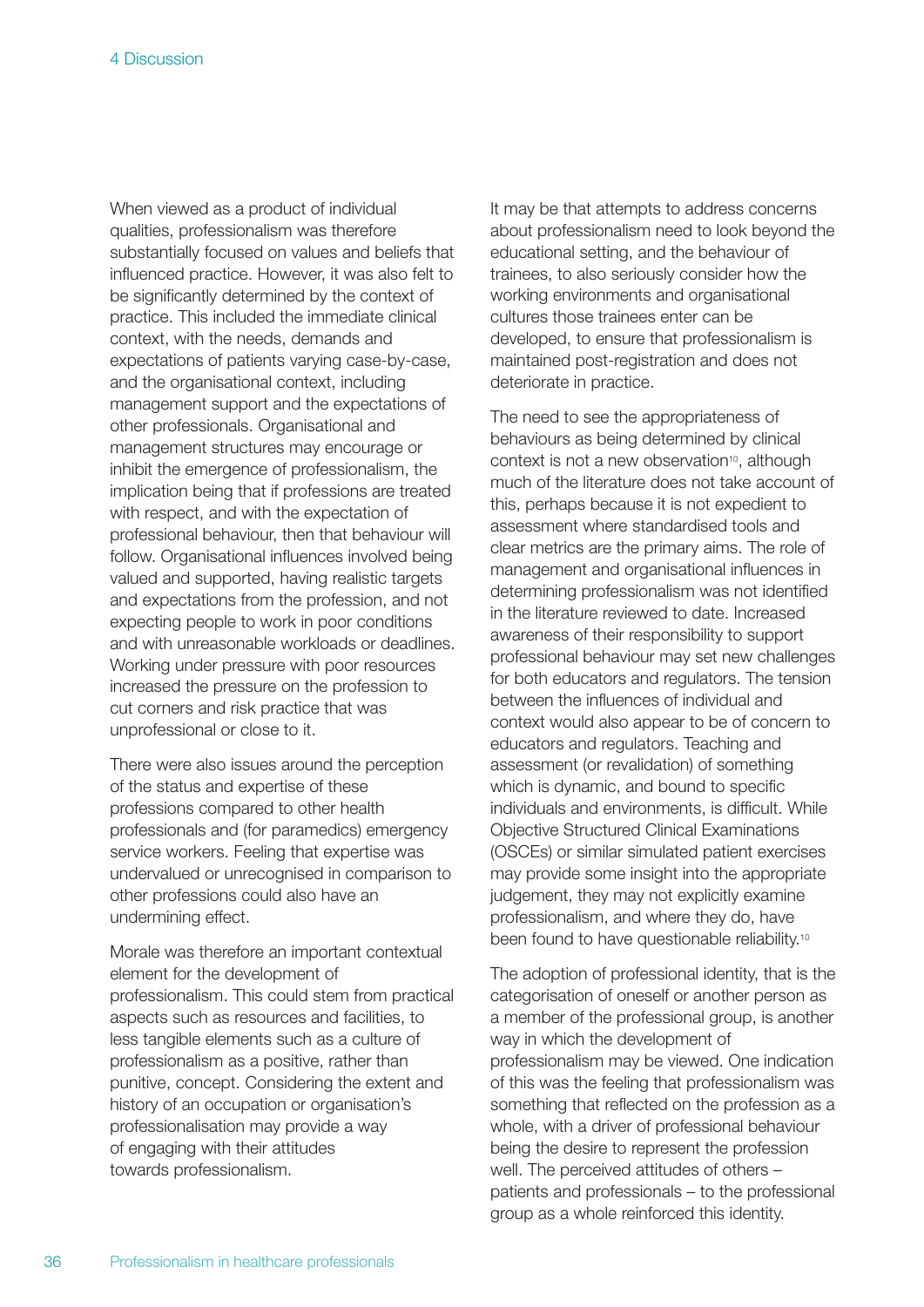The importance of identification as a professional was also apparent in students' discussions of when they felt they became, or would become, a professional practitioner. While rooted in personal values and beliefs, becoming a fully-fledged professional was seen as a work in progress, to be influenced by the professionals around them. Role models both within the profession and the wider clinical team were important for students to identify what type of professional they wanted to become.

The emergence of professional identity therefore also appears to be a result of an interaction between the individual and experience, with some respondents basing it on their perceived qualities, some on experience, and some on the statutory achievement of professional registration. Theoretically, these different elements may indicate different dimensions of the professional identity which individuals may attend to, and against which they may judge the 'fit' of the professional identity to their current role.<sup>22</sup> One study with medical students found a number of factors influenced their identification as doctors, including experience of practice, apprehension about being a doctor, and interpersonal problems.23 If the adoption or experience of professional identity is related to professionalism, it is clear that again personal as well as contextual factors should be addressed. Educators, in describing the sort of person who would make a good professional, also invoked identity, as what a professional is rather than qualities they have. This may be a risk for recruitment, as it may lead to a confirmation bias (recruiting people who fit a stereotype rather than who have the right qualities). Consideration of identity may also be useful for formative assessment though, as it may be a means of establishing the extent to which individuals are assimilating themselves into the culture of their profession and are ready to take the step into practice.<sup>23, 24</sup> The third objective of the study was to identify examples of professional and unprofessional behaviour. The examples discussed in the focus groups reflect those identified in the literature where review papers have consistently identified core themes of ethical attitudes, good communication, and competence, all of which were raised in the data presented here. Appearance was important, both on a symbolic, social level ('being smart') but also pragmatically in terms of hygiene. This went beyond personal appearance into professional spaces such as vehicles and equipment. Professional behaviour was recognised and involved maintaining good standards of practice and keeping up to date as well as showing the appropriate respect for patients, colleagues and the profession. Unprofessional behaviour was the inverse of these, and poor attitudes identified as those which might lead to the emergence of unprofessional behaviours.

However, the complexity of professionalism, and its dual nature and dual origin, means that while it is relatively easy to define, it is not simple, and it is not easy to recognise in absolute terms whether behaviour is professional or unprofessional. Many examples were coded as 'ambiguous', because even while describing them, participants were expressing the specific contextualised nature of their appropriateness.

'Professionalism' therefore may be defined in the interaction of practitioner, patient or service user, and context. The professional brings relatively stable beliefs, traits and attitudes, but they must respond to the demands of the patient, personally as well as clinically, and the organisational and physical environment must allow professionalism to flourish. It is so localised in specific interactions therefore that any absolute approach to defining what is or is not professional will be problematic.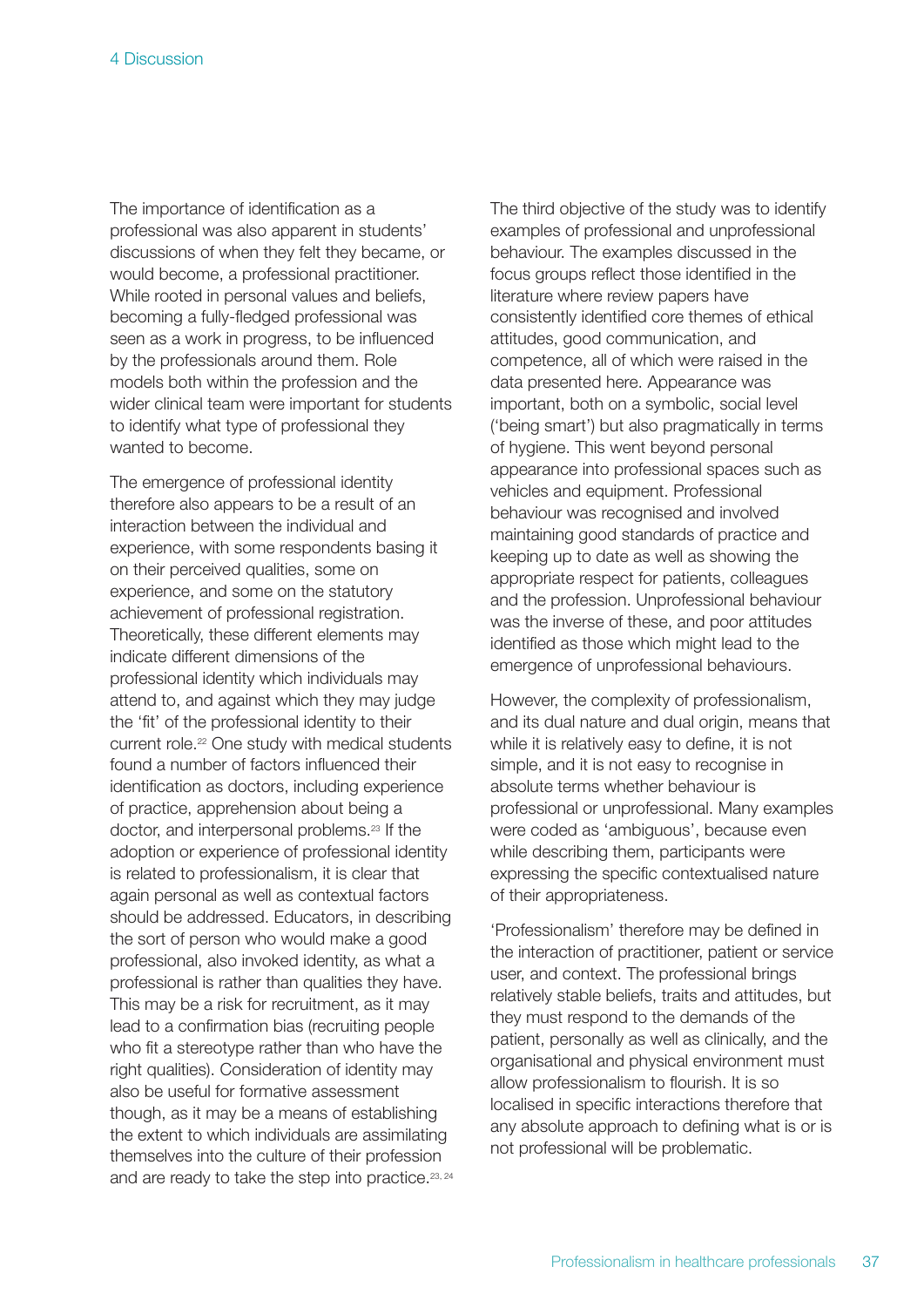However, perhaps this is not a problem. A more constructive approach to professionalism, for educational institutions and regulators alike, may be to recode 'professional behaviour' simply as 'appropriate behaviour' in relevant communication and technical skills, and so to be dealt with in the relevant existing areas of a curriculum. At least some of the participating organisations in this study already integrate professionalism throughout the curriculum, so this is not necessarily a change in practice. Questions of 'professionalism' may then be refocused on the 'meta skills' of situational judgement and contextual awareness which enable individuals to identify what is appropriate, and adapt elements of their available skill-set (including communication skills, practical skills and clinical skills) to the given context. The literature provides an example of a situational judgement test addressing professionalism which may indicate an approach to this,<sup>25</sup> although no data are provided on its use.

Reframing professionalism as a capacity for judgement, rather than discrete skills, may benefit those who must develop it, and those who must monitor it. This capacity has been presented as a form of practical knowledge, which must be developed in practice.<sup>26</sup> That this area of professional judgement is worthy of attention was implied by many students in this study. Whether through qualities they bring to the profession or teaching they had received, many seemed confident that they were able to distinguish between professional and unprofessional behaviour, could identify unprofessional practice if faced with it, and would identify and resist negative role models. Potential problems for their later professionalism would be a risk if this judgement was not as true as they suggest.

Finally, the representation of the three professional groups in fitness to practise cases varies, with paramedics being overrepresented and OTs under-represented. The findings here do not suggest that this is due to any particular difference in the conception of professionalism or its determinants. The professions did not appear to have different approaches to professionalism, and identified the same values, influences and good and bad examples. Rather there were differences in the work of the two groups which meant that their contextual influences may be very different, both in terms of clinical work and organisational processes. Further work investigating professional lapses may need to look in more detail at how specific problems emerge.

# **4.1 Limitations**

All research operates within limitations, and this study is no different. The focus group method cannot be sure of comprehensively uncovering every viewpoint, although the number of groups and participants here is substantial for this method. The use of Post-it notes to record all members' views before beginning discussion helps to ensure that potential minority views are taken into account.

The exclusion of Institute of Health and Care Development (IHCD) students was a deliberate choice, and may mean that certain perspectives were lost. However, one of the paramedic sites did include a similar population in terms of experience in the ambulance service, with in-service training, and so substantial difference is not anticipated.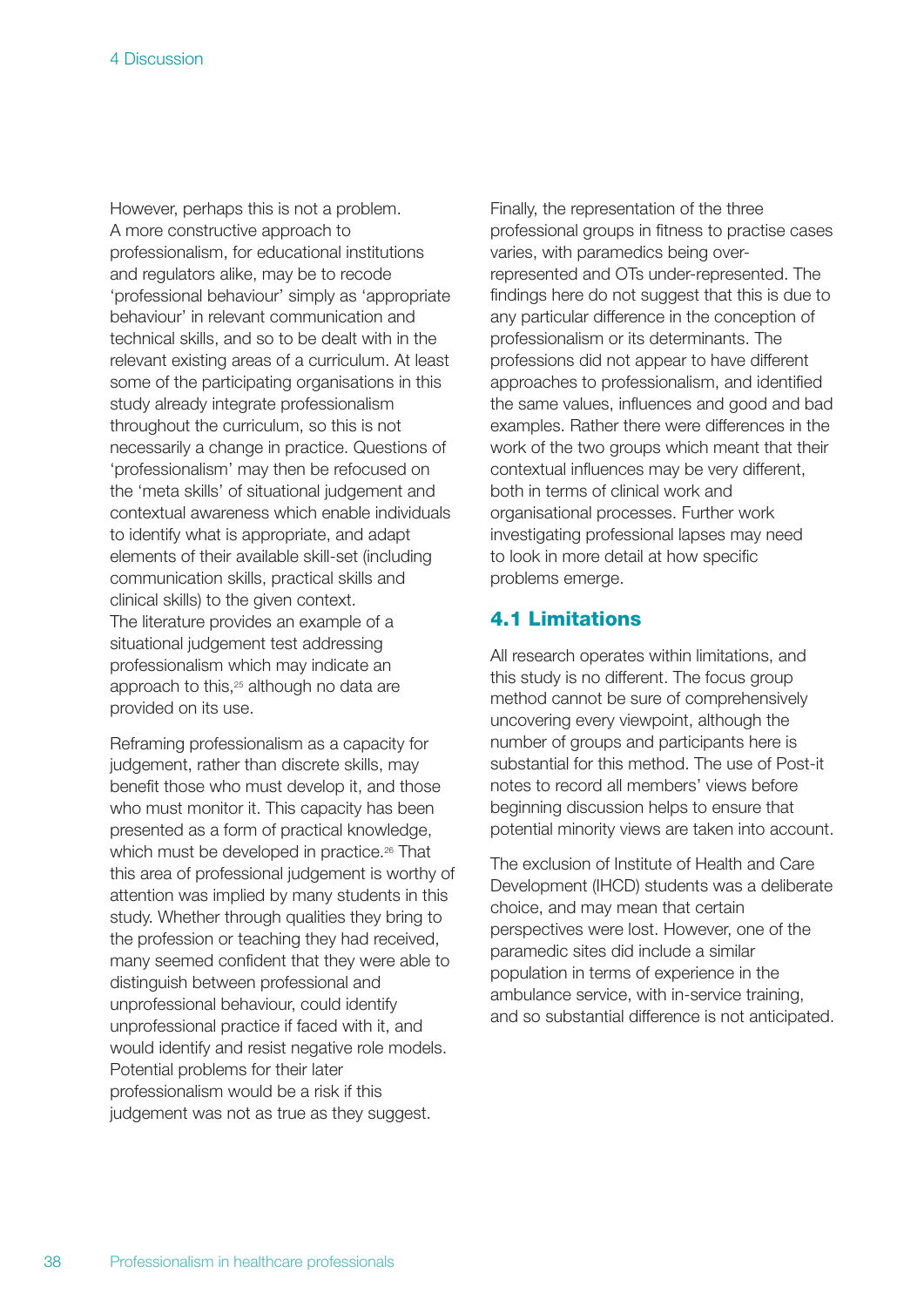### **4.2 Questions arising and future research directions**

This study has identified professionalism as an holistic construct which is linked to a range of attitudes and behaviours, including meta-skills of situational awareness. The on-going quantitative study is developing a questionnaire to establish the relationship between these elements, and relate them to an objective measure of conscientiousness. The questionnaire development has been informed by the analysis presented here.

This study has identified a possible model of professionalism as a meta-skill of situational judgement, allowing professionals to select appropriate behaviour from a toolkit or repertoire. The development of the repertoire may be different from the development of that judgement. Professional judgement may be therefore seen as analogous to clinical judgement, and that analogy may bear further examination.

The study did not identify any particular differences between the views of students of different years, and educators. While the overall understanding of professionalism may not differ substantially, there may be differences in their experience of professionalism. These differences may not just be between professionals, but also the different training routes and relationships between students and educators. Educators employed by higher education institutes and by the NHS implied different perspectives on their roles. Further work may examine how the interaction of personal qualities, context and role is dealt with in educational and practice settings.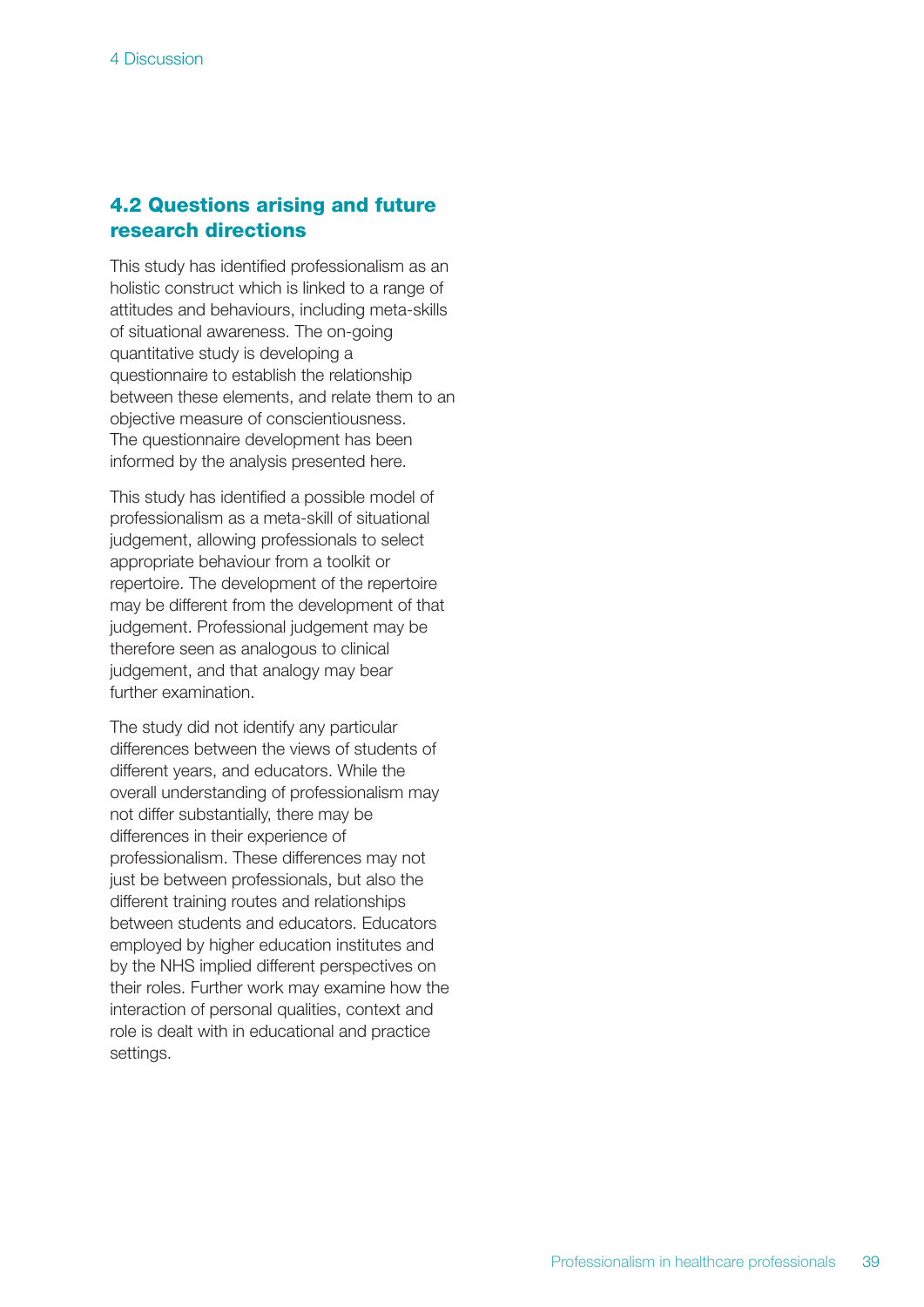# 5 Conclusion

This study has identified key themes in relation to professionalism, from a sample of chiropodists / podiatrists, occupational therapists and paramedics. The participants perceived 'professionalism' both as an holistic concept, and as a set of specific appropriate behaviours. This was related to a professional's sense of self, to pre-existing values, and identification with a profession, but was also firmly rooted in the context of practice. What is seen as professional in a specific instance will vary with the expectations of the patient or service user, the demands of practice, and the environment.

'Professionalism' then is not perceived as an absolute, but constructed in the interaction of individual and context. Identification of 'unprofessional' behaviour in the workplace may therefore be inferred to be subject to the same judgements. Beyond basic minimum standards, which may be set by regulations and codes of conduct, identification of these behaviours cannot therefore be assumed to be clear-cut.

Questions of professionalism (and lack of professionalism) may be better framed more in terms of the ability to identify when behaviour is appropriate rather than always in terms of absolute behaviours. It is suggested that professionalism may be better regarded as a meta-skill of situational awareness and contextual judgement, allowing individuals to draw on a range of communication, technical and practical skills, and apply the appropriate skills for a given professional scenario. The true skill of professionalism may be not so much in knowing what to do, but when to do it.

The role of organisational context in encouraging and facilitating professionalism was also an important observation. This could be in the form of management and resources, or the structure of work and the perceptions of other professional groups.

These key points, of professionalism as a judgement rather than a skill, and of the role of organisational support, may be developed to explore new ways of encouraging professionalism in trainees and existing staff. Implications for education, assessment, as well as revalidation, should be explored.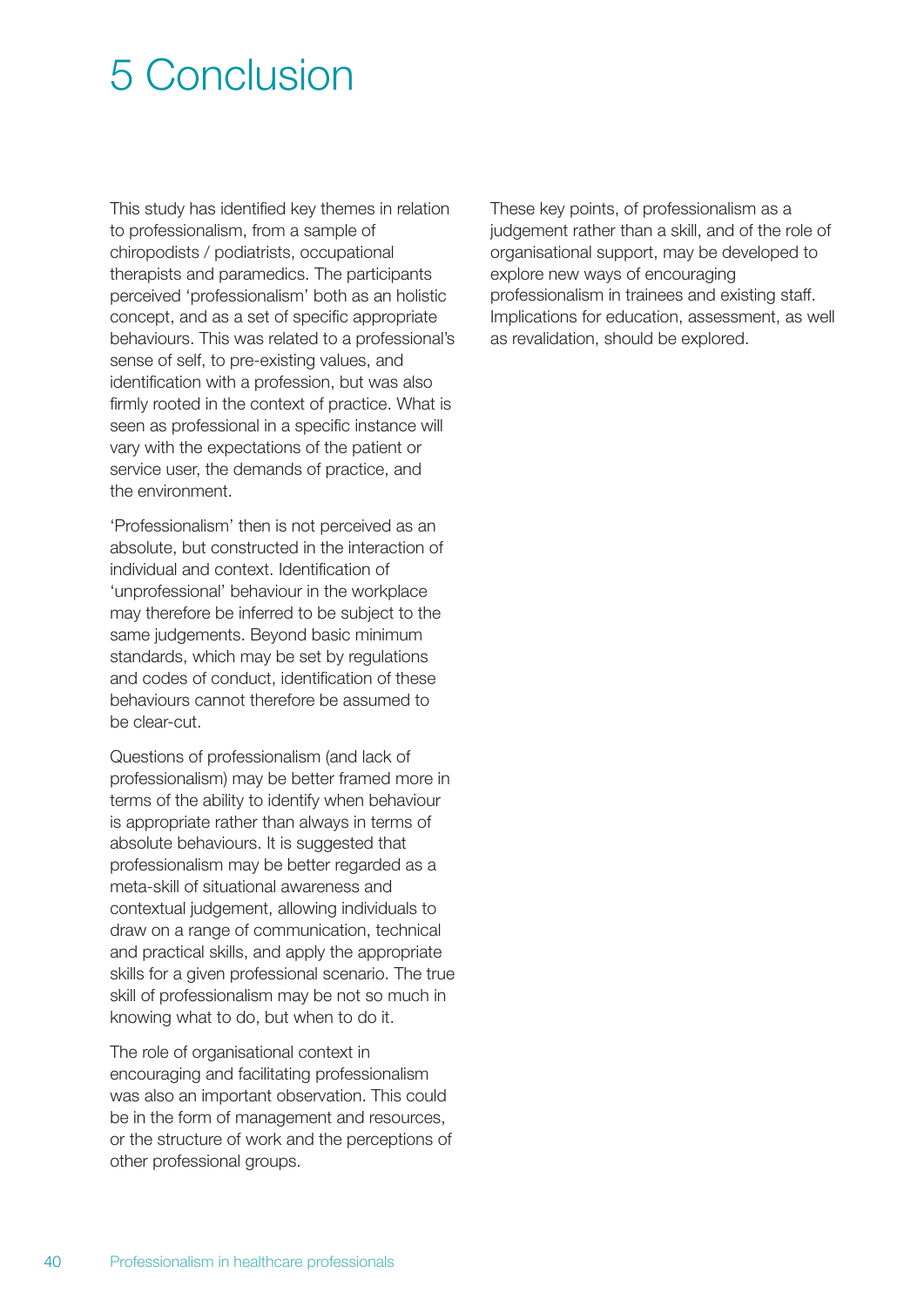# **References**

- 1 M.A. Papadakis, C.S. Hodgson, A. Teherani , N.D. Kohatsu, 'Unprofessional behaviour in medical school is associated with subsequent disciplinary action by a state medical board', *Academic Medicine*, 79 (2004), 244–249.
- 2 M.A. Papadakis, G.K. Arnold, L.L. Blank, et al, 'Performance during internal medicine residency training and subsequent disciplinary action by state licensing boards', *Annals of Internal Medicine*, 148 (2008), 869–876.
- 3 A. Reid, Editorial: 'Identifying medical students at risk of subsequent misconduct', *BMJ*, 340 (2010), 1041–1042.
- 4 J. Thistlethwaite, J. Spencer, *Professionalism in Medicine* (Oxford: Radcliffe, 2008).
- 5 L. Arnold, 'Assessing professional behavior: yesterday, today, and tomorrow', *Academic Medicine*, 77 (2002), 502–515.
- 6 R.L. Cruess, S.R. Cruess, 'Teaching professionalism: general principles', *Medical Teacher*, 28 (2006), 205–208.
- 7 *Measuring Medical Professionalism, ed.* by D.T. Stern. (Oxford: Oxford University Press, 2006).
- 8 T. Wilkinson, W.B. Wade, L.D. Knock, 'A Blueprint to Assess Professionalism: Results of a Systematic Review', *Academic Medicine*, 84 (2009), 551–558.
- 9 W.E. Brown, G. Margolis, R. Roger Levine, 'Peer evaluation of the professional behaviors of emergency medical technicians', *Prehospital and Disaster Medicine*, 20 (2005) 107–114.
- 10 S. Ginsburg, G. Regehr, R. Hatala, N. Mcnaughton, A. Frohna, B. Hodges, L. Lingard, D. Stern, 'Context, Conflict, and Resolution: A New Conceptual Framework for Evaluating Professionalism', *Academic Medicine*, 75 (2000); s6–s11.
- 11 Ginsburg et al, 'Basing the Evaluation of Professionalism on Observable Behaviors: A Cautionary Tale', *Academic Medicine*, 79 (2004), s1–s4.
- 12 L.V. Monrouxe 'Identity, identification and medical education: why should we care?', *Medical Education,* 44 (2010), 40–49
- 13 L.J. Stockhausen, 'Learning to become a nurse: students' reflections on their clinical experiences', *Australian Journal of Advanced Nursing*, 22 (2005), 8–14.
- 14 H.M. Swick, 'Toward a normative definition of medical professionalism', *Academic Medicine,* 75 (2000), 612–616.
- 15 C.M. Joyce, J. Wainer, L. Piterman, A. Wyatt, F. Archer, 'Trends in the paramedic workforce: a profession in transition', *Australian Health Review,* 33 (2009), 533–540.
- 16 www.hpc-uk.org/aboutregistration/ theregister/oldstat
- 17 Health Professions Council. *Fitness to Practise annual report 2010* (www.hpcuk.org/publications/reports/ind ex.asp?id =403 downloaded 20 March 2011).
- 18 NVivo, *Using NVivo in qualitative research* (Melbourne: QSR International, 2002).
- 19 J. Ritchie, L. Spencer, 'Qualitative data analysis for applied policy research', in A. Bryman, R.G. Burgess (eds), *Analysing Qualitative Data* (London: Routledge, 1994)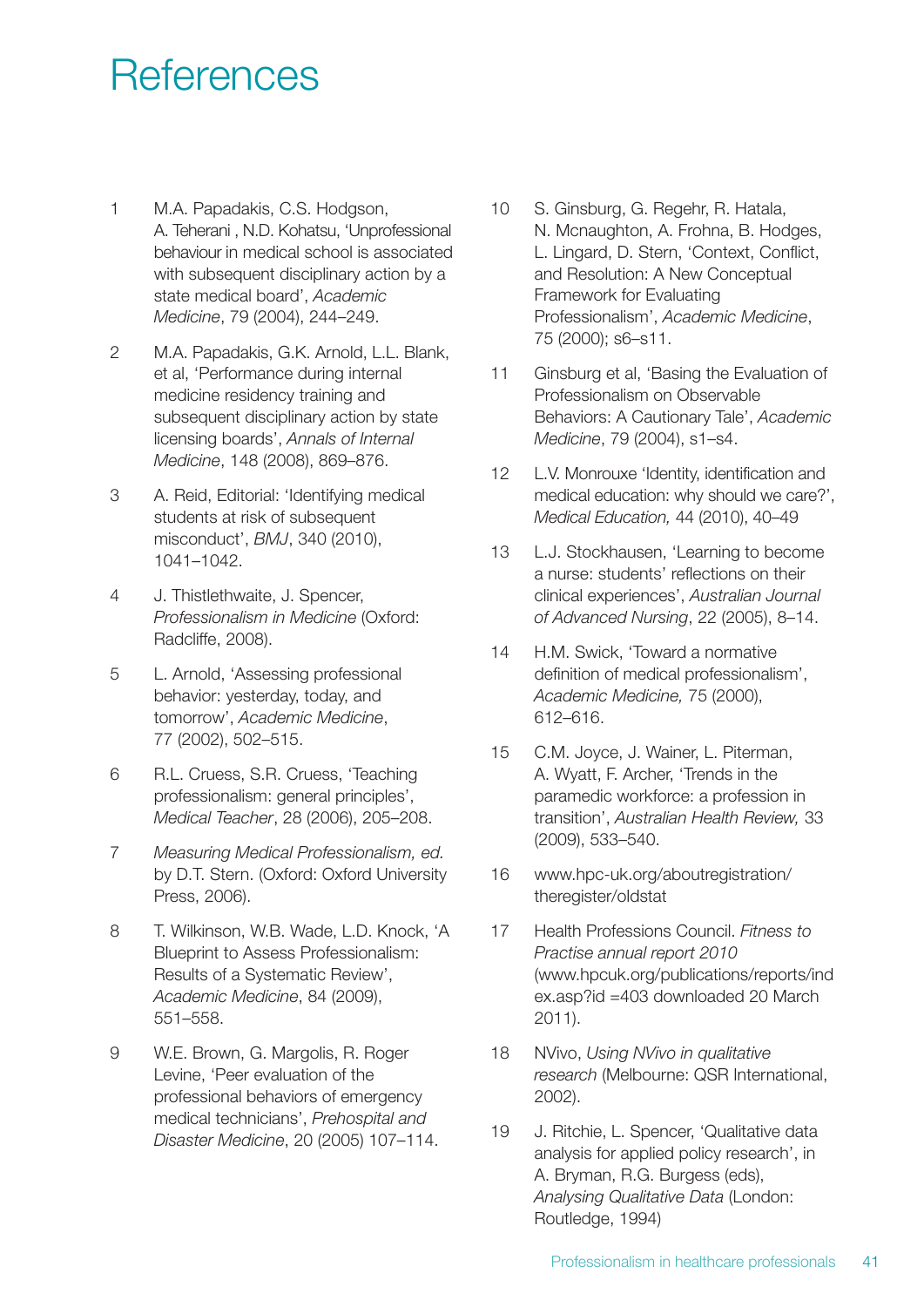- 20 V. Jha, H.L. Bekker, S.R. Duffy, T.E. Roberts, 'A systematic review of studies assessing and facilitating attitudes towards professionalism in medicine', *Medical Education*, 41 (2007), 822–829.
- 21 T.C. Chamberlain, V.M. Catano, D.P. Cunningham, 'Personality as a Predictor of Professional Behavior in Dental School: Comparisons with Dental Practitioners', *Journal of Dental Education*, 69 (2005), 1222–1237.
- 22 P.J. Oakes, 'The salience of social categories', in JC Turner, MA Hogg, PJ Oakes, SD Reicher, MS Wetherell (eds), *Rediscovering the social group* (Oxford: Blackwell,1987), pp. 117–141.
- 23 T. Gude, P. Vaglum, R. Tyssen, Ø. Ekeberg, E. Hem, J.O. Røvik, K. Finset and N.T. Grønvold, 'Identification with the role of doctor at the end of medical school: a nationwide longitudinal study', *Medical Education*, 39 (2005), 66–74.
- 24 J. Crossley, P. Vivekananda-Schmidt, 'The development and evaluation of a Professional Self Identity Questionnaire to measure evolving professional selfidentity in health and social care students', *Medical Teacher,* 31 (2009), e603–607.
- 25 S. Schubert, H. Ortwein, A. Dumitsch, U. Schwantes, O. Wilhelm, C. Kiessling, 'A situational judgement test of professional behaviour: development and validation', *Medical Teacher,* 30 (2008), 528–33.
- 26 S.R. Hilton, H.B. Slotnick, 'Protoprofessionalism: how professionalisation occurs across the continuum of medical education', *Medical Education*, 39 (2005), 58–65.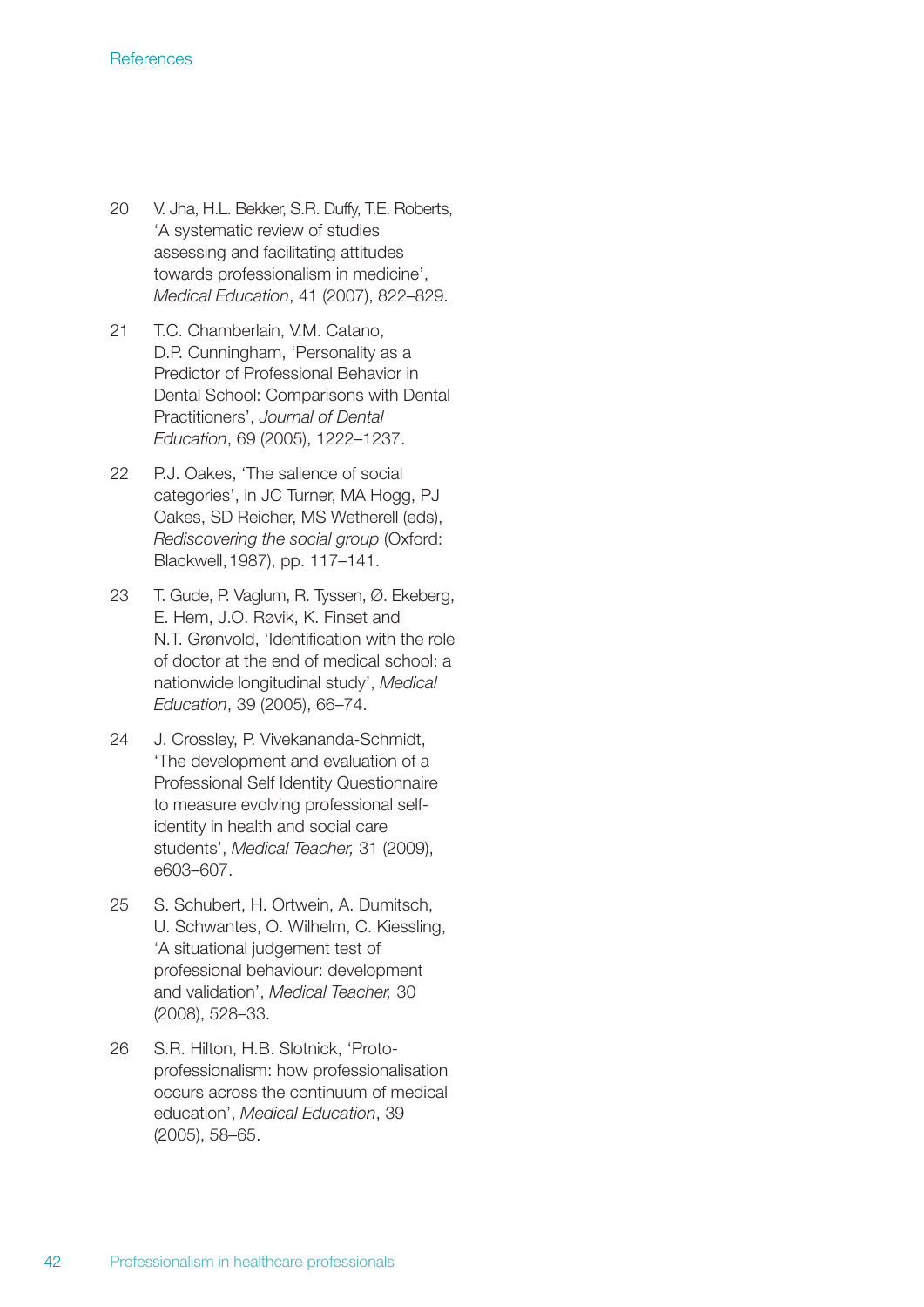# Appendix A – Letter of invitation to prospective participants



This letter is to invite you to take part in a research project looking at the development of professionalism.

The study has been commissioned by the Health Professions Council (HPC, please see enclosed letter of support), and will be carried out by the Medical Education Research Group at Durham University. The HPC will have no access to data - they will only receive summaries of results.

We are interested in your views on professionalism, and you are invited to take part in a focus group on Wednesday 10 November 2010, at 1pm. All trainees in your programme are being invited. There is no obligation to take part, but your contribution may help us understand more about professionalism.

An information sheet on the project is enclosed. Please read it carefully and feel free to contact us with any questions.

If you would like to take part in a focus group, please return the enclosed reply slip on the following page.

Yours sincerely

Jan Illing Principal Investigator 4 October 2010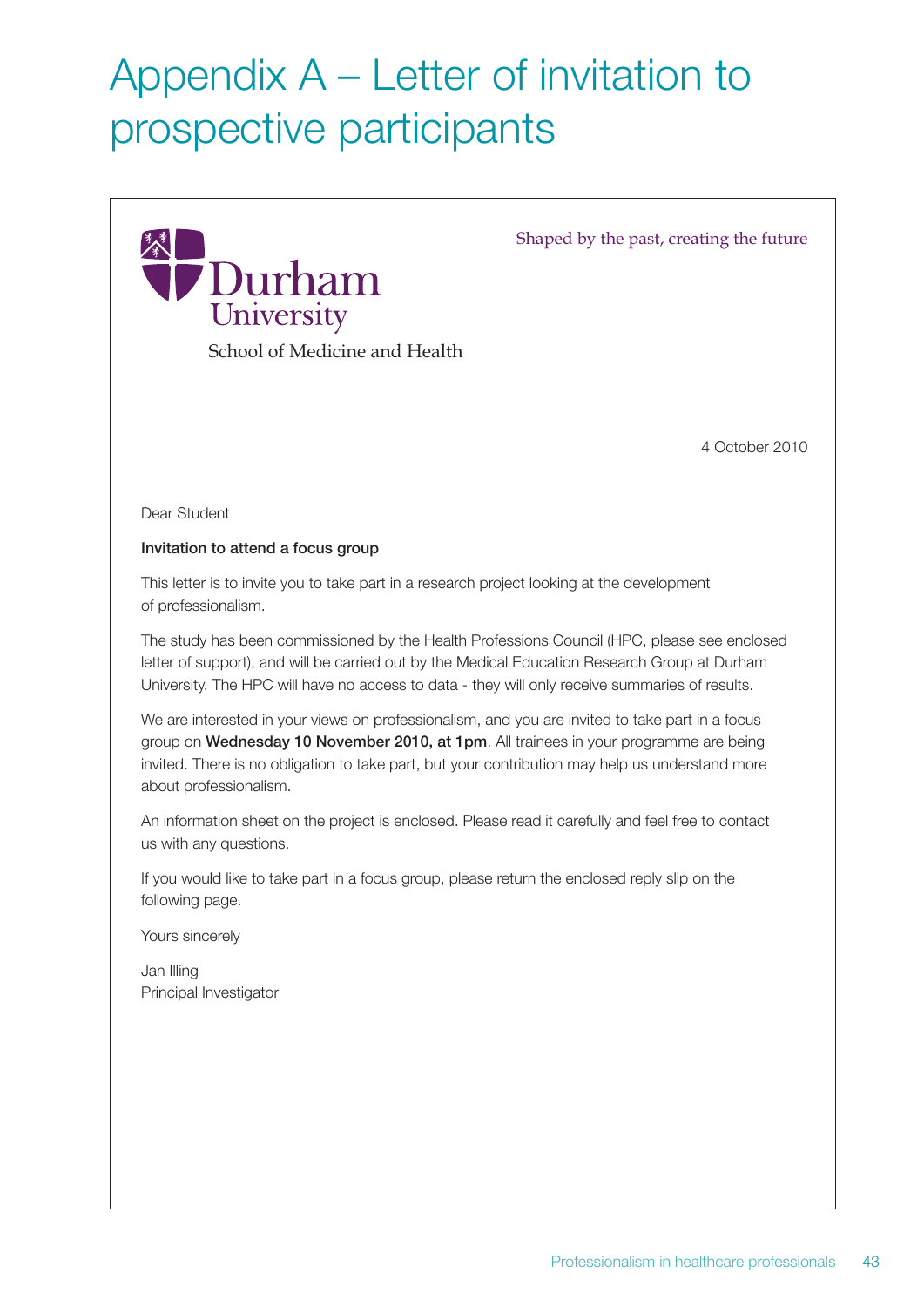# Appendix B – HPC letter of support sent to prospective participants

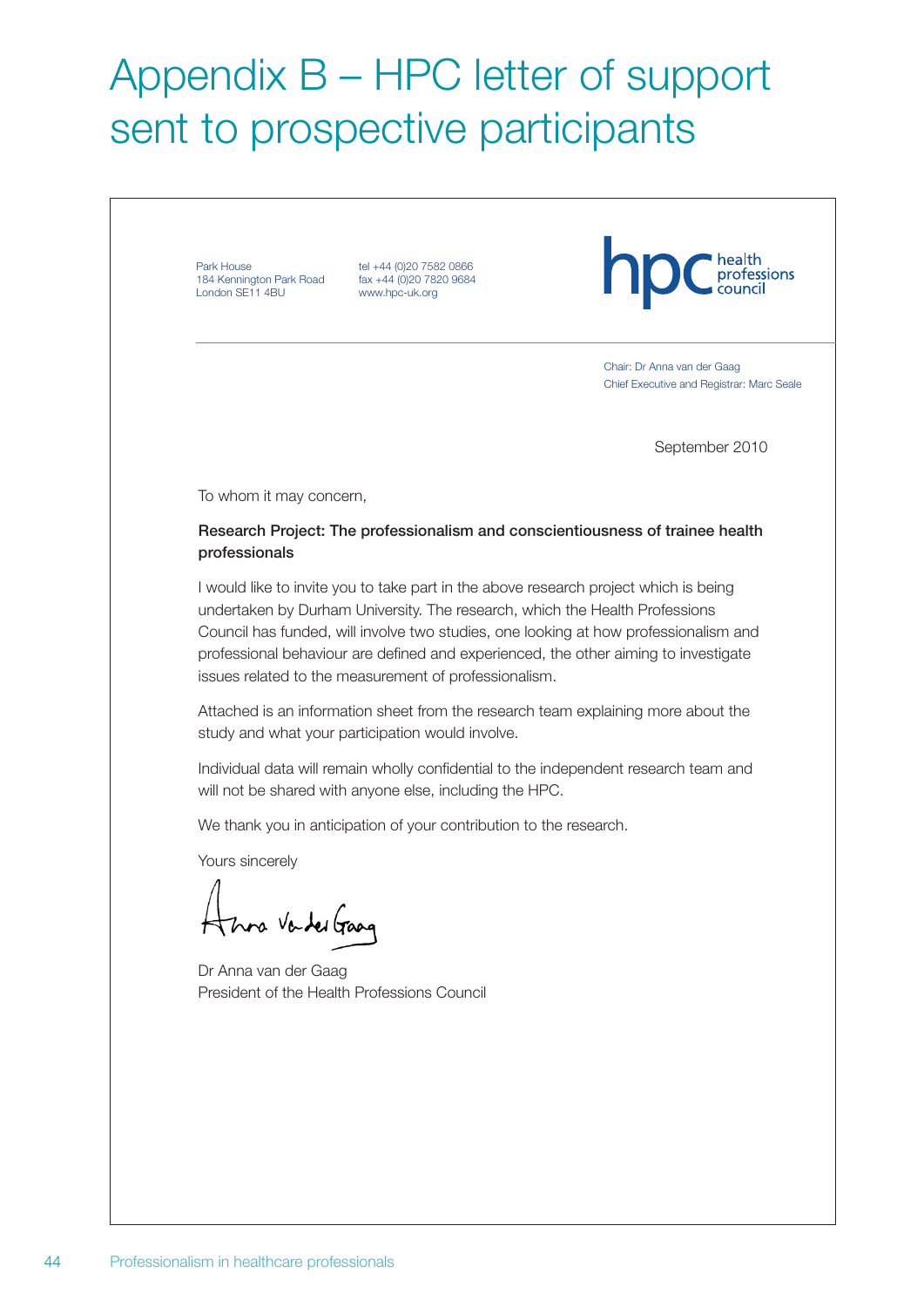# Appendix C – Focus group information sheet

# **Professionalism and conscientiousness in healthcare professionals**

#### **Focus Group Participant Information Sheet**

We would like to invite you to take part in a focus group as part of our research study. Before you decide, we would like you to understand why the research is being done and what it would involve for you.

Please read this sheet carefully. If you have any questions, there are contact details at the end of this sheet. Talk to others about the study if you wish.

### **What is the purpose of the study?**

Many problems faced by health professionals are identified with 'professionalism' rather than clinical proficiency. This study is looking at what trainees and trainers in different professions mean by 'professionalism', how perceptions of professionalism develop, and how professionalism may be measured.

#### **Why have I been invited?**

All students in the first and final years of the x programmes at x University are being invited to take part in focus groups. Trainers are also being invited to take part in separate focus groups – we are interested in how the views of trainees and trainers compare. Other professions are also involved in the study.

#### **Do I have to take part?**

Participation is entirely voluntary. If you agree to take part now, you can change your mind at any point.

#### **What am I being asked to do?**

You are being asked to take part in a focus group at x to discuss your views of what professionalism is, and how unprofessional behaviour may be identified.

The focus group will involve 10-12 other trainees and will take up to two hours. Before the group starts you will be asked if you are happy for the discussion to be recorded and transcribed, and to sign a consent form agreeing to the recording being made.

The recording will be confidentially transcribed, and will be erased following transcription.

#### **What are the possible disadvantages and risks of taking part?**

It is possible that the discussion may address issues of professionalism you are uncomfortable with. Remember you do not have to say anything you may be uncomfortable with. If there are any issues raised that you would like to speak to someone about, there are contact details at the end of this form.

If anything is said which clearly identifies criminal behaviour likely to be damaging to patient safety, it will not be possible to maintain confidentiality. If you are aware of any such behaviour, you are encouraged to discuss it with a tutor or supervisor. If you describe any such behaviour so that individuals cannot be identified, confidentiality will be maintained.

### **What are the possible benefits of taking part?**

In finding out more about professionalism, this research aims to improve the experience of health professionals, and patients. It may help ensure that any assessment of professionalism is appropriate, and inform the development of training in professionalism. It may be that through taking part you feel more able to reflect on and explore your own professionalism.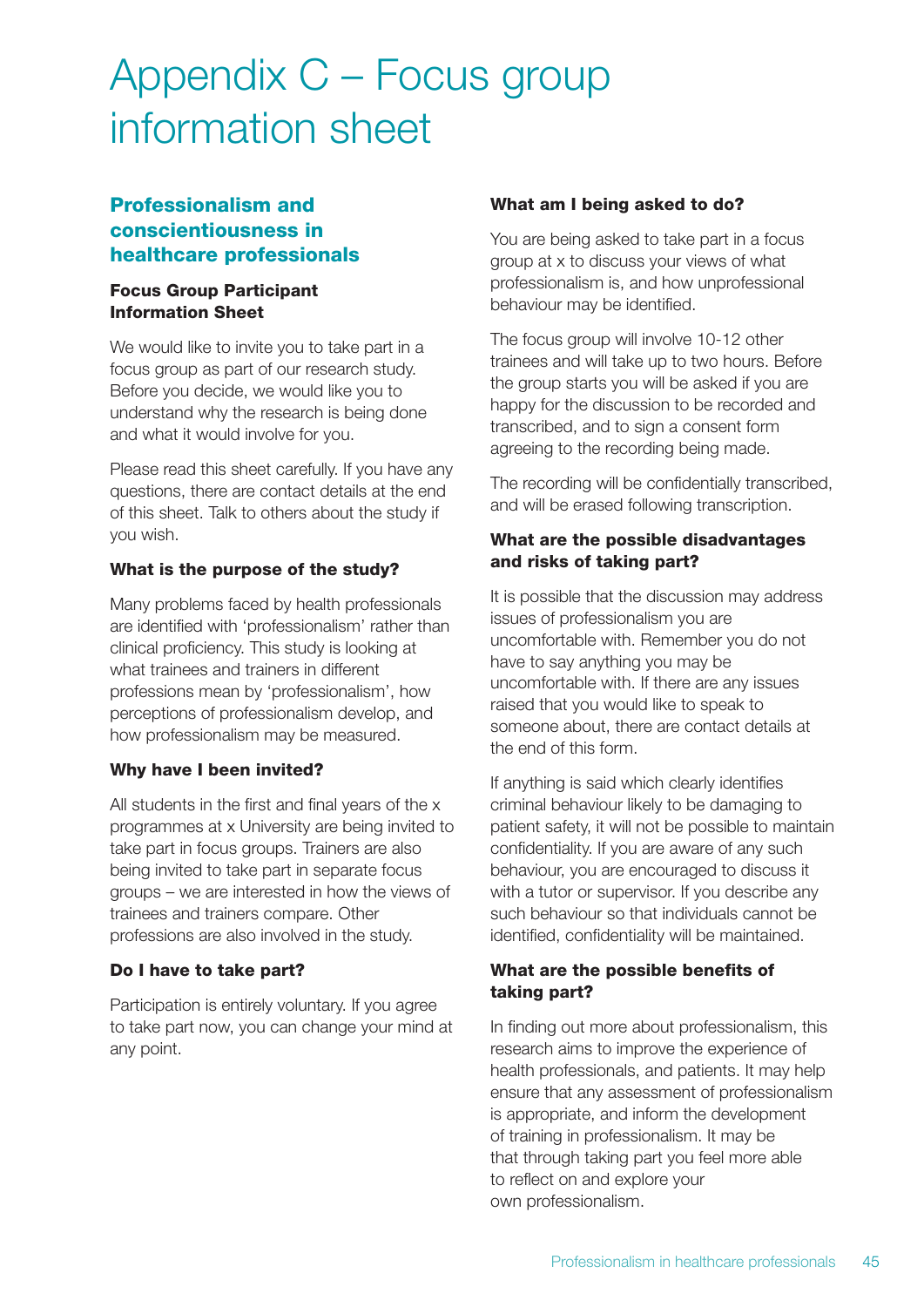#### **Will my taking part in this study be kept confidential?**

Yes. We will follow ethical and legal practice and all information about you will be handled in confidence.

The recording of the focus group will be anonymised during transcription, and the transcript will not include your name. All transcripts will be stored securely on Durham University's secure network, to which only members of the Medical Education Research Group will have access.

Quotes from the focus groups and interviews may be used in reports and papers, but will not include any details which could identify anyone personally.

#### **What will happen if I don't want to carry on with the study or am unable to?**

Once the focus group is completed, you will not be expected to have anything more to do with the study. You may be separately invited to complete a questionnaire.

If you decide you have said something you would prefer not to be used as data, for example quoted in results, let us know within two weeks of the focus group, and we will send you the anonymised transcript for you to identify the statements and remove them.

#### **Who is organising and funding the research?**

The research is being funded by the Health Professions Council, which regulates your profession. However, they will have no access to data and will only receive summary reports from the researchers, in which no individuals will be identifiable.

The research is being organised and managed by the Medical Education Research Group at Durham University (see http://www.durham.ac.uk/school.health).

#### **Who has reviewed the study?**

All research in the NHS is looked at by an independent group of people, called a Research Ethics Committee, to protect your interests. This study has been reviewed and given favourable opinion by Leeds (West) Research Ethics Committee. It has also been reviewed within the Durham University School of Medicine and Health. It has been registered with the x NHS Trust.

#### **Further information and contact details**

If you have any questions or concerns about any aspect of this study, please feel free to contact the Principal Investigator who will try to answer your questions:

#### Dr Jan Illing

Medical Education Research Group Durham University Burdon House Leazes Road Durham DH1 1TA

email. j.c.illing@durham.ac.uk

If you would like to talk to someone not directly linked with the study, you can contact the Durham University School of Medicine and Health:

#### Professor James Mason

School of Medicine and Health Wolfson Research Institute Durham University Queen's Campus **Thornaby** Stockton on Tees TS17 6BH

If the project has raised any other concerns, you may contact x

The Health Professions Council may also provide information about professionalism and professional regulation – their website is www.hpc-uk.org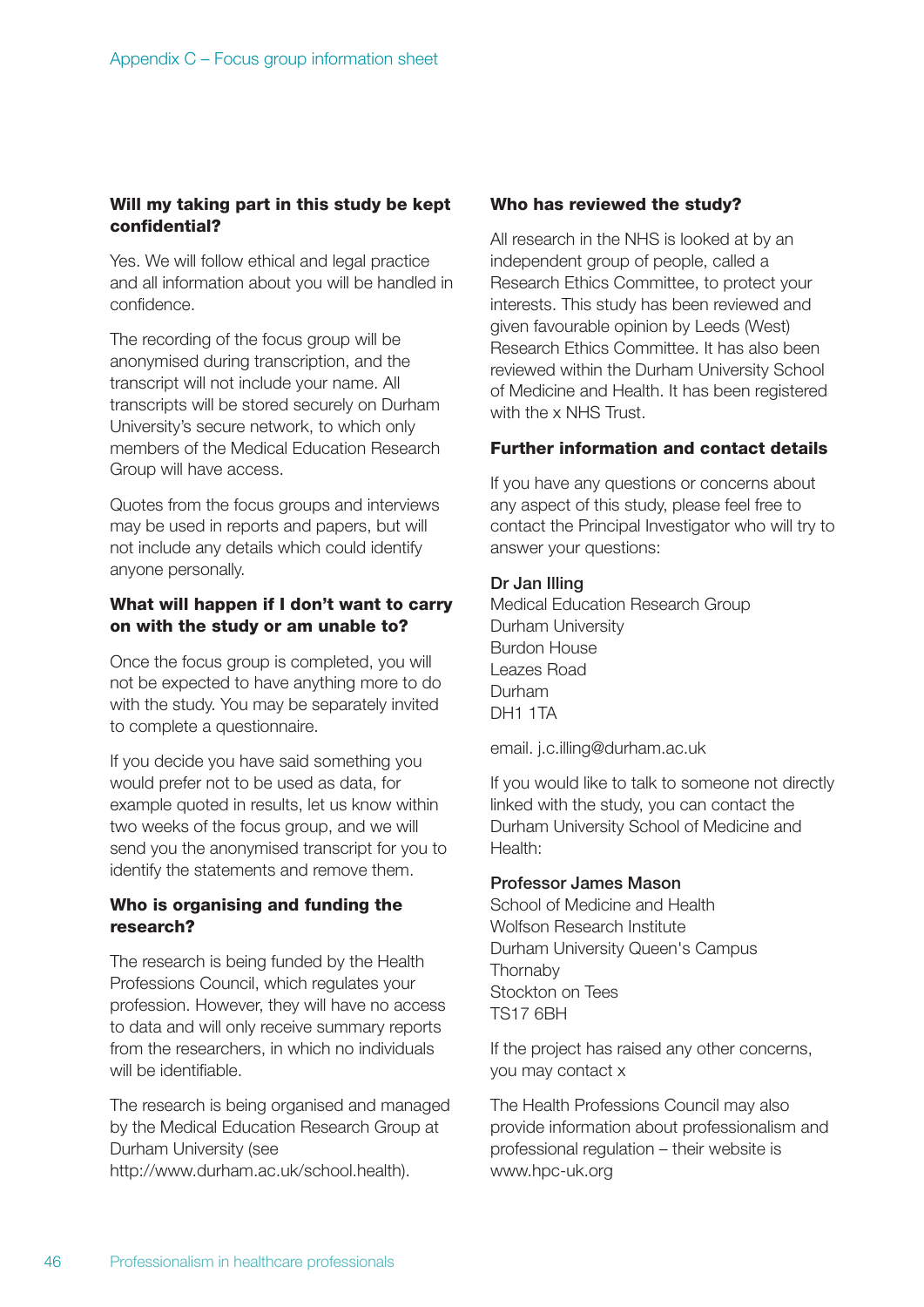# Appendix D – Consent form

# **Consent form**

Title of Project: Professionalism and conscientiousness in healthcare professionals

Name of Researchers conducting focus groups:

#### Please initial each box

| 1. I confirm that I have read and understand the information<br>sheet dated 27 September 2010 (version 5) for the above<br>study. I have had the opportunity to consider the<br>information, ask questions and have had these<br>answered satisfactorily.                                  |  |
|--------------------------------------------------------------------------------------------------------------------------------------------------------------------------------------------------------------------------------------------------------------------------------------------|--|
| 2. I understand that my participation is voluntary and that I<br>am free to withdraw at any time without giving any reason.                                                                                                                                                                |  |
| 3. I understand the focus group will be audio-recorded and<br>confidentially transcribed. I agree that anonymised quotes<br>may be used in reports and publications.                                                                                                                       |  |
| 4. I understand that in the event of any information<br>regarding criminal activity which may be detrimental to<br>patient safety being raised, the information may be passed<br>to x University.                                                                                          |  |
| 5. I understand that relevant data collected during the study<br>may be looked at by individuals from regulatory authorities<br>or from the NHS Trust in order to monitor the quality of the<br>research. I give permission for these individuals to have<br>access to my anonymised data. |  |
| 6. I agree to take part in the above study.                                                                                                                                                                                                                                                |  |

| PLEASE SIGN ONE COPY OF THIS FORM AND RETURN IT TO A RESEARCHER.<br>KEEP ONE COPY FOR YOURSELF. |
|-------------------------------------------------------------------------------------------------|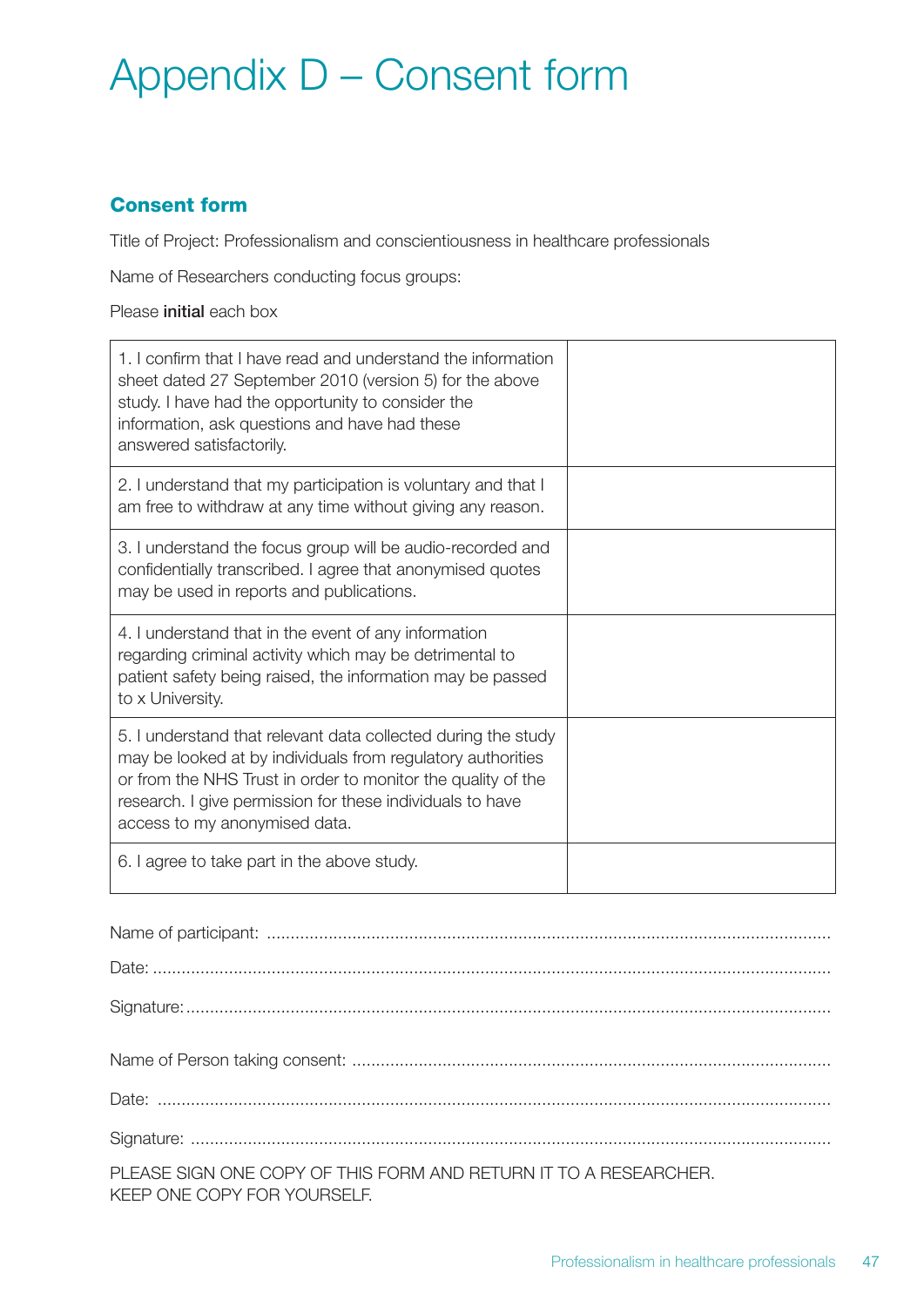# Appendix E – Codes and definitions used in framework analysis

| Code                                                 | Definition                                                                                                                                                                                                                                                                                                                                                                                                      |
|------------------------------------------------------|-----------------------------------------------------------------------------------------------------------------------------------------------------------------------------------------------------------------------------------------------------------------------------------------------------------------------------------------------------------------------------------------------------------------|
| Definition of professionalism                        |                                                                                                                                                                                                                                                                                                                                                                                                                 |
| Adherence to codes /<br>regulations / protocols      | Any references which explicitly mention codes of conduct /<br>regulations / protocols.                                                                                                                                                                                                                                                                                                                          |
| Appearance                                           | Anything referring to what they look like to patients / other<br>professionals; uniform, tidiness, personal hygiene, obesity,<br>tattoos, hair.                                                                                                                                                                                                                                                                 |
| Appropriate behaviour /<br>attitudes / communication | Generic code for any descriptive level of professionalism -<br>doesn't need to be specific, but specific examples should also<br>be coded under 'behaviours'.                                                                                                                                                                                                                                                   |
| Context                                              | Contextual awareness and situational judgement. Any<br>reference to professionalism varying with physical context,<br>including the people worked with (patients and colleagues).                                                                                                                                                                                                                               |
| Development over time                                | Anything relating to how professionalism changes over time.<br>Will include responses to Q4 around when people feel like /<br>become a professional.                                                                                                                                                                                                                                                            |
| External perceptions                                 | Anything relating to how the profession / professionalism is<br>seen by others - patients and other professions. Include<br>elements of social responsibility and role of profession in health<br>promotion and education, anything relating to obligation to set<br>a good example, practice what they preach.<br>Also public image as presented in media, and perceived image<br>amongst other professionals. |
| Good clinical care                                   | Explicit mentions of clinical workplace or clinical work -<br>competence, safe practice, knowing limitations, critical<br>self-reflection.                                                                                                                                                                                                                                                                      |
| Holistic construct                                   | Won't / can't break down 'professionalism' into specific areas.<br>'It's a bit of everything'.                                                                                                                                                                                                                                                                                                                  |
| Other definition                                     | Anything else which is probably a definition, but which doesn't<br>clearly fit into any other codes. To avoid creation of ad hoc<br>codes when we're independently coding.                                                                                                                                                                                                                                      |
| Part of self                                         | 'It's what you are'. Definitions which focus on quality of self<br>rather than behaviour. May overlap with holistic in analysis.<br>Also personal qualities, beliefs.                                                                                                                                                                                                                                           |
| Role boundaries                                      | Personal / professional boundary and not overstepping it.<br>Related to situational awareness, knowing what the limits of<br>professionalism are and when those limits should / can be<br>extended or drawn in. When does behaviour become<br>appropriate / inappropriate.                                                                                                                                      |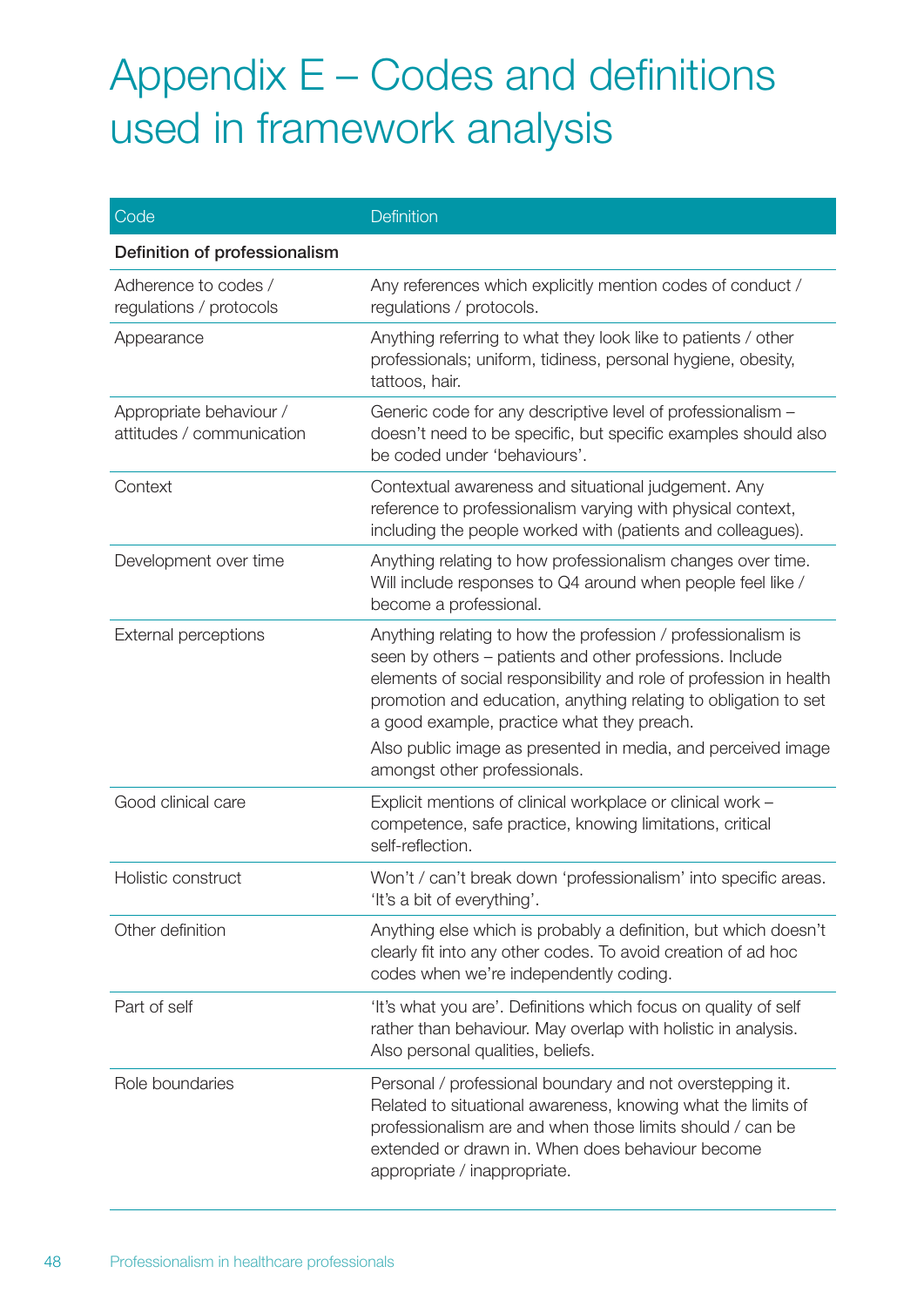| Code                                      | Definition                                                                                                                                                                                                                                                       |
|-------------------------------------------|------------------------------------------------------------------------------------------------------------------------------------------------------------------------------------------------------------------------------------------------------------------|
| Source of professionalism                 |                                                                                                                                                                                                                                                                  |
| Education / training                      | References only to tertiary and professional education in<br>this code.                                                                                                                                                                                          |
| Learning on the job                       | References to workplaces in this profession only.                                                                                                                                                                                                                |
| Media                                     | Perceptions of profession as portrayed in media.                                                                                                                                                                                                                 |
| Organisational environment                | References to what the organisation context allows or<br>encourages. Include pragmatism (eg 'You can't work like that<br>in the real world'); how the organisation treats the professional<br>group; constraints in practice; management and<br>service demands. |
| Other source                              | As 'Other definition'; anything which doesn't fit, to avoid ad<br>hoc coding.                                                                                                                                                                                    |
| Personal background                       | References to family, childhood, upbringing, primary and<br>secondary education. Cultural background. References to<br>innate / learned values and morals. Implicit and assumed<br>values, unwritten rules.                                                      |
| Previous employment (paid /<br>voluntary) | References to any employment before starting in this<br>profession.                                                                                                                                                                                              |
| Regulations as source                     | Codes, regulations, policy documents, standards.                                                                                                                                                                                                                 |
| Role models                               | References to individual or groups who are explicitly described<br>as providing models (whether positive or negative). Can<br>include peers - other students. Include references to norm<br>setting within peer groups.                                          |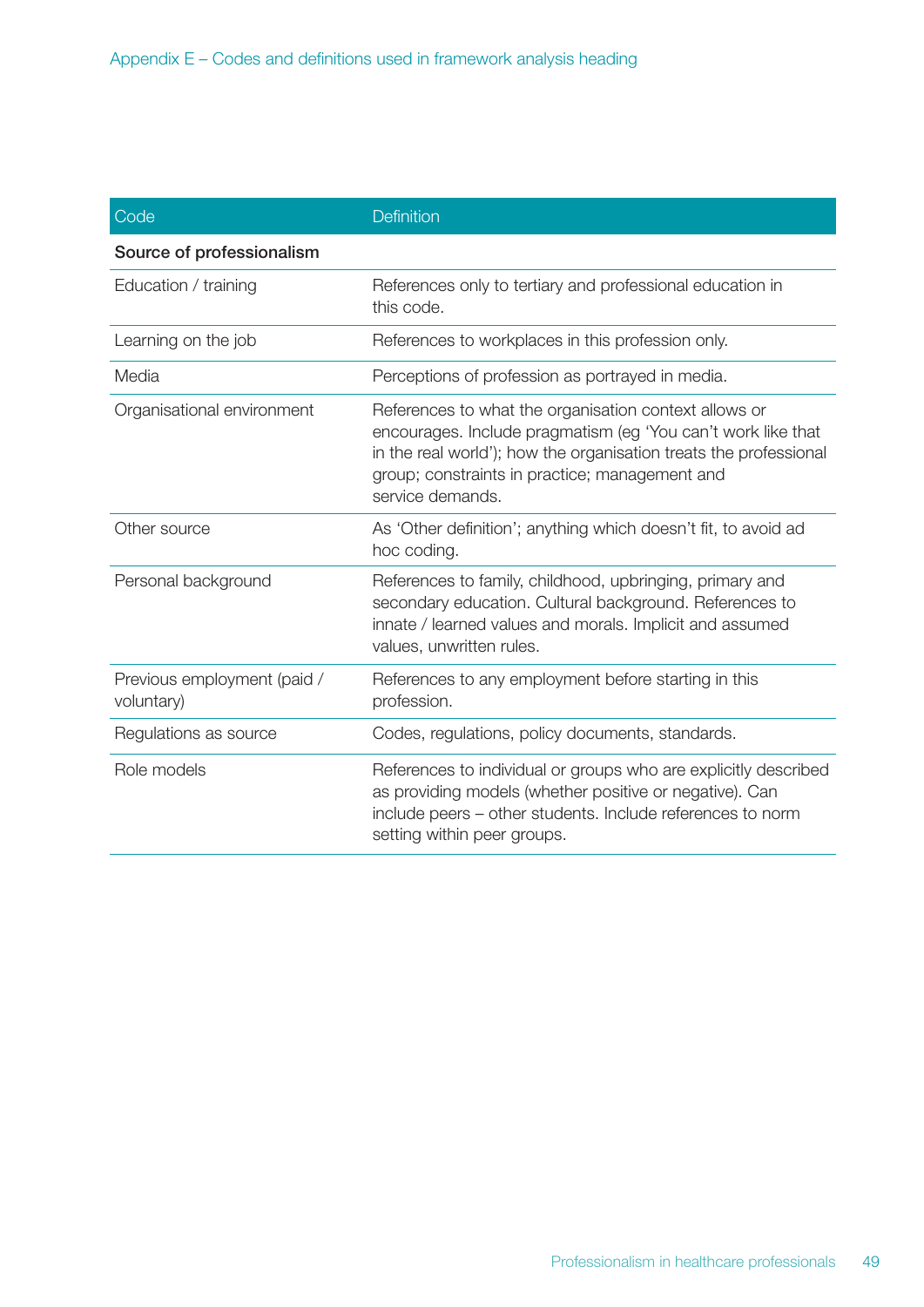| Code                                                            | Definition                                                                                                                                                                                                                                                                 |  |
|-----------------------------------------------------------------|----------------------------------------------------------------------------------------------------------------------------------------------------------------------------------------------------------------------------------------------------------------------------|--|
| Examples of Professional / Unprofessional / Ambiguous behaviour |                                                                                                                                                                                                                                                                            |  |
| Appearance                                                      | References to specifics of appearance.                                                                                                                                                                                                                                     |  |
| Clinical practice                                               | References to clinical skills in the workplace.                                                                                                                                                                                                                            |  |
| Communication                                                   | Anything referring to verbal or non-verbal communication,<br>language. Some references may be vaguer than others (eg)<br>'politeness'), so judge whether definition or example. Include<br>instances with patients and colleagues in clinical and<br>educational contexts. |  |
| Conscientiousness                                               | References to the sort of thing which may link to<br>Conscientiousness Index (but not as restrictive). Timeliness,<br>assignments, diligence.                                                                                                                              |  |
| Other example                                                   | Any specific behaviour which doesn't clearly fit into above                                                                                                                                                                                                                |  |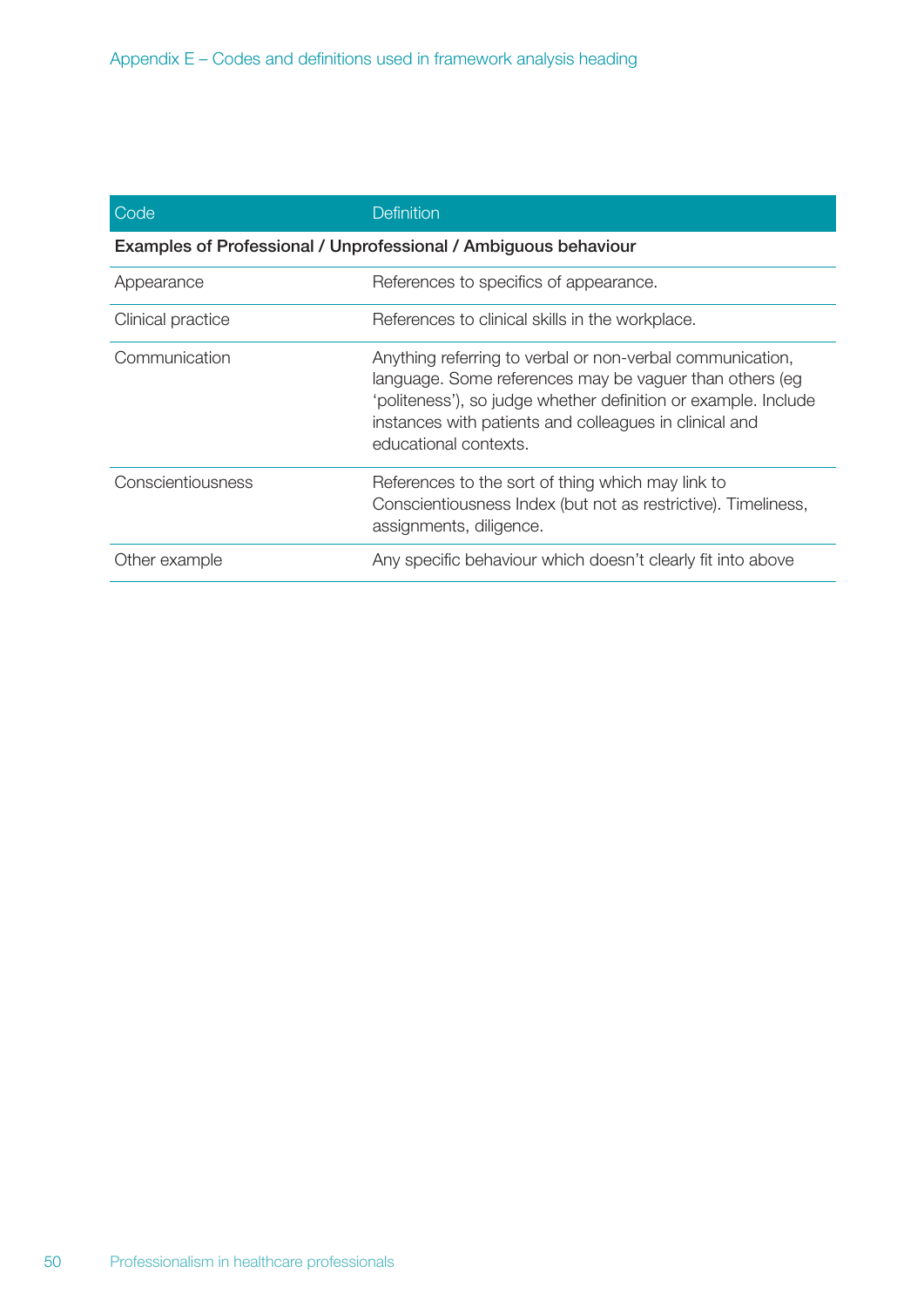# Appendix F – Raw data giving examples of professional, unprofessional and 'ambiguous' behaviours

These quotes give further illustration of how participants described professional and unprofessional behaviour, as well as examples which were ambiguous or which illustrate the contextual dependency of professionalism. They expand upon the boxes included in the results section, and the headings reflect the codes used in the initial analysis.

# **Demonstrating clinical knowledge and competence**

#### **Professional behaviours**

"I think sort of honesty and recognising your own limitations as well so if you're struggling with something it's about going I'm finding can I get some help from someone rather than just burying your head in the sand" (FG13, occupational therapy placement educator)

"Throughout the whole thing, just working when you're supposed to work and ask for the help when you need it and clarification if you needed that, it's very easy, you know, there's the other side of it, slack off on the other page, it's very easy to do that and not do the learning that you should be doing and blame everybody else when you fail"

(FG5, paramedic classroom educator)

"Yeah documenting notes is definitely a skill that you learn on placement that does make you part of being a professional OT" (FG19, occupational therapy student)

"I think that's going to be the same standard, that's going to be a professional standard you can have the same standards of hygiene regardless of where you are just as an you know it wouldn't be any different between clinic and someone's home would it..." (FG16, chiropody / podiatry student)

"I think it is important because if you are not auditing the right information or like drawing out the right information from assessments, that's important to share, then wouldn't be very professional would it if you weren't sharing the right information" (FG19, occupational therapy student)

### **Unprofessional behaviours**

"Poor standard of care, someone I know worked with somebody who refused to give a drug because it was a rectal drug so that's poor standard of care" (FG11, paramedic student)

"...I followed him [chiropodist / podiatrist] on visits in and out of houses it was get in, get out, finish as early as I can, not checking if the patient's medication had changed or anything like that down to really poor infection control with instruments [...] the whole time I was there he never changed his instruments, apart from the actual blade itself, he never changed his blade handles he used the same scissors for every patient..."

(FG15, chiropody / podiatry student)

"Well a patient being dropped, not reporting things that should have been reported, you know, failing to disclose" (FG6, occupational therapy classroom educator)

"Not getting consent properly. Yeah, explaining like the side effects of a drug, you know, little things like that" (FG11, paramedic student)

"Not being aware of risks perhaps, you know, in a kitchen with a client without realising the consequences of leaving that client with a sharp knife or with a boiling kettle and them being quite frail and those sorts of things, that's just about naivety" (FG6, occupational therapy classroom educator)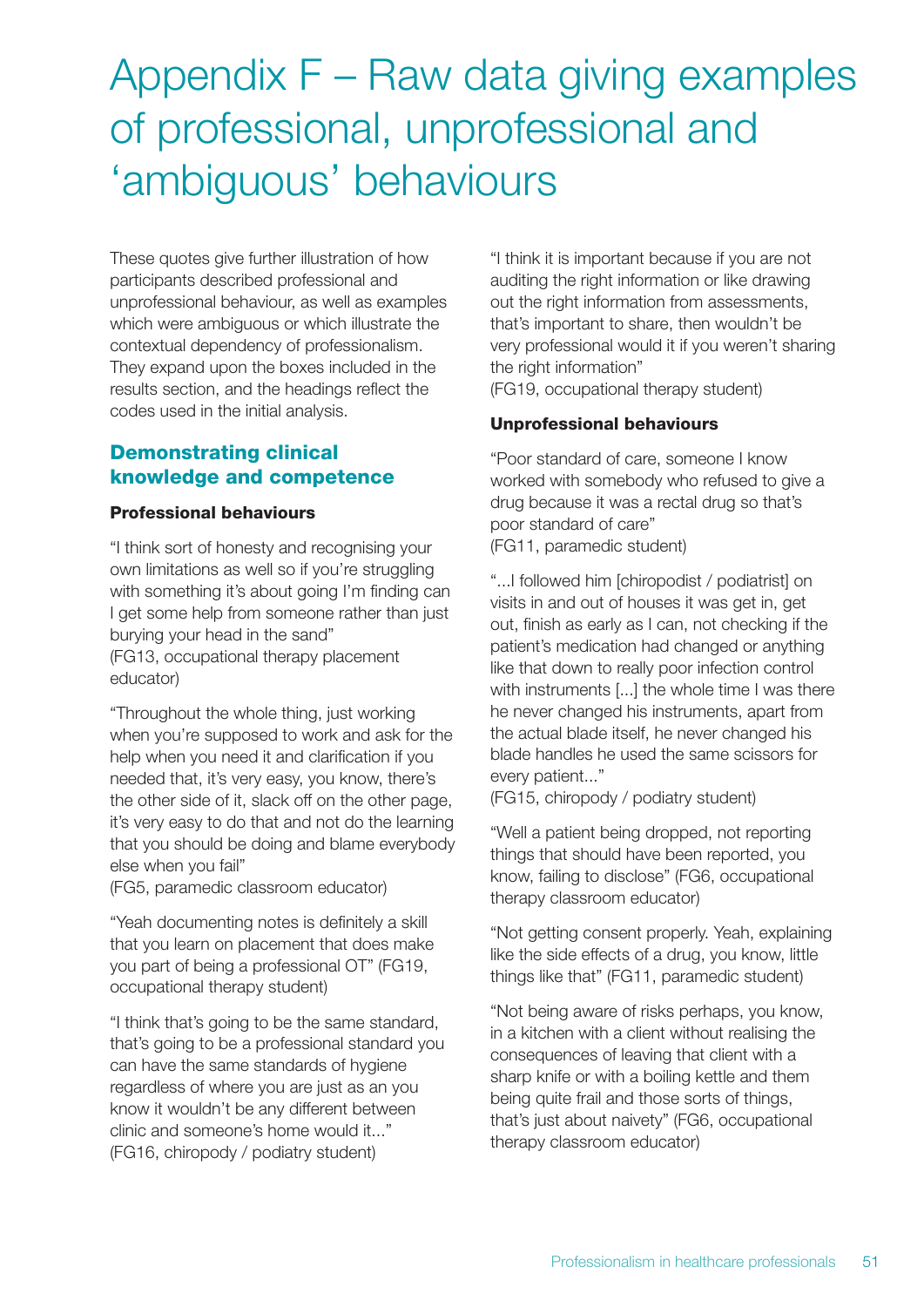"I used to do a clinic where I followed this girl who was on the day before and the unit and the material it was just absolutely filthy and grubby, bits of all sorts in drawers...nothing getting tidy, it was all her values, no value set [...] So then you go in a bit early to tidy everything up and clean it because you knew that every time you went in the clinic it was going to be a mess, the young ones had left from the time before" (FG7, chiropody / podiatry classroom educator)

[when a neighbour or friend asks you for treatment] "Again from that professional point of view, you'd say no, come see me on Monday [...] even in your own home environment you've still got to show that kind of professionalism where no sorry, there is a line that you can't cross sort of thing but I'm sure there is professionals out there who do that" (FG15, chiropody / podiatry student)

"Leaving the doors open on the back of the ambulance I hate that [...] it is a clinical error isn't it you've got to be shut away, anyone can walk past [...] I don't say it to them but I think that's really unprofessional because it's, you're treating a patient there's certain things you might have to do that might have to expose them and it's just not fair on them" (FG9, paramedic student)

"Yeah, there was one story that was told by one of our lecturers who actually witnessed unprofessionalism amongst one of her work colleagues and it was somebody had been brought in drunk on an ambulance to A and E and what the paramedic had done was she'd covered the person and the girl was completely drunk and motionless so from anyone looking, would think that that was a dead body being brought in and that is a form of negligence and unprofessionalism and that person was reported as a result of that" (FG10, paramedic student)

#### **Ambiguous behaviours**

"Well like a couple of shifts ago we'd both finished me and my crew mate this was about twenty five to seven and we finished at 6.30 and they gave us a job and we asked the manager, you know we've just finished and they said, oh it's just round the corner... We ended up being two and half hours later off but I think it's kind of going out of your way to help patients because technically we could have said no" (FG9, paramedic student)

"I don't think you should be treated unprofessional if you want to get off on time because it is a twelve hour shift and sometimes I don't get a lot of breaks..." (FG9, paramedic student)

"You can be over meticulous and you can be, not over professional but over kind of thorough and a lot of people like that they can spend two hours on a scene and I think there's again, there's got to be a point where you've got to say we are actually just here to treat what we seen and take to hospital or leave at home but some people do spend a lot of time on scenes..." (FG9, paramedic student)

# **Keeping up-to-date**

#### **Professional behaviour**

"... if you see someone actually reading current research and saying to you, did you know that they are thinking about introducing narcan intra-nasally or something and you'd be like, oh that's very professional, they're keeping up to with current evidence, that's a really important part of it" (FG11, paramedic student)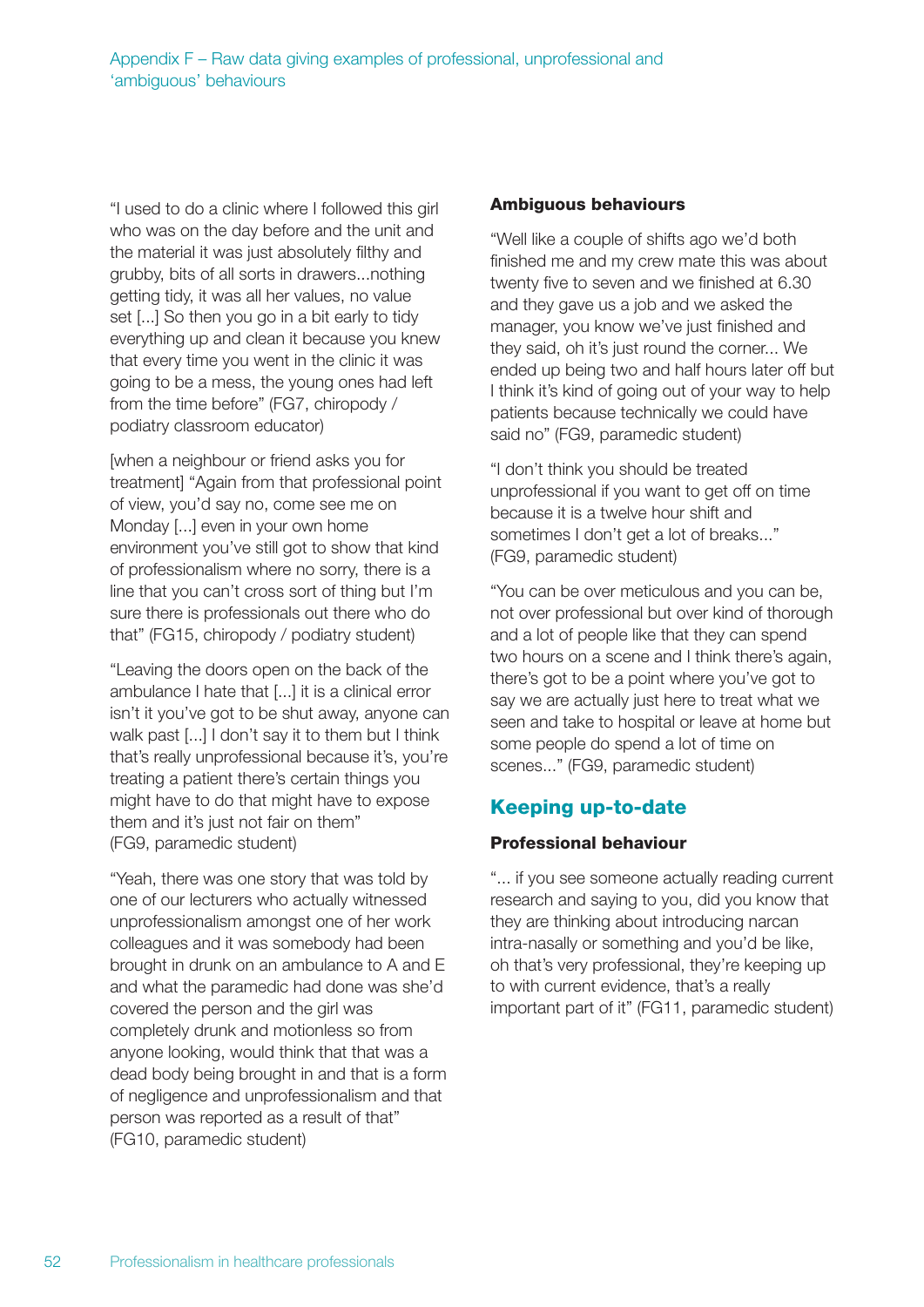"I did a couple of shifts where I spent a couple of weeks with an emergency care practitioner, he was always reading bits of research and things like that and then my practice placement educator, if there is something he's not quite sure on, you know, he'll go back to the station, look it up and print it off and then read it and seeing people do that, you know, they want their knowledge to be as high as possible to make their patient care as current as possible and relevant and seeing that is really good" (FG11, paramedic student)

"I think if they are keeping on top of their subject, you know, their clinical sort of excellence and they've read a paper and they're bang up to date and they know that absolutely new sort of thinking of things... they are bang up to date and you think wow, he's on top form, he knows what he is talking about, you know he's keeping up to date and that's what I would say as being professional" (FG2, paramedic student)

"Some of them, who make it their business and do access stuff and do look at journals and do keep up to date" (FG18, paramedic classroom educator)

### **Attitudes and behaviours**

#### **Professional behaviours**

"...I think where you say, you know, if you say you are going to do something, then you do it, you don't just not do it" (FG19, occupational therapy student)

"...putting in the extra work when you are not getting paid for it, just from my experience from my parents, the way they act is quite professional because they are always putting in extra work..." (FG10, paramedic student)

"Yeah, it's also from a student perspective, although there's so much studying that we have to do and there's lots of reading its remembering to have a break yourself... but again it kind of links into it even though as a paramedic, a professional, you're looking at it differently but yeah, it's how you manage your time" (FG12, paramedic student)

"I was thinking you know sometimes like our students, some students will kind of wait at the clinic door, they are told they can't go into a clinic unless a member of staff is present so they will have the uniform on, get themselves ready and they wait at the clinic door to kind of go in... and others are always late but the ones that are late are always late" (FG7, chiropody / podiatry classroom educator)

#### **Unprofessional behaviours**

"...you find some people will just cruise along and not do a lot within the station which doesn't help the environment within the station" (FG1, paramedic student)

"If people are turning up late for work what are they going to be like going on a home visit or seeing someone in their home that it's not conveying a good image to other people going to meetings and case conferences, it needs to be on time" (FG13, occupational therapy placement educator)

"Coming in late, you know habitually being late, not just the one occasion where it's been difficult [...] and it's the taking responsibility for that lateness so it's ok somebody being late, really sorry I'm late, well you don't even get sorry you were late, 'I'm late', 'why were you late?', 'Oh it was because of somebody else', it's that sort of thing, it's everybody else's fault, it's never me" (FG6, occupational therapy classroom educator)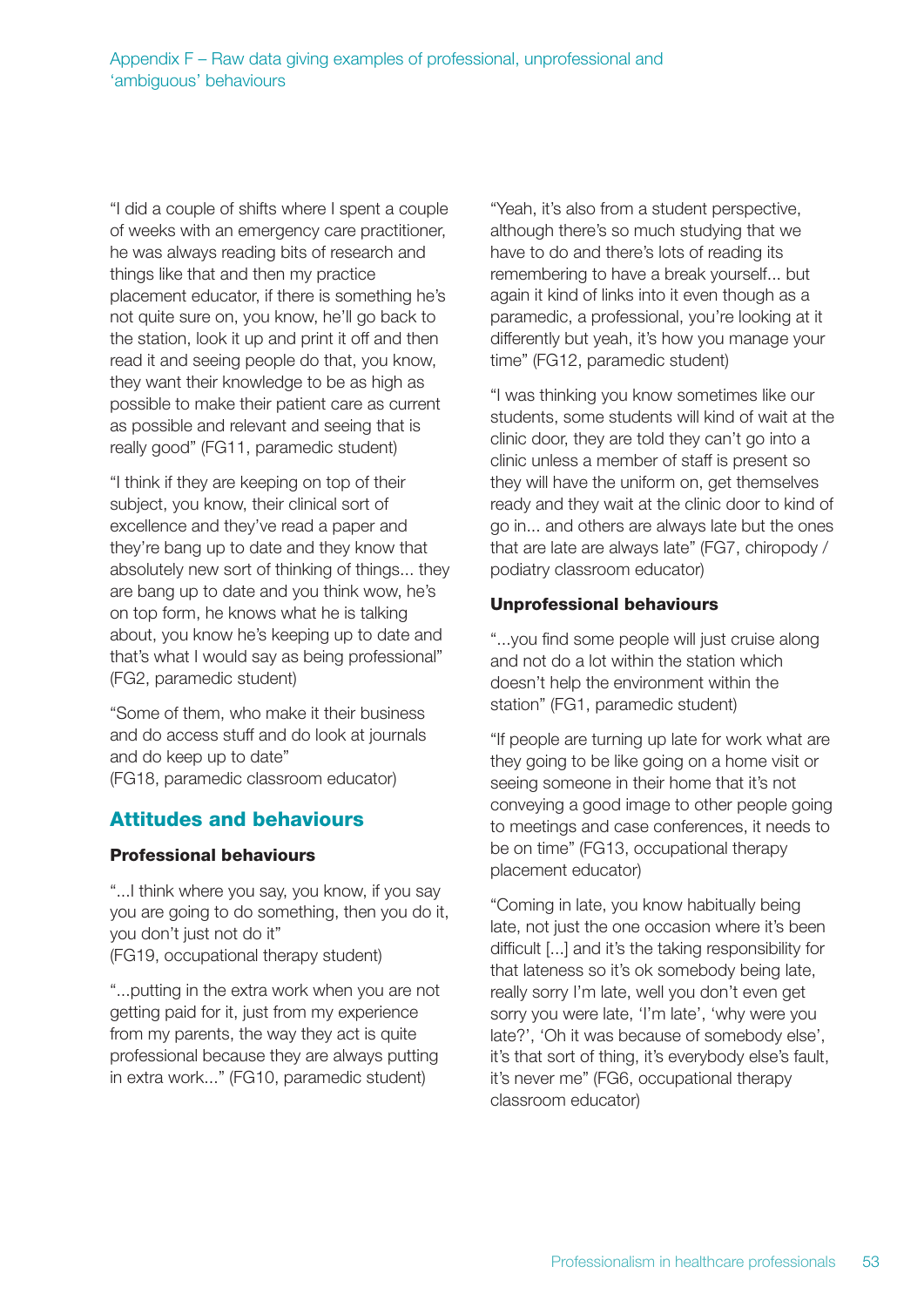"Sitting yawning or not taking interest, not asking questions or reading up on things, not being prepared, not showing any enthusiasm, those sorts of things come through regularly and sometimes that's because a student has gone thinking that they are going to be educated and not that they need to participate in their education by doing so..." (FG6, occupational therapy classroom educator)

"Talking in class when, and quite clearly it's inappropriate to be talking about whatever it is they are talking about you know, whispery, jokey, messing around, not talking about what we are supposed to be talking about, you know, not showing the insight that they're there for a reason, that's one thing" (FG6, occupational therapy classroom educator)

"County basics like time keeping and one of the huge things that we have at the moment is like with mobile phones and things, isn't it, you know, using them at inappropriate times" (FG13, occupational therapy placement educator)

"You get a lot of them who will sit there and be like another job and you just think well yes, that you are at work or you walk in and think oh they've said the vehicle is ok so I'm not going to check it, you know, just in case, you know, straight when you think they can't be bothered" (FG3, paramedic student)

#### **Ambiguous behaviours**

"We've all got different ideas about what's acceptable where mobile phones are concerned... I like to be at work and focus at work and so for me I prefer to have text messages to look at when I come home if I know something's happening then at lunchtime but I realise that people have different situations, ill children might need to get hold of them or someone's ill and that's different" (FG13, occupational therapy placement educator)

"...I think you can feel that you haven't been professional because you haven't had the time to be professional so you know you should have seen, I don't know, ten people in the last week but you've only seen four of them because you've had to do other things as well and you feel unprofessional and you know that that's what you should be doing but you haven't got the time to do it, it's not like you've purposely gone out of your way to be unprofessional but you just can't" (FG13, occupational therapy placement educator)

# **Overall communication**

#### **Professional behaviours**

"Communication, that's one of my key things, behaviour and communication in what differentiates a professional and somebody who is behaving unprofessional and I think that goes through everything they do, not just their work, it's their communication" (FG18, paramedic classroom educator)

#### **Unprofessional behaviours**

"...You know having a student who was unable to communicate effectively with a patient and was quite patronising and derogatory in her manner towards the client..." (FG14, occupational therapy placement educator)

"Their attitude generally, you know, you can pick on, if you are a caring person, which obviously we are because we're in this profession, you know straight away when somebody is talking harshly to an elderly lady or gentleman, they may have learning difficulties, they may have dementia, things like that, it still doesn't give them the right to talk down to them and things like that and generally if you are with an attendant or colleague, you pick up on it straight away and it's a case of pulling them to one side and having a word, you know" (FG1, paramedic student)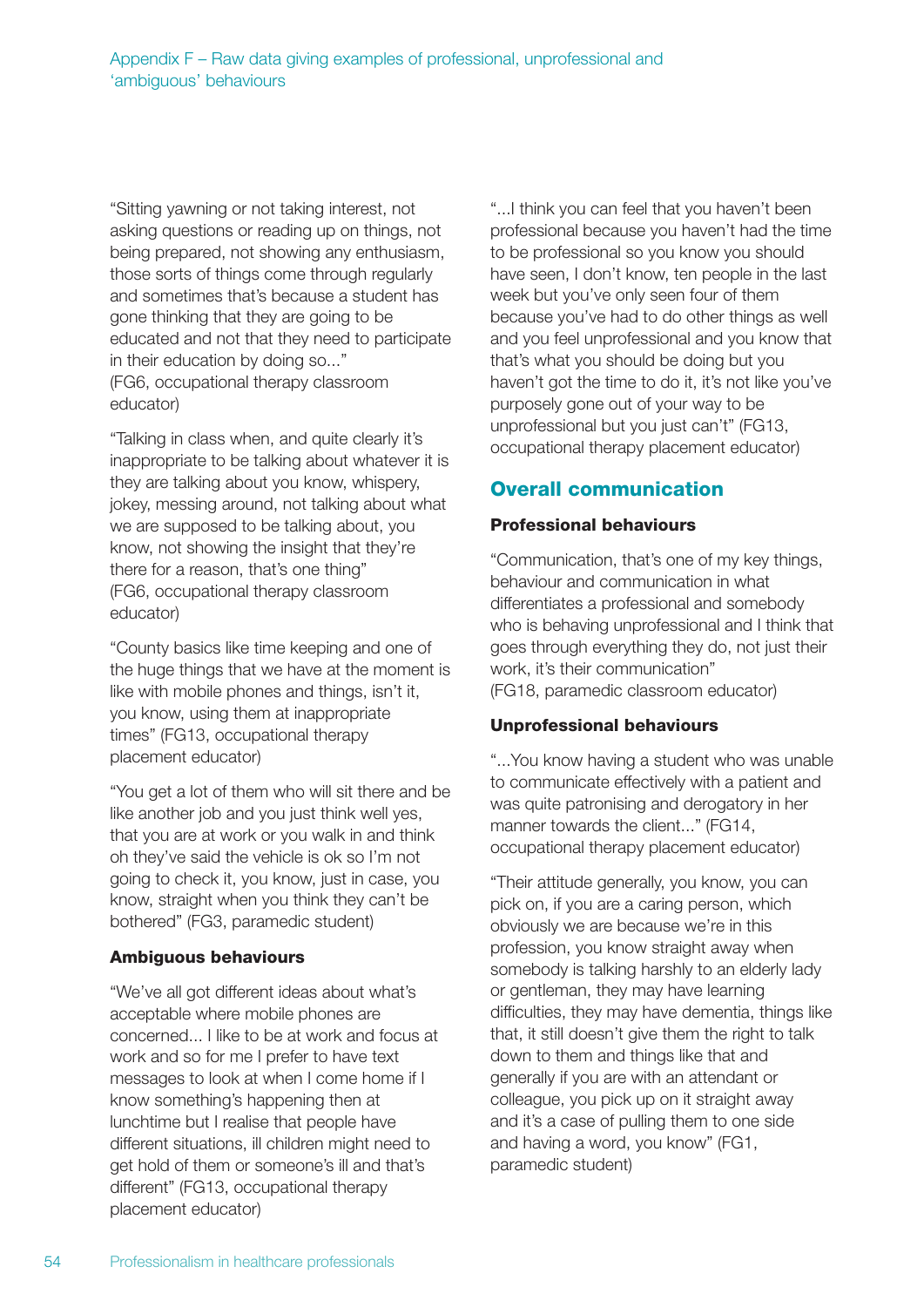"...two students I've had issues with it's been communication and that lack of being able to communicate with patients or have any idea about what's going on around them. I had one student that just used to sit in groups and after the group would discuss how the group had been and she just couldn't tell me anything about how the patients have been. I tried to see whether it was me that was intimidating her, trying to get her to work with assistants but she was just [not engaged]" (FG14, occupational therapy placement educator)

"Flirting with patients, it does happen, because they're in your trust and it would be like if you have an inappropriate relationship with a patient, obviously it's a massive breach of that trust" (FG17, chiropody / podiatry student)

"I mean sometimes it's just an MDT meeting because we have big personal meetings but the patients aren't there... because the patients aren't there I think sometimes the professionals forget and sometimes it's terminology, how they described patients and they think it's safe because it's a team that they know quite well but then they forget that they might have students in and new people who have come in, you know and sometimes after a meeting we have to say, oh that's just how they are when actually they shouldn't be saying it in the first place... you know it's a sentence about a patient which is quite derogatory like about their size or something which isn't really relevant to anything and that can be a quite public meeting sometimes as well"

(FG8, occupational therapy placement educator)

#### **Ambiguous behaviours**

"...regarding speaking to patients and things like that, someone's standards might be slightly different to your standards so as you mentioned, there's a grey area then so that may fall from your eyes as being slightly unprofessional, in their eyes, they're not" (FG2, paramedic student)

"...you've got to be careful about imposing your standards upon other people, you can't live in a place like this, it's scruffy, it's dirty, it's this, if they're happy and that's their choice then making them feel comfortable with that... somebody who actually says no I'm going to put a call in to a social worker because this place is substandard for living, is that then being unprofessional even though they are doing it in their patients' best interest?, it could be argued that it is and, equally the same, if that person walked out and said no, they're happy with it, it's their choice they've got capacity to make that choice and you walk away, somebody else might come in and think you're actually being unprofessional by actually not taking any further action with it so it is subjective" (FG2, paramedic student)

# **Communication**

#### **Professional behaviours**

"Yeah, being clear and concise with telling the patient clearly what you like think their need to like would be their weakness and asking them do they agree with it and then coming to like an agreement and negotiating goals and stuff and being clear about them" (FG19, occupational therapy student)

"I think it's learning to speak, personally I think it's learning to speak to them at their level, I mean if you go into little auntie Mary, it's no good spouting off all clinical terms and conditions, if she's got a bad chest, tell her she's got a bad chest, you know, not that she could have possible pneumonia or something, speak to them in a language that they can understand" (FG3, paramedic student)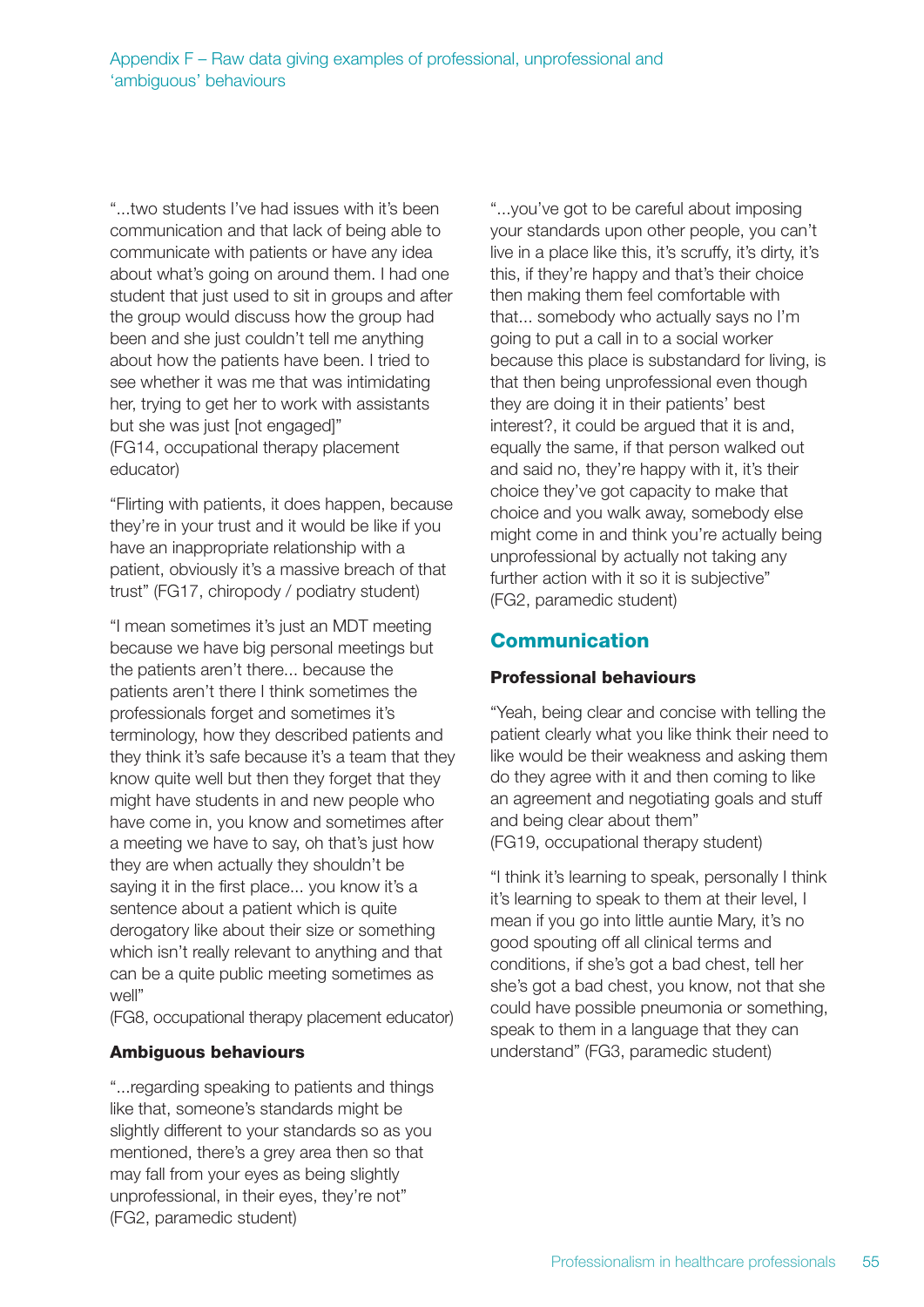"…listening to them as well because if you're not like paying attention you might miss something that they are saying, it could be something really important about like someone has had a fall in the morning and maybe it's not a good idea to do that walking session with them today because they are a bit shook up so it's like listening and like being constantly aware of what's going on like around you because obviously things change on a minute to minute basis sometimes" (FG19, occupational therapy student)

"…you have to write your notes so that anyone can understand them but even the patient because the patient is allowed access to the notes…" (FG19, occupational therapy student)

"It's your body language as well, like the way you come across and be interested in the person and not like looking off over the other side of the room, you know, it's making sure you are paying attention to the patient with all the communication, not just what you say, but obviously what you say is also important because obviously there's the basic stuff like not swearing and things like that that could offend people" (FG19, occupational therapy student)

#### **Unprofessional behaviours**

"Not giving people time, some people just need time to explain and just, if I want to be showing respect... if I've had an interaction and I've just thrown a lot of information at them I just want to take a step back and say right so how's that been for you or have you got any questions on that and just give people a chance to take control again and say right actually this is what I want because it's so easy for us as professionals to think right this is what we need to do rather than thinking about what do they want from us" (FG13, occupational therapy placement educator)

"...You know having a student who was unable to communicate effectively with a patient and was quite patronising and derogatory in her manner towards the client..." (FG14, occupational therapy placement educator)

"I'll tell you one of the things I think, you see, I might sound really old fashioned now which is going to be quite funny but I don't even know if it happens any more but when I was a student, our first contact with our educator was we had to write a letter, we had to write them a letter… to our educator saying this is who I am… and you know there's nothing worse than receiving an unprofessional letter from somebody written on a scrap of paper that they've pulled out of a notebook somewhere, you know, that's really, you know, that's really unprofessional" (FG13, occupational therapy placement educator)

"it [written communication] needs to be polite and respectful and appropriate in any situation, to me, when I get the students that email me, all in small letters and it's got like kisses at the end and things like that, to me that's really unprofessional [...] I always give them a talk at the beginning of every year that I don't want them to do that because if they have to be disciplined or anything, that's me that's going to have to do that and I don't want them to put kisses on their emails and it's not appropriate and they still do it and so the ones that don't take that on and still behave in, you know, that communication really makes a difference to me to whether I view them as being professional or not..." (FG18, paramedic classroom educator)

"I was on a placement when a new student faxed in something and they'd done it in text speak, see you later, and that to me didn't come across as professional, somebody giving a bad impression before you even saw them" (FG13, occupational therapy placement educator)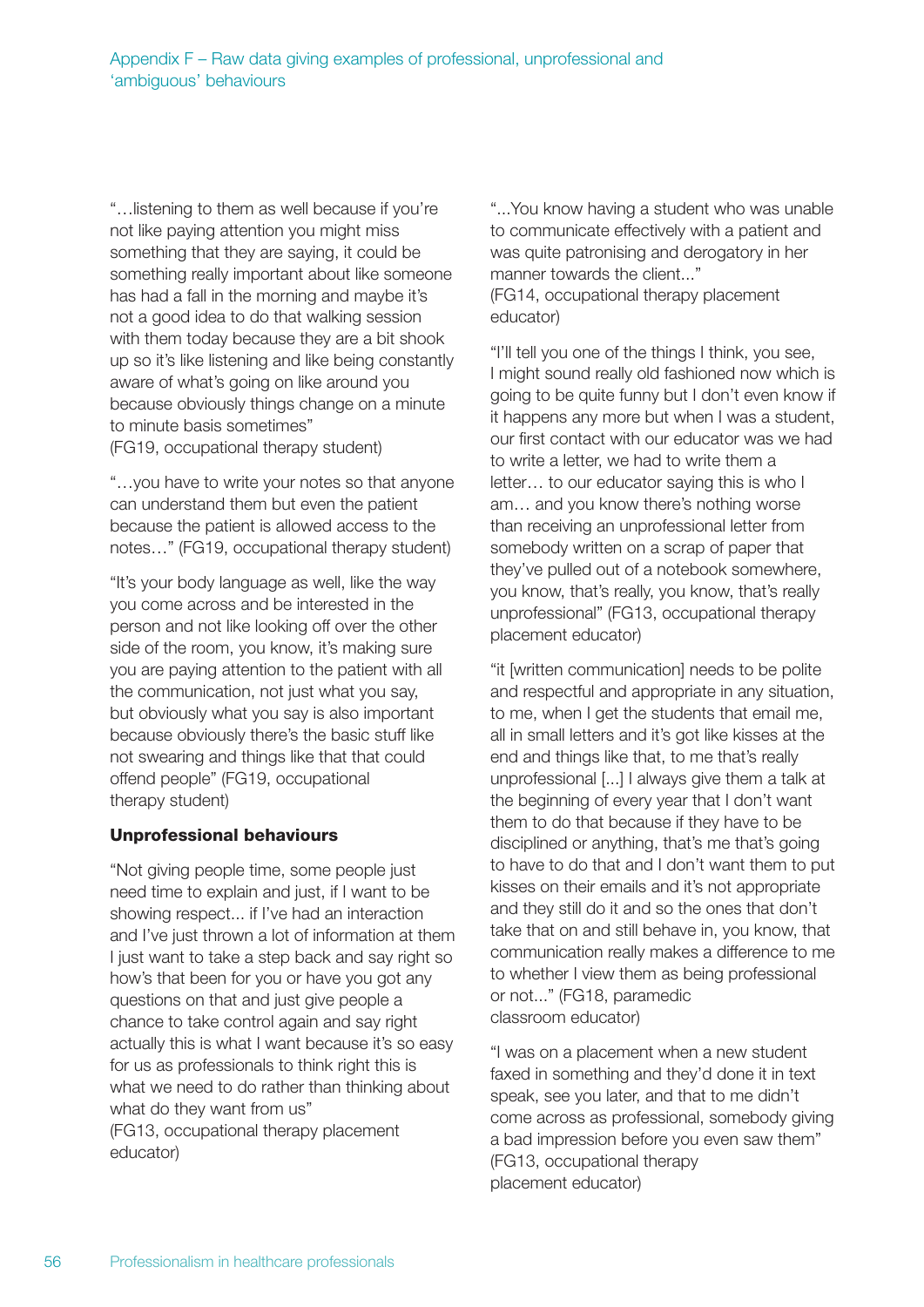"I started getting them [letters of introduction] all by email rather than through the post and now and some of them became so informal they were, it was almost like 'Hi [first name] and oh I'm coming on placement and can you tell me a bit about it [...] I'm sorry but I'm of an age where I don't like to be called by my first name by somebody that I've never met. I wouldn't call a consultant or a senior manager in this hospital by their first name if I didn't already know them..." (FG8, occupational therapy placement educator)

#### **Ambiguous behaviours**

"it's a difficult one because you want to obviously have a lot of information and you read up about conditions etc and at the end of the day it's about seeing the person and using your, utilising your knowledge, you know, a very individual way by getting to know a person for being a person and it's quite hard sometimes to get that right and you think about, oh I know I might come across as quite patronising or using the right terminology and how you use everything you non-verbal communication and your verbal communication as well" (FG13, occupational therapy placement educator)

"...should we write [in a report for example] ... they [patients] use expletives or inappropriate language in the situation or should you just be really quite clear cut about the language that's used and it all comes back down to risk and how specific you should be about the situations and let other professionals know what's going on" (FG13 occupational therapy placement educator)

## **Respect for patients and colleagues**

#### **Professional behaviours**

"…he'd never come back and talk about patients or anything, I don't think that's because he was quiet, I think that's because he was professional" (FG11, paramedic students)

"Obviously not sort of talking about the people so that the people can hear and making sure doors are shut and just simple things like that" (FG13, occupational therapy placement educator)

"A. I think the biggest thing really is when you actually see somebody show respect for the patient because that kind of stands out…

"B. Yeah, has the time of day for them, not trying to rush them in, rush them out, next one kind of thing.

"A. And it's not just around the actual clinical care, it's just respecting them as a person, kind of sits very head and shoulders above other things" (FG17, chiropody / podiatry students)

"I think it's just the way they interacted with the clients, the rapport they had but how they had the respect of the team and how they integrated in the team and just the passion for the job and enthusiasm really and just, you know, you could tell they loved doing what they did really" (FG13, occupational therapy placement educator)

"I was kind of thinking of relating to colleagues in meetings and things I think you know giving everyone a chance to speak and valuing everyone's opinion because I think in our team… they do value everyone's opinion but I know I've been in situations before where it was the OT who we listened to what they've got to say, oh it's just the physio and you know that's not important kind of thing, so you know respecting everyone's opinion" (FG13, occupational therapy placement educator)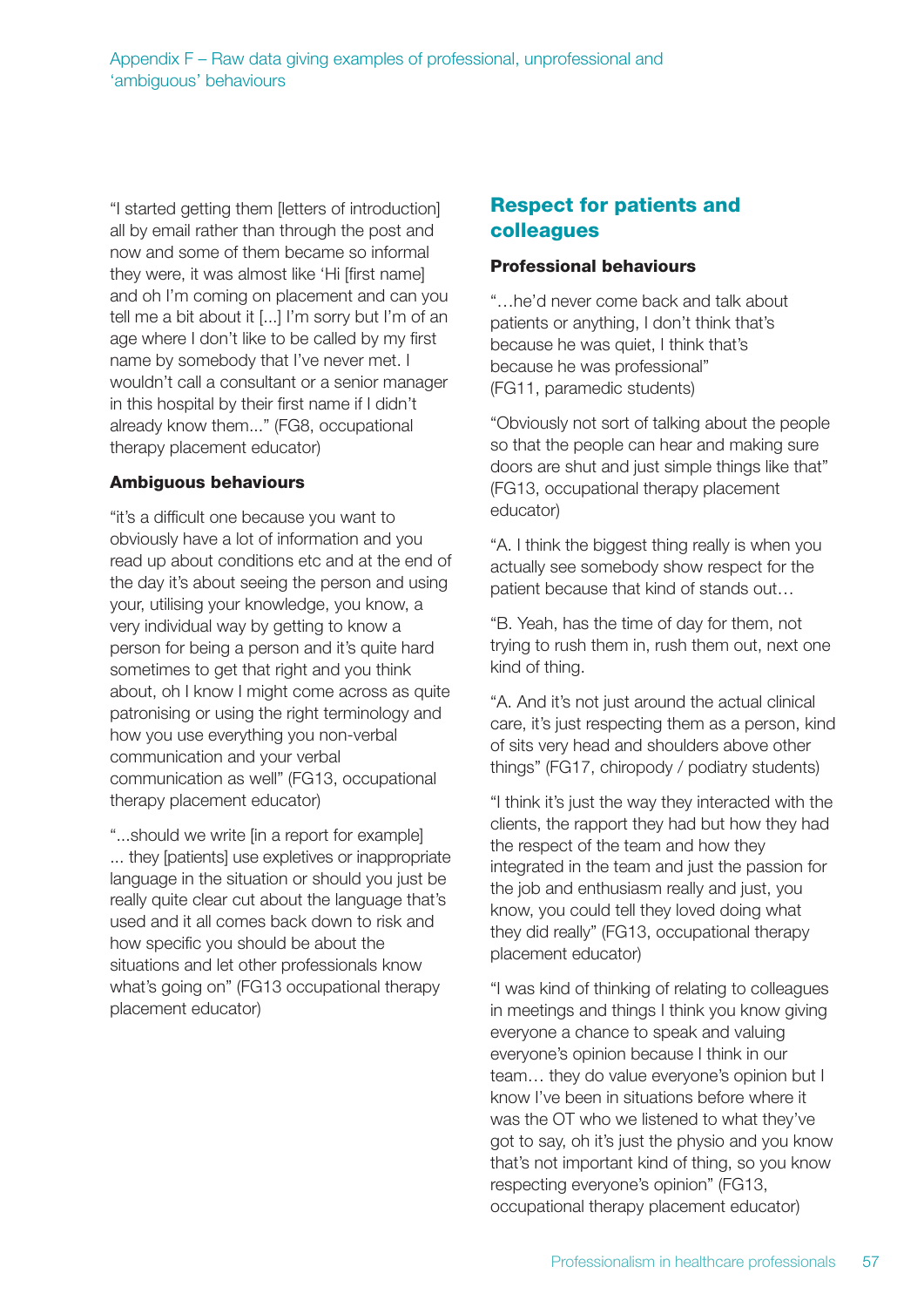"Well you know my team leader, he always asks your opinion of everything and he always appreciates anything you do for him, anything. He always thanks you for it and he always values your opinion and if he thinks your idea is better than his he'll use your idea" (FG4, paramedic student)

# **Treating people equally**

#### **Professional behaviours**

"...you've got to treat everyone equally, I mean say even if you go to someone who has just murdered someone else, you've still just got to treat them just as a person and don't worry about any of the other things in their life" (FG10, paramedic student)

#### **Unprofessional behaviours**

"I mean I've had, when I've been driving I've had my crew mate that has just had enough of the patient in the back has come and sat in the front with me on route to hospital... like if a patient stinks or something they'll just come and sit in the front" (FG9, paramedic student)

"I get so embarrassed when I'm driving and you've got the attender and they're not speaking and you've got to, I don't understand if people don't speak to patients, how do you find out anything if you don't speak to them, it's literally that is all we're doing" (FG9, paramedic student)

#### **Ambiguous behaviours**

"But it is quite hard when you've done a job where you've had a real abusive, you know, maybe kicked out and then you go to your next job and it's the same and you go and you get the same again, it doesn't happen all the time but it does happen where you've been Saturday night, Friday night, whatever, you've had a load of abuse and then you go to the next one and because you've had it 20 minutes, you go in with a professional [attitude] but then everybody does it, you do get a bit agitated" (FG3, paramedic student)

### **Appearance**

#### **Professional behaviours**

"And its jewellery as well, we were talking about wearing jewellery like crosses and stuff, fair enough if that's your faith but if you are meeting other clients, you've got to push your own judgements and morals aside and be more aware that that might offend someone of a different culture" (FG19, occupational therapy student)

"I tend to keep very plain what I do wear, just plain colours if I'm dressing in my own clothes and I don't wear jewellery" (FG19, occupational therapy student)

"...being appropriately dressed, you can't necessarily say smartly dressed because it's not really appropriate to go to a sports session in your best finery or your heels or whatever, but yeah, you dress appropriate to what you are doing and where you are working" (FG19, occupational therapy student)

#### **Unprofessional behaviours**

"Dressing appropriate to context, you know, if we are going to be doing certain activities in a classroom situation, moving and handling, things like that and people are, you know... wearing heels and false nails... low tops" (FG6 occupational therapy classroom educator)

"...you know when they [students] have slipped or they think they can get away with that bracelet in clinic or with hair coming round over the shoulder or any one of us would say no that's not professional go and sort it out" (FG7, chiropody / podiatry classroom educator)

"There's lots of rude things etc on those types of t-shirts and tops. Then I wouldn't think that would be a professional thing to do even though it's outside of your nine to five, Monday to Friday life" (FG6, occupational therapy classroom educator)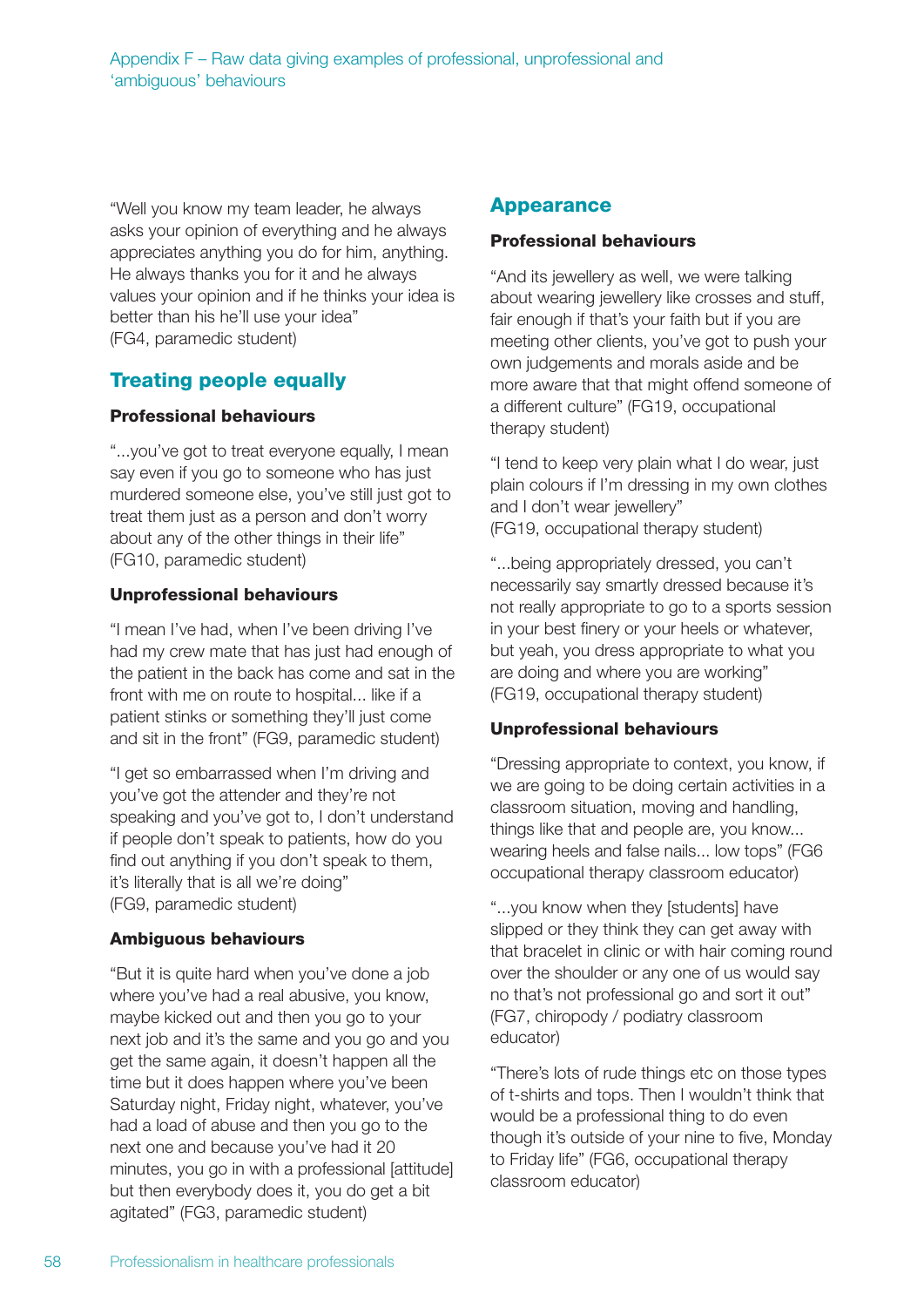"...they've [students] got the knowledge but it's when they do turn up in their jeans and their, you know, love bites on their necks which we just had fairly recently that you just think why do I have to start and explain to somebody why a love bite is not appropriate" (FG8, occupational therapy placement educator)

"If you walk in there [to a patient's house] and you're unshaven and your shirt's hanging [out], your shirt looks like you've slept in it for a week... hands in pockets" (FG5, paramedic classroom educator)

#### **Ambiguous behaviours**

"I suppose it's the same about make-up, you know, should you have a little bit of make-up on but, you know, sort of being really heavily overdone and the kind of messages that gives" (FG13, occupational therapy placement educator)

### **Uniform**

#### **Professional behaviours**

"I think like the old school ones seem to more, like better with the uniform… they always have the boots polished" (FG3, paramedic student)

"...I wouldn't dream of now going into the NHS and turning up in a pair of jeans and a t-shirt and treat somebody, it's just not something you would think of, even if I was stuck out in the wilds in the middle of nowhere, I would still turn up in a uniform because I would want people to see me as a professional" (FG15, chiropody / podiatry student)

"...uniform has to be clean, pressed, you know, hair tied back, no big chunky jewellery" (FG15, chiropody / podiatry student)

#### **Unprofessional behaviours**

"I'll give you an example, you know, we have this uniform now which we've had for two or three years, [there are] people on the road with the uniform they [have] had [for] five years, totally different... so I blame the management for letting that person wear the uniform, that's an old uniform, they should be wearing this" (FG3, paramedic student)

"...you get people switching them [epaulettes]. I mean there is a person in management at a station who will wear the wrong epaulettes and they're a manager, someone you look toward... she's like not doing her job by not wearing her epaulettes because you can't go to her as such because you think she is the same level as me, there's no point talking to her... I think that's wrong" (FG9, paramedic student)

#### **Ambiguous behaviours**

"When you're in your own time, it's your own time, you know, you're a different person then, you should set like when you go out to work, you should be, you know the professional paramedic that you are and that's expected of you but when you're not, you know, back into your what you feel [your private time] I don't think you should go around in your uniform committing crime, that's not what I'm on about" (FG10, paramedic student)

"If I was the type of person who didn't shave and wore my shirt hanging out and slouched around all the time, I would have a different view, I would think that somebody who comes in with their polo shirt pressed and his trousers pressed and his shoes polished I would think a bit square, you know, but that's, you know, whereas he might think that I was unprofessional so it's very much where you start from really" (FG5, paramedic classroom educator)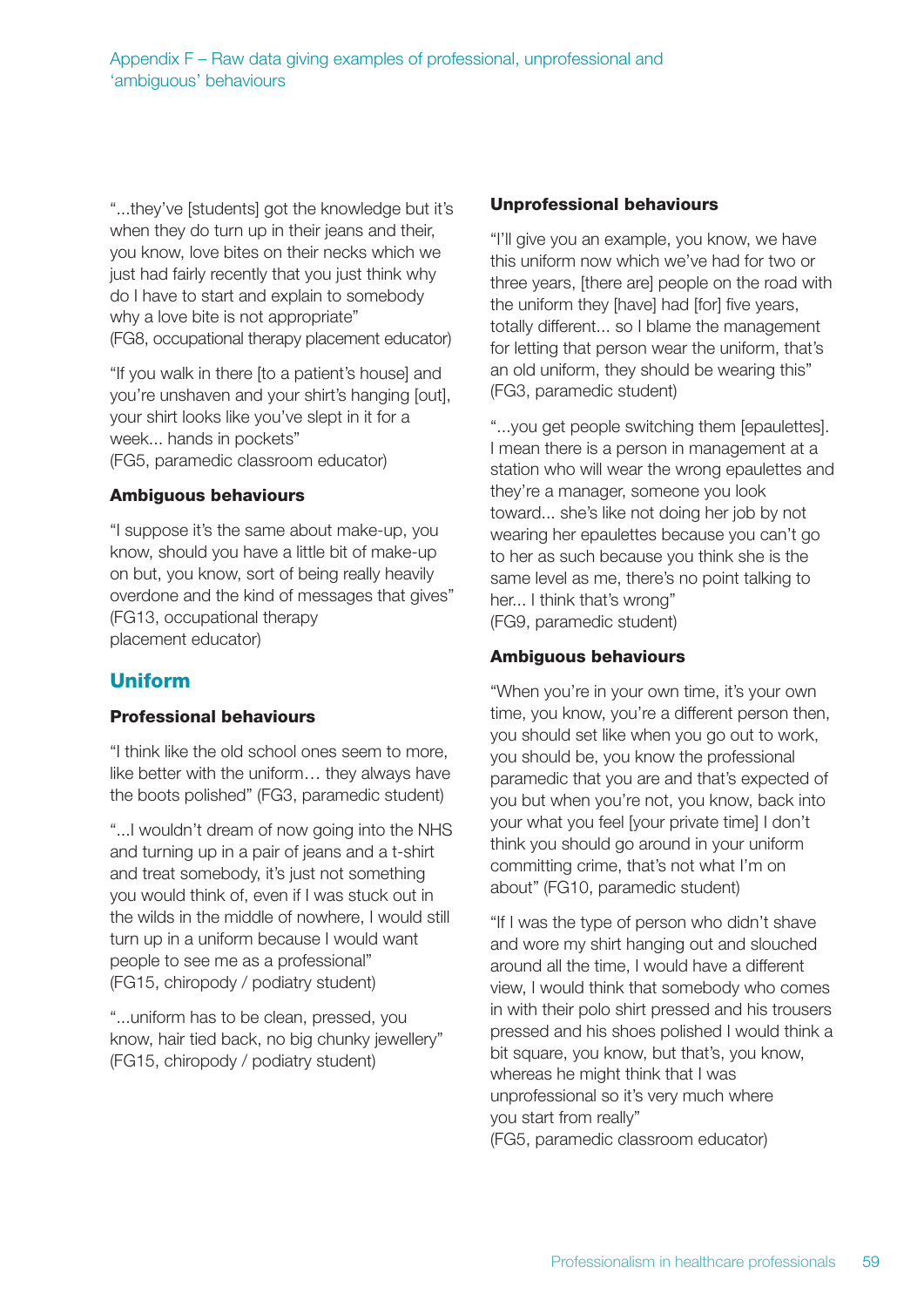# **Public health**

#### **Unprofessional behaviours**

"Well I think grossly overweight don't you. Paramedics especially. I think that's extremely unprofessional because we are kind of promoting, well I think as self care professionals we are promoting healthy lifestyle and we turn up and they're horrendously obese, you now, and the patient is just going to look at you and just go oh what on earth is that" (FG9, paramedic student)

"Well there's people I work with and you know you do get terrible jobs like what we would call one under where someone's trapped underneath a train and you do physically have to get under the train to treat them to find out what their problems are, to see if they're conscious or to see if they've died already... they [overweight colleagues] wouldn't physically fit down there who then you're compromising the patient's health in a way" (FG9, paramedic student)

### **Communication in context**

#### **Ambiguous behaviours**

"what I sort of struggled with is who makes that judgement because what's inappropriate for one person is not inappropriate to another and an example of that, I've been to a patient's house where someone has said to us I don't like being called that… I don't like being called darling and stuff like that so is that inappropriate behaviour or might someone, you know not mind being called that and in their age group they might think that is totally appropriate or in someone else's age group it's the patient that makes that decision for you" (FG2, paramedic student)

"[A] level 2 student introduced the patient to me by the patient's first name, you know. Now I imagine it probably wasn't, well I don't know, but l but it may not have been the patient saying to the student call me Jane or you know, or call me Willie. It may have been the student saying to the patient do you mind if I call you Jane or Willie, you know and I personally don't think that's appropriate. If a patient says to the student, please call me Jane or Willie then that's fine but I don't think its right for the student to say to the patient do you mind if I call you such and such. But that's what happens nowadays" (FG7, chiropody / podiatry classroom educator)

When you go to the GP's surgery, you know, and you maybe see the practice nurse, you know, very often they'll call you by your first name even though they haven't asked. Now I know they probably see it as trying to be friendly and, you know, but it's what you consider professional isn't it whether you consider it acceptable or not" (FG7, chiropody / podiatry classroom educator)

"Sometimes you go into some patient's house and you call them by their second name because you know if you call them by their first name you're being too familiar and it's unprofessional. You learn that very quickly" (FG4, paramedic student)

"But like with unprofessionalism, you know, like we said about joking, that is a, I've spoken to loads of paramedics and that is their way of coping, like making a really bad situation better because they are probably, I don't know, the next day they are going to have to see the same thing again and if they didn't joke about it, then it's just going to drag them down but then there is times where you say it as well and who you say it to, like to work colleagues, it's not as bad because they are probably going through the same emotion but to the family or to the patient, I think it can be quite unprofessional" (FG10, paramedic student)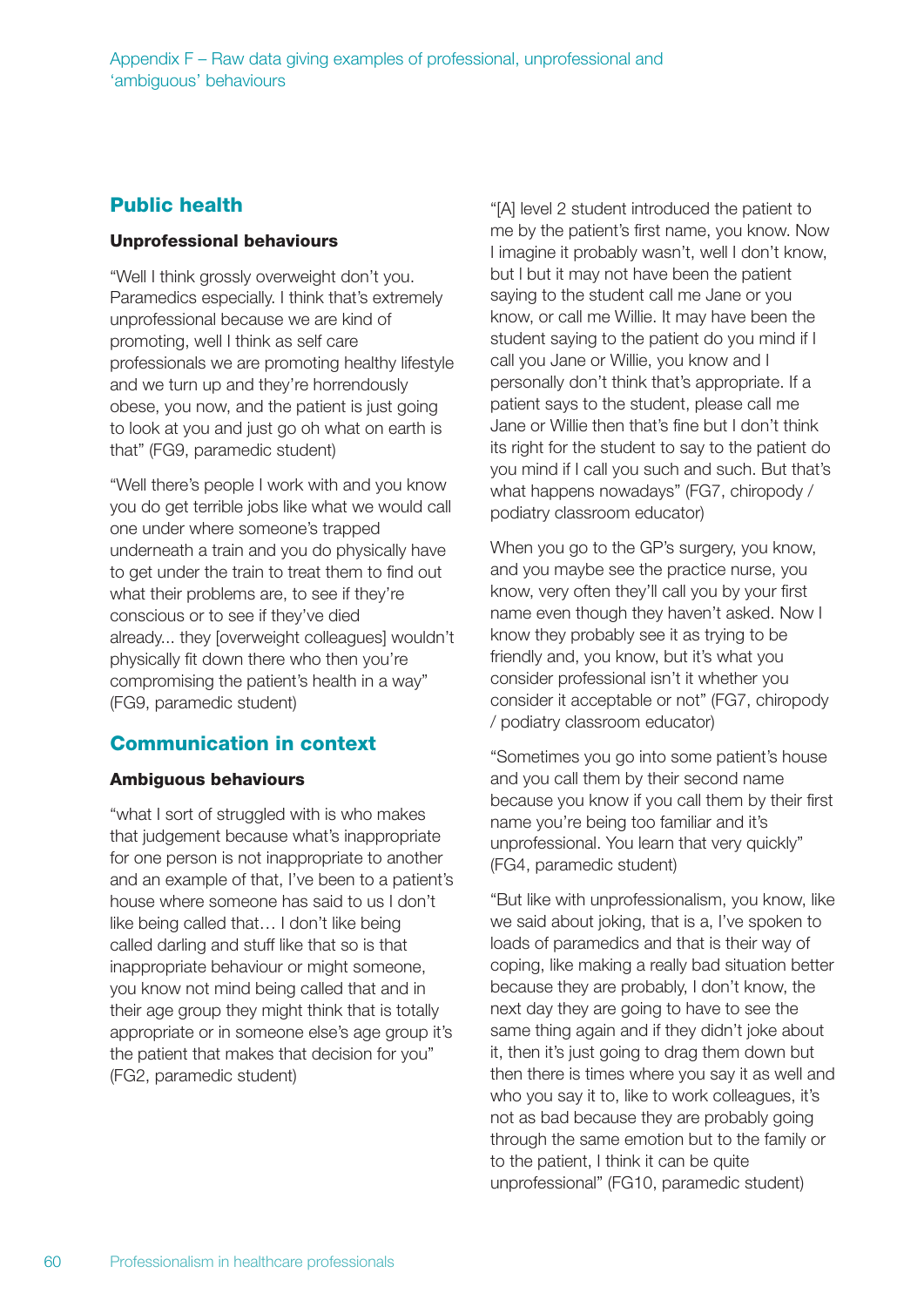"You drop your patient off at hospital, deliver your patient after a really bad complicated job or harrowing job and you come out and you crack on with the guys and chat about it even make jokes about it" (FG5, paramedic classroom educator)

"We have a very black sense of humour. You have to though because if you didn't you'd end up killing yourself... an outsider looking in would think my God you're joking. They really would... it's a defence mechanism, it's a coping strategy... if the public saw that they would say that would be very unprofessional" (FG4, paramedic student)

"...the occasional joke within the education setting is fine but you couldn't continually do that because you would be undermining your professional appearance whereas in other situations you could be more relaxed perhaps" (FG6, occupational therapy classroom educator)

"It is difficult for us and it's difficult for students because it can get confusing because we've got again a young client who works on black humour and you know jokes and some of that and it's hard for, because sometimes you do joke with people and if you step back from and listen to it it's not PC but it's how they're dealing with their injury..." (FG8, occupational therapy placement educator)

# **Boundaries**

#### **Professional behaviours**

"…I mean you have different relationships with clients to one you have with a family member of a friend, it's you know making sure you're not disclosing too much, I behave different with my friends than I do when I'm in work so it's setting that boundary and saying well this is, you know, this is appropriate, this isn't, clients don't need to know how old my children are or whether they go to school, you know, what my dog's called" (FG8, occupational therapy placement educator)

"As a person I'm quite sort of, you know, I'm happy to give a lot of information, you know, maybe I shouldn't say that, you know, but I'm sort of reigning in what I say and think it should become more, I think because I initially think nobody is going to do anything bad with it, with information that they might have, but you don't know that so you have to protect yourself and your family, that sounds really sinister but you know…"

(FG19, occupational therapy student)

#### **Ambiguous behaviours**

"the people I was working with were seeking out communication in different ways shall I say and just trying to find those ways to build up a therapeutic relationship with someone and you wanted to get to know people sometimes you have to just try and see things from their point of view and then that kind of questions you know am I, you know, am I overstepping the mark here, particularly how I use like my sense of humour" (FG13, occupational therapy placement educator)

"I think I've put that about not being a friend to somebody and that's a difficult boundary and it's difficult for students to learn the difference because you're being friendly with somebody and you've had a conversation but you're not their friend as in that different level of kind of information" (FG8, occupational therapy placement educator)

"...because we work with a younger client group as well and we get to know them for quite a long period of time, but I think also years ago when you didn't have mobile phones and you didn't have email and the internet and Facebook. I think there is the boundaries again you didn't give out our telephone number to anybody, you didn't give out your home address but I think because people see Facebook as not being your personal details, but people see it as a detachment from their own... sometimes our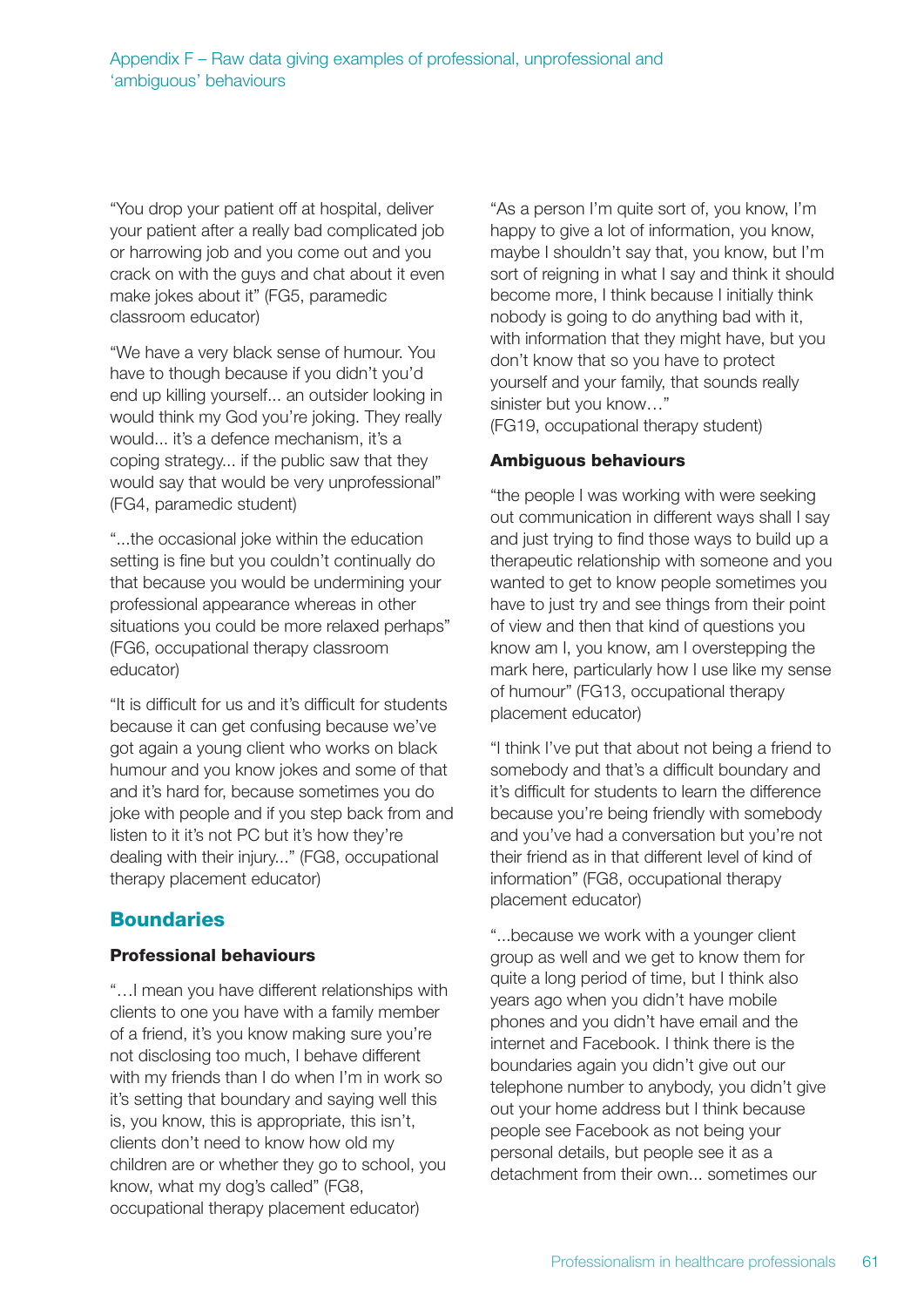patients will give their Facebook information to students who then find it difficult to say I can't take this" (FG8, occupational therapy placement educator)

# **Accepting gifts**

#### **Ambiguous behaviours**

"There are rules governing things like patients giving you gifts but how, you know, how you deal with that, it's like you're not allowed to accept gifts from patients or you're not allowed to do something which may be seen as leading to you treating somebody favourably than somebody else" (FG19, occupational therapy student)

"Yeah because it depends on the setting, like some you can do it where you accept it as a team gift, a gift to the team so then it's not singling out anybody individually but it depends what it is as well to what the gift is and what rules are in different places" (FG19, occupational therapy student)

"I think it is one thing, you know, sort of a family giving the ward a box of chocolates or flowers whatever to say thank you and a card but if you are working in another setting where people might be considered quite vulnerable, for them to come along and give a gift, if they give you money or anything that you can see is putting them at a loss, it's not a case of being able to accept it for the team, you have, you know, as much as they want to give it to you, they're putting themselves in detriment to do it, you can't accept it, you know, you just have to say that" (FG19, occupational therapy student)

"...when it's appropriate just if somebody offers you, you know, a bag of boiled sweets to, oh thank you very much I'll have one of those to where they're actually giving you quite a personal gift and it's not just like a box of sweets for the whole team when the person is discharged from your service. It's how to deal with that" (FG8, occupational therapy placement educator)

"...there isn't a notice up, there isn't a clear sign in a department to say please don't give these things and I think when patients come and they've thought about something they've wanted to buy you then you feel it's a personal insult to them if you say no and it's a really awkward situation and again it's not always clear in departments anyway to say you can or you can't isn't it" (FG8, occupational therapy placement educator)

"We don't know how many take money from patients and don't tell. Not that we have a problem with that if a patient was to give a, if a patient wants to give a student a tip, they can. We don't have any rule to stop it... it's usually a couple of quid and a hairy humbug" (FG7, chiropody / podiatry classroom educator)

# **Maintaining professionalism**

#### **Ambiguous behaviours**

"But it is quite hard when you've done a job where you've had a real abusive, you know, maybe kicked out and then you go to your next job and it's the same and you go and you get the same again, it doesn't happen all the time but it does happen where you've been Saturday night, Friday night, whatever, you've had a load of abuse and then you go to the next one and because you've had it 20 minutes, you go in with a professional [attitude] but then everybody does it, you do get a bit agitated" (FG3, paramedic student)

"We're only human, you can't be like happy and joking 24 hours a day, I mean you're going to have bad days, we're all human, we've all got things going on in our lives and there's going to be times when you are with a patient and you are not going to be as professional as you would be if you were having a good day kind of thing, like you might rush a treatment or you might be ignoring them a little bit, not being as engaged in conversation with them, things like that" (FG14, occupational therapy placement educator)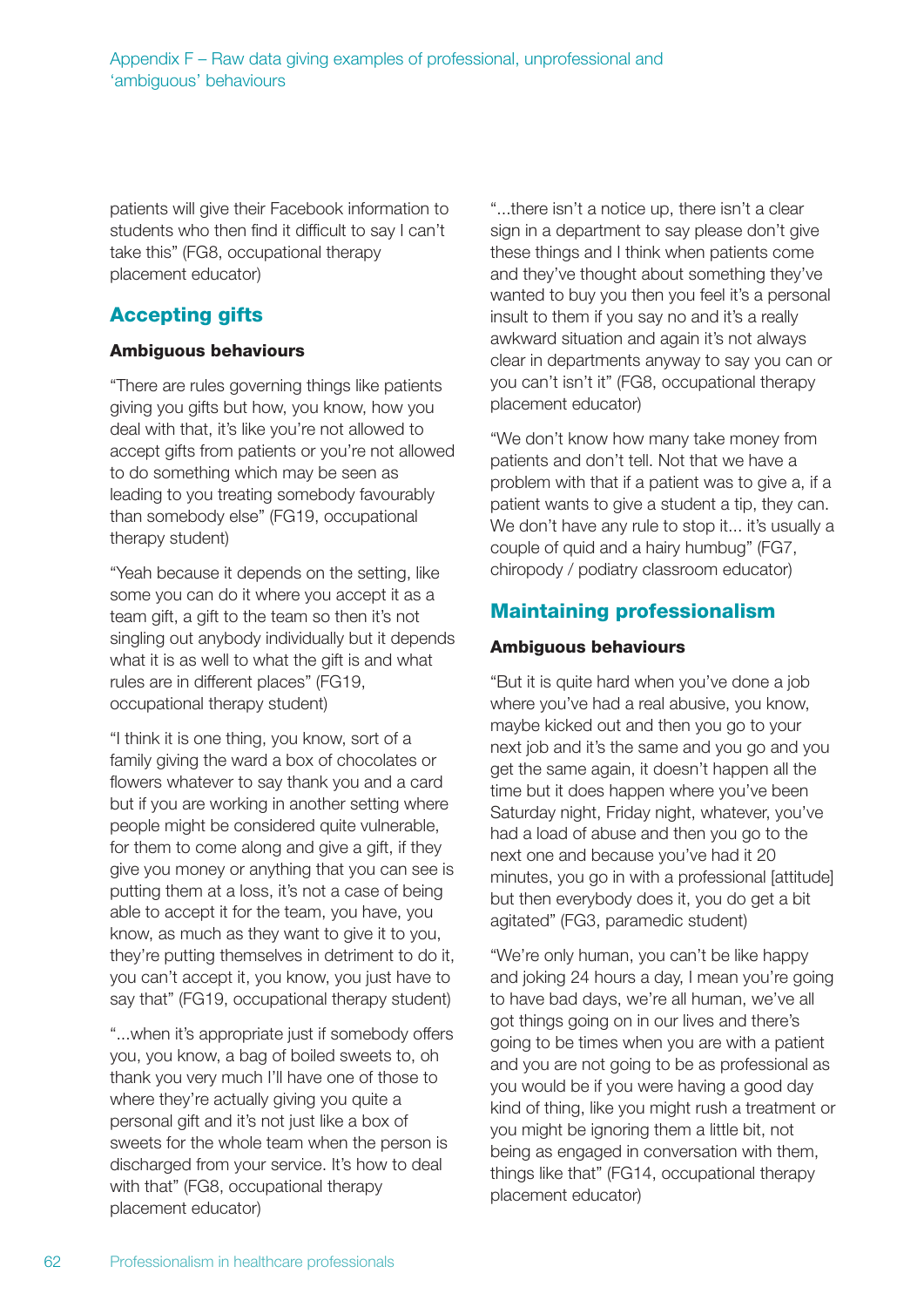"Twelve hours on the road and then ten minutes before you're due to finish your mate's not in to take you off and you get a late job. I think we've all been on a job where you can say someone's took a shortcut" (FG4, paramedic student)

"It's just human nature that though isn't it. Because we're human after all like aren't we when it comes down to it. It doesn't matter how professional you are we're humans." (FG4, paramedic student)

"We have to hand over that responsibility to educators in practice and in the past they haven't always been clear as to whether to expect the student to follow what's expected in the workplace or allow them to be a student with quite sloppy habits and we had to speak to some people, you know, they were saying things like, well, you know, I've passed so and so but I wouldn't employ them and we're having to say well actually you're the gate keeper to the profession and there's an expectation, why are you passing that person, we would like you to fail them if you are saying they are unprofessional" (FG6, occupational therapy classroom educator)

# **Outside work**

#### **Ambiguous behaviours**

"If you bump into one of your patients... I think that might be different if you bump into a patient, you'd have to say 'Oh hello' and you would have to try and look sober and but apart from that, you don't think about your job when you are out and about do you" (FG15, chiropody / podiatry student)

"I think patients need to understand as well that we're not podiatrists 24/7, we do have other lives, I mean any professional, no matter what you are doing, you're not 24/7, you've got a life" (FG15, chiropody / podiatry student)

"Well, physically assaulting people or things like that… I know that you are still bound by things from the HPC whilst you're not at work but it's I think that one's a little bit even more of a dilemma because somebody could complain about you and really just have an attitude about you or an opinion about you and I do think staff need to be aware of that but where does it stop? If you went out to the local pub and you were walking home and you couldn't walk in a straight line, is that unprofessional or is that just you being out socialising, you know, I just think there's a bit of wave running grey line here now of where the line is drawn but yeah, I think the exceptional rules... if you have been assaulting somebody and have been accused and done for any sort of custodial sentence, yes, we wouldn't want those people being paramedics" (FG5, paramedic classroom educator)

"I can understand that on social networking sites where you've got you in your uniform and then in the next photo it's you drunk or in a fight or something, that's when I think that doesn't look good but if it's just you, obviously not a picture of you in your uniform, I don't see why that's, I mean like I have a [relative] in the forces and on [their] social networking site, [they've] got [them] in uniform and when [they've] gone out and yet they're very accepting of that but we're not" (FG10, paramedic student)

"When I was at university Facebook was sort of flagged up as a big no no when we were on placements, we were told we weren't allowed to even mention we're on placement... there had been some incidents in the past where people had sort of mentioned educators or said or complained about what a horrible time they were having and it just obviously the message that gives for the people it comes across as very unprofessional..." (FG13, occupational therapy placement educator)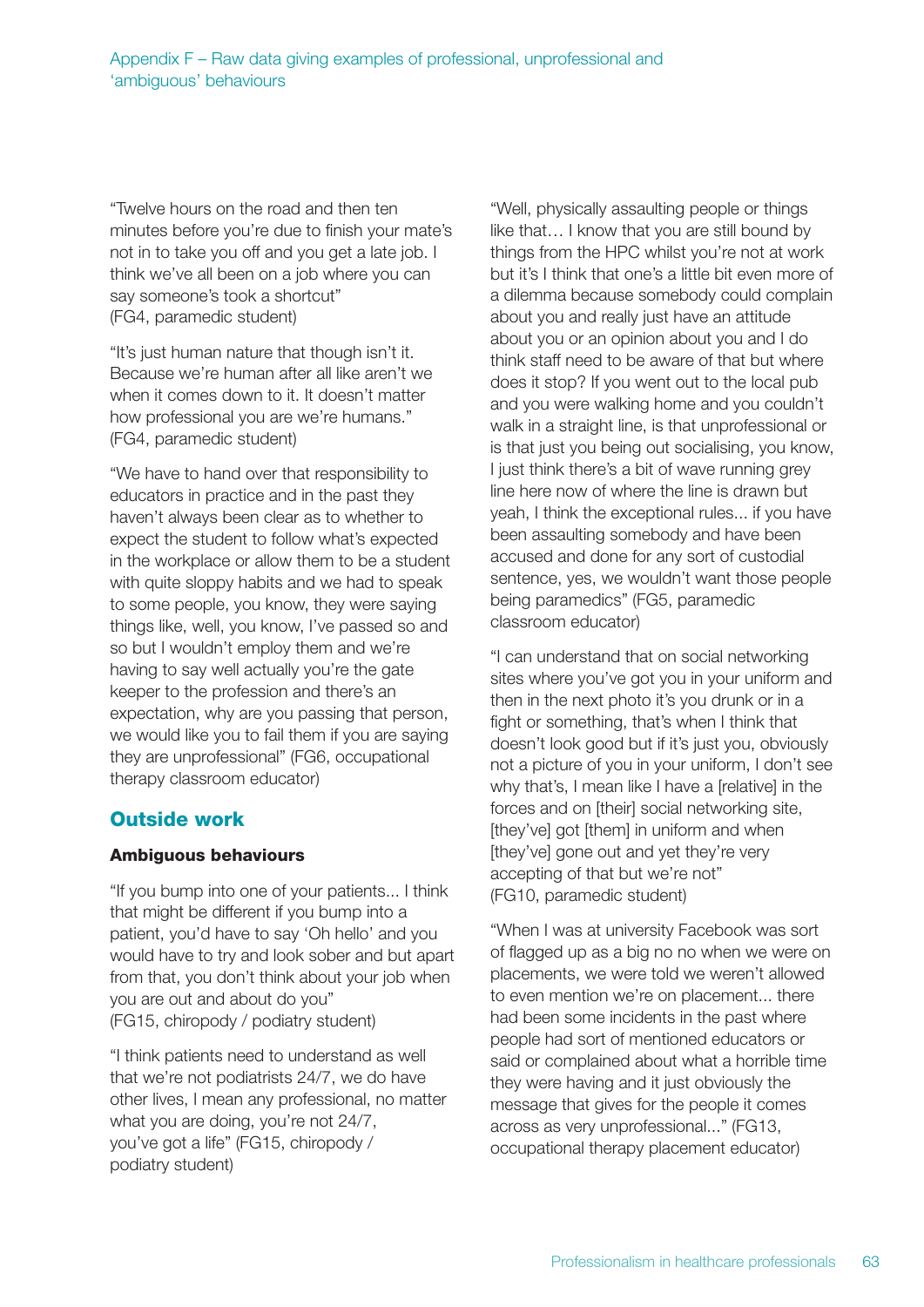"It's a minefield [social networking sites], it's there, use it at your own discretion and it's entirely up to you and be it on your head if you do something that you will later regret" (FG14, occupational therapy placement educator)

"I think it must be hard for them to flip that switch between I'm at Uni and I'm still a student OT but I'm not at Uni, I'm kind of in the work place and yeah my behaviour's got to be different but how much different..." (FG8, occupational therapy placement educator)

"We have to hand over that responsibility to educators in practice and in the past they haven't always been clear as to whether to expect the student to follow what's expected in the workplace or allow them to be a student with quite sloppy habits and we had to speak to some people, you know, they were saying things like, well, you know, I've passed so and so but I wouldn't employ them and we're having to say well actually you're the gate keeper to the profession and there's an expectation, why are you passing that person, we would like you to fail them if you are saying they are unprofessional" (FG6, occupational therapy classroom educator)